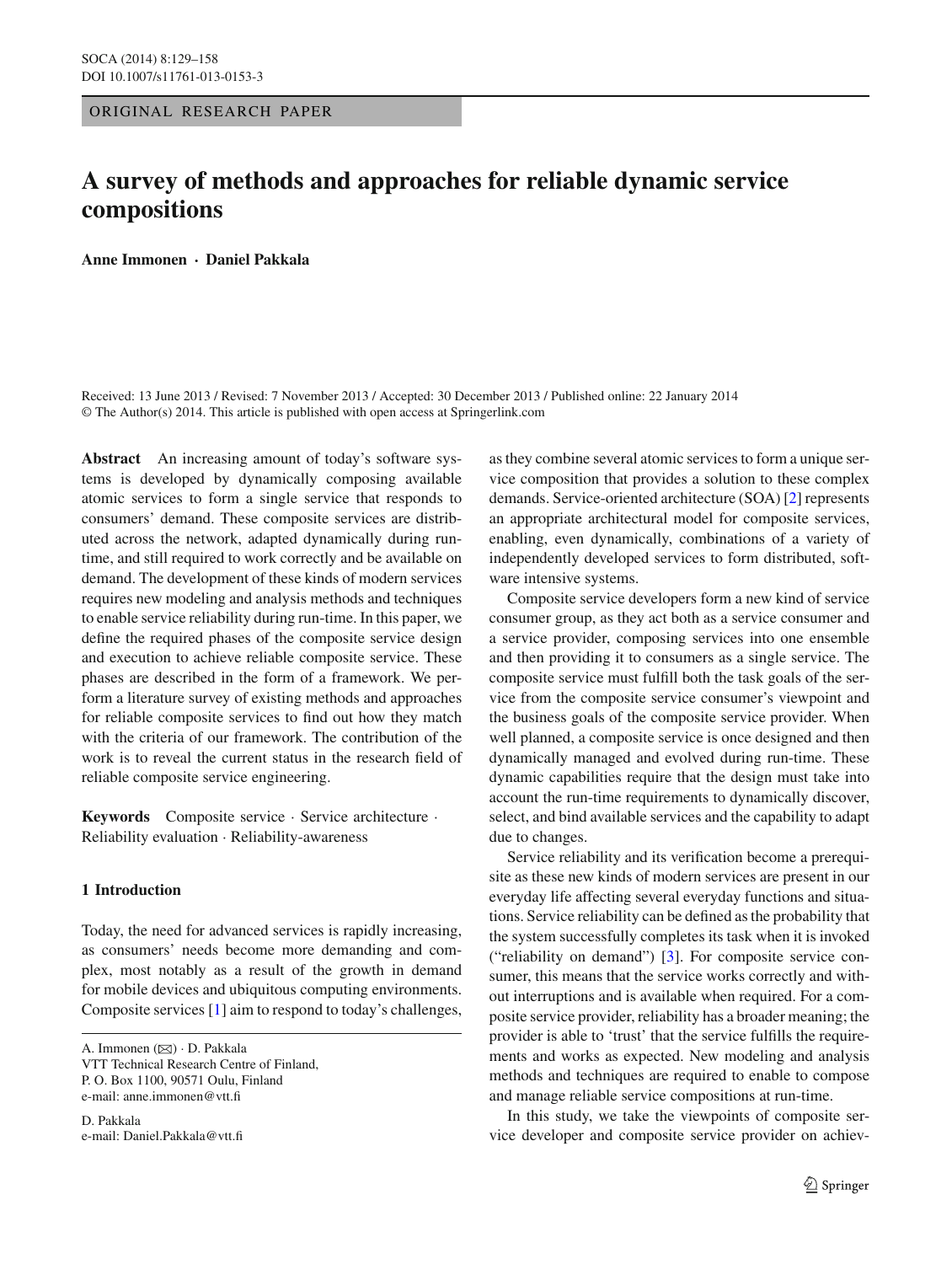ing reliable composite service. The role of the composite service developer consists of different stakeholders, such as requirement engineers, architects, evaluators, coordinators, managers, and financial controllers, which influence the service at design time. The service provider influences the service at run-time, having responsibilities of making the service available for consumers and managing the service availability. Since all stakeholders have different roles in service life cycle, they also have interests in reliability and responsibilities in achieving it. In addition to traditional service reliability engineering, several new challenges arise in this new setup:

- How to select reliable services for a composite service? Reliability of composite service is dependent on reliabilities of its atomic services. The composite service provider should be able to analyze atomic service reliabilities, compare different selections, and be ensured about the service actual reliability before service binding. Reliability analysis assists in building confidence to the technical capabilities of the service. However, reliability can have "softer", non-technical forms that manifest themself between things, people, or organizations. Reputation relies on the aggregation of experiences with the service or service provider. Further, trust is gained from a person's or organizations' own experiences with a service or service provider. These other forms of reliability also have a great influence on service selection.
- How to ensure reliability during composite service runtime? In addition to selecting reliable services, composite service providers must be able to verify the reliability of the selected services and the composite service during run-time. This requires that the service execution is monitored. The monitoring unit collects and stores statistics of the quality characteristics of services at regular intervals. Based on this collected statistics, run-time reliability analysis is required to analyze both the atomic service and the composite service reliability by calculating the quality metrics.
- How to manage reliability? Reliability analysis as such is not enough for composite service providers to ensure service reliability. If detecting undesirable changes in reliability of services or the reliability requirements are not being met, the service system must have a plan how to act based on the analysis results. The service system must be able to adapt itself due to changes that occur in important characteristics of a service (e.g., reliability, reputation, and provider's trustworthiness) to maintain the required reliability. To enable this, the composite service provider needs a comprehensive service composition and monitoring architecture with decision making logic. Therefore, the dynamic nature and the run-time reliability requirements of composite service need to be taken into account already in requirements engineering and design phase.

Implementation of a composite service may be deployed inside one device or into several servers across a network. Furthermore, we believe that the future's composite services will apply increasingly the cloud computing environments [\[4](#page-27-3)], which provides software as a service (SaaS) through a program interface, hiding the complexity of implementation from the consumer, allowing the composite service to scale to the amount of consumers. In any deployment and in any computing environment, the reliability of composite service must still be ensured and managed. To engineer reliable services, the composite service developer requires means, methods, and techniques for specifying reliability requirements, bringing reliability requirements into design, selecting services based on reliability requirements, and analyzing and verifying reliability (both at the architectural level and on run-time).

There already exist several studies in the literature considering reliability analysis, service selection, and quality adaptation. In this study, we discuss the essential issues that the composite service developer should consider when engineering reliable composite services. We then define a domain and implementation independent evaluation framework with evaluation criteria derived from the issues in reliable composite service design and execution. We perform a literature survey of existing approaches and methods for reliable composite services, which are not restricted to any specific domain, and examine how the approaches in the literature respond to these criteria. Thus, the purpose of the framework is to assist in revealing how the criteria are taken into account in the current approaches in the literature, and what is the status of the research literature considering each of the criteria. We select nine approaches for further examination and evaluate how these approaches consider and implement the discussed criteria. Our literature survey also reveals the current status in the research field, exposing the potentials, shortcomings, and development targets.

In the next section, the essential issues in composite service design and execution are discussed. Section [3](#page-5-0) introduces our evaluation framework. Section [4](#page-12-0) describes the results of our literature survey, which include the evaluation of the selected approaches and the discussion about the other related literature for each of the framework criteria. We discuss the emerging issues of our research in Sect. [5,](#page-25-0) and finally, in Sect. [6,](#page-26-0) we conclude our work.

# <span id="page-1-0"></span>**2 Overview of reliable composite service design and execution**

Reliable composite service design and run-time consist of several phases. Figure [1](#page-2-0) describes these phases from the composite service developer (design time) and provider (run-time) viewpoints. Requirements engineering, service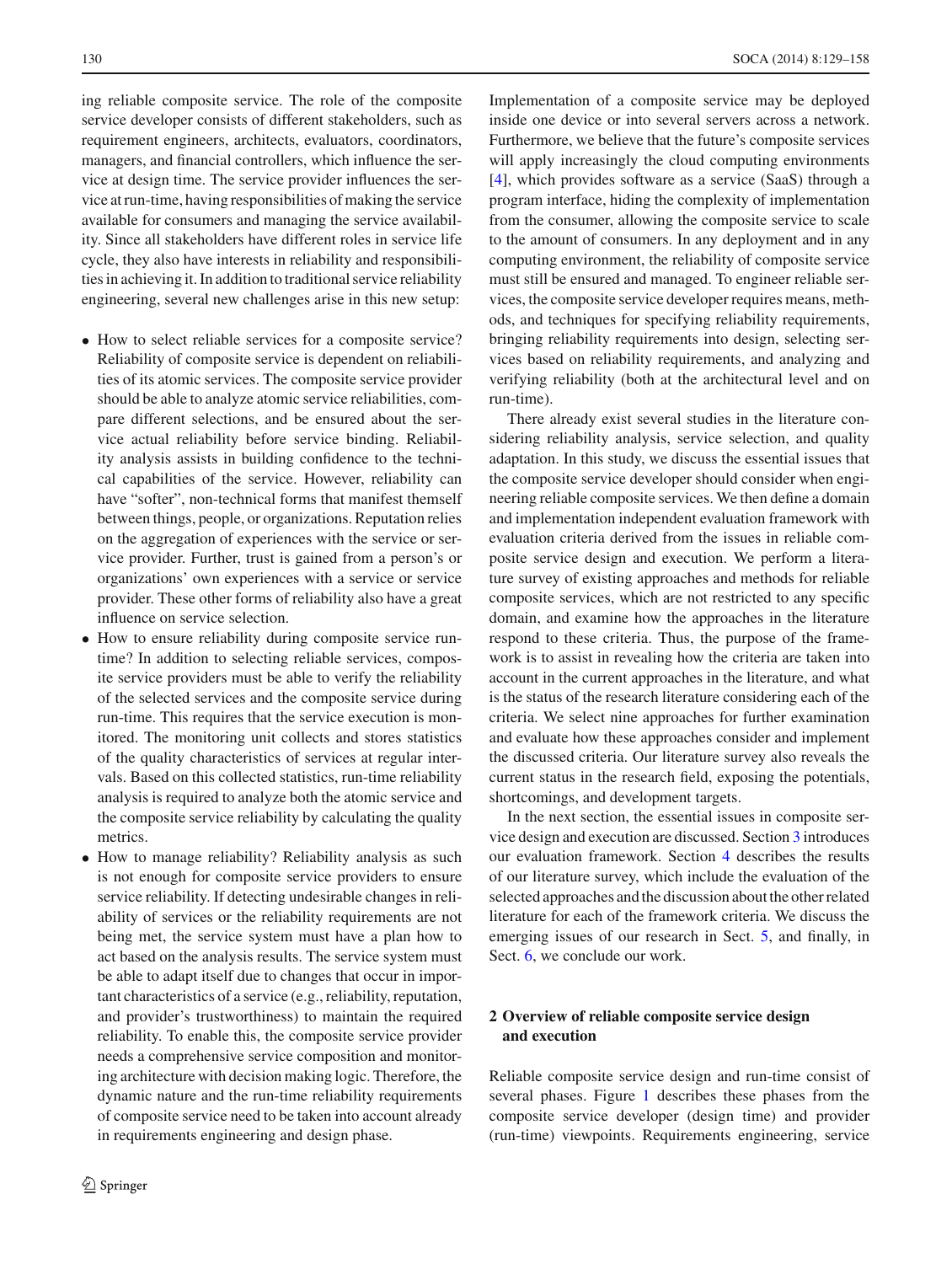

<span id="page-2-0"></span>**Fig. 1** Reliable composite service design and run-time modeling

modeling, service search, service selection and contracting, and service binding, and execution are the traditional phases in the composite service design and execution. The required data sources for the traditional phases (service repository and service registry) are described in Fig. [1](#page-2-0) using rectangle shapes. The new required phases to achieve and manage reliability are described using the ellipse shape to separate them from the traditional phases. New required data sources are described using gray rectangle shapes.

We assume that the composition service developer is an organization that develops a composite service that fulfills some complex consumer's tasks. The developer specifies the functionality and quality of the service according to anticipated, foreseen, or prespecified demand, focusing on achieving economic goals by providing the service for multiple consumers. Reliability requirements are achieved using a formal requirement engineering (RE) method and one or more requirement elicitation techniques. Reliability requirements contain both measurable, quantitative requirements and qualitative requirements that end up to some design decisions. Measurable reliability requirements for a service must be expressed using metrics, with which the target values can be defined. In reliability analysis, these values are used to verify the fulfillment of requirements. The means to achieve and manage reliability during run-time must be taken into account in design decisions and must therefore be noted already in requirements

engineering phase. Therefore, reliability requirements must cover the requirements for context-awareness, reliabilityawareness, and self-adaptiveness. From service-centric viewpoint, context-awareness is here restricted, meaning only that the dynamic service discovery detects if new services (possible with better reliability) become available, whereas reliability-awareness means that the service is aware of its current reliability. Self-adaptiveness means that software is expected to fulfill its requirements at run-time by monitoring itself and its context, detecting changes, deciding how to react, and acting to execute decisions on how to adapt to these changes. This requires both context-awareness and reliability-awareness.

Service architecture is a set of platform and implementation technology independent definitions of structure, functionalities, data, management, and control of services within a service-oriented system. Service architecture should be modeled in a way that assists in reliability analysis and to compare different service selections. Ideally, service architecture describes the conceptual service in a form of a service template or as an abstract, conceptual level architecture into which the suitable services are searched. The reliability requirements must be brought into the architectural design in a formal way. Usually, they emerge in a form of design decisions and required qualities for services to be searched. After finishing service architecture, the composite service developer must perform the feasibility study, inspecting carefully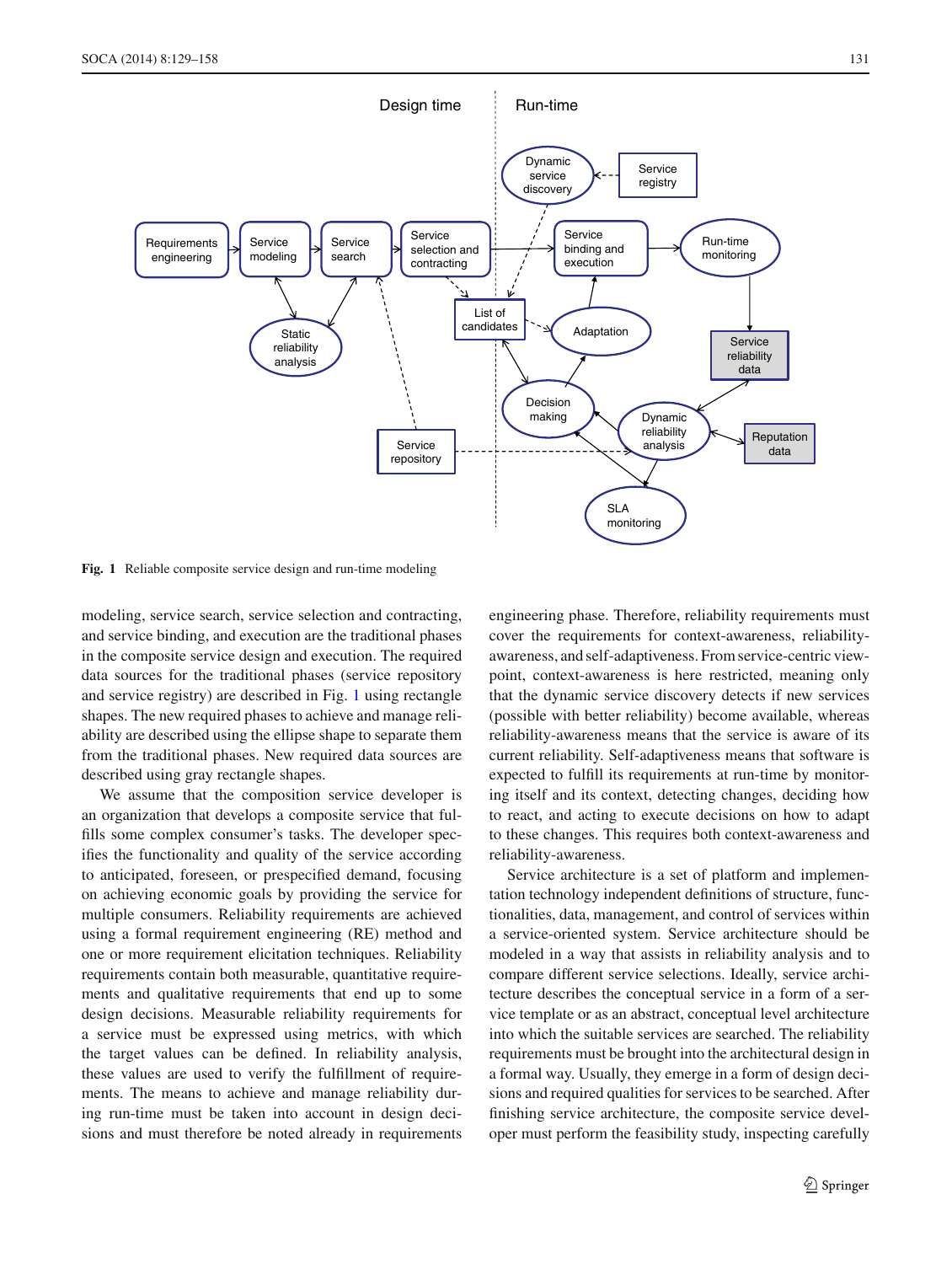which part of the system it is rational to implement using ready-made services offered by several service providers. Since there exist several services that embody the same functionality, the key in service selection is to find services that fulfill the non-functional requirements best. For reliable composite service, the services for the service architecture are searched mainly based on their reliability information. Services are commonly searched from a service repository, which is a development time registry of human understandable (may also be machine interpretable) service descriptions that can be utilized in software development. The service repository contains usually static information about the reliability of services that is subjective (i.e., provider's advertised service information). If possible, the actual, dynamic reliability information about the services should be obtained from the dynamic environment, possible from the dynamic data storages. The trustworthiness of the information must be ensured.

Reliability analysis emerges already in the design time. The static reliability analysis can be pure architectural level analysis, which is done in service modeling phase. In that case, the analysis is done using the estimated probability of failure values of services and behavioral description. This kind of predictive analysis provides, among others, feedback to service design and helps to detect critical services. The static analysis can be performed also in service searching phase using the obtained reliability values (static or dynamic, if available). Services with low reliability decrease the reliability of the whole composite service, and that is why reliability evaluation is extremely important within composite services. The analysis helps to compare the services and the different service selections before service binding.

Based on reliability analysis, the services are selected and possible contracts [including service level agreements (SLAs)] are made with service providers. Service reliability is a strong justification for selection of reliable composite service, but it is not always enough. The weak reputation of the service provider is a good reason not to choose a certain service. The service reputation itself should be a justification for selection, since it reveals how it has been experienced. Trustworthiness, if reachable, tells how the promised quality meets the actual quality, revealing also the trustworthiness of the service provider. Within devices, the status of the device has a great influence on its selection. Finally, selection is strongly affected by the reliability of the service at the time of selection. A highly reliable service can be sometimes unreliable or even unavailable. That is why the service dynamic reliability information should contain both the most recent and average reliability. The SLAs with the service providers are a good way to save the composite service provider side. In SLA, numerous service reliability metrics are defined, and their values are negotiated. In design time, for each service, several candidate services are searched. The

list of candidate services should be established from where the suitable services can be selected when services in used need to be replaced. The SLA contracts with the candidate service providers should also be negotiated beforehand so that there will not be any breaks in composite service execution when replacing services.

After service selection, the services are bind and the composite service execution begins with the help of service registry. Service registry is a run-time registry of machine interpretable service descriptions, which includes all the services that are available at that moment. The service discovery should still continue dynamically during run-time (i.e., context-awareness). In the run-time, the dynamic service discovery updates the lists of candidates. The SLAs still need human inference and should therefore be prenegotiated regularly. The executed services are monitored (i.e., reliabilityawareness). The monitored data are stored in dynamic data storage for reliability analysis purposes. Within devices, status should also be monitored during service execution. Consumers may be provided some kind of system to vote or evaluate the service he/she just has been consumed. These data can be used for reputation calculation for service or service provider, and also has to be collected and stored in dynamic data storage for analysis purposes. Dynamic data storages store two kinds of information. The raw, monitored, or collected data are used for analysis purposes only. The calculated service reliability or reputation values are also stored in data storage. The stored information should include both average and the most recent values. Ideally, this information could be available for anyone searching for dynamic reliability information about the services.

Dynamic reliability analysis calculates actual reliability values for services. After a certain time unit, it obtains the data from the dynamic data storages to calculate dynamic service reliability and service reputation. For trustworthiness calculation, the analysis requires also the service provider's advertised service reliability information. SLA contract is being monitored based on the reliability analysis. Decision making unit is responsible for making decisions to ensure and manage reliability by performing dynamic quality adaptation (i.e., self-adaptiveness). Usually, this means that the unreliable services are being replaced if needed. The unit has to clarify whether the purpose is to obtain the optimal reliability, or is it enough that the reliability values are inside a certain value range. If optimal reliability is selected, the decision making unit checks regularly the list of candidate services to inspect whether services with better reliability are detected. If true, the services in use are replaced with services with better reliability values. In other case, the list is used if the reliability analysis shows that some services in use are unreliable or the reliability of the composite service drops below the required level. The decision making unit maintains and updates the list of candidates according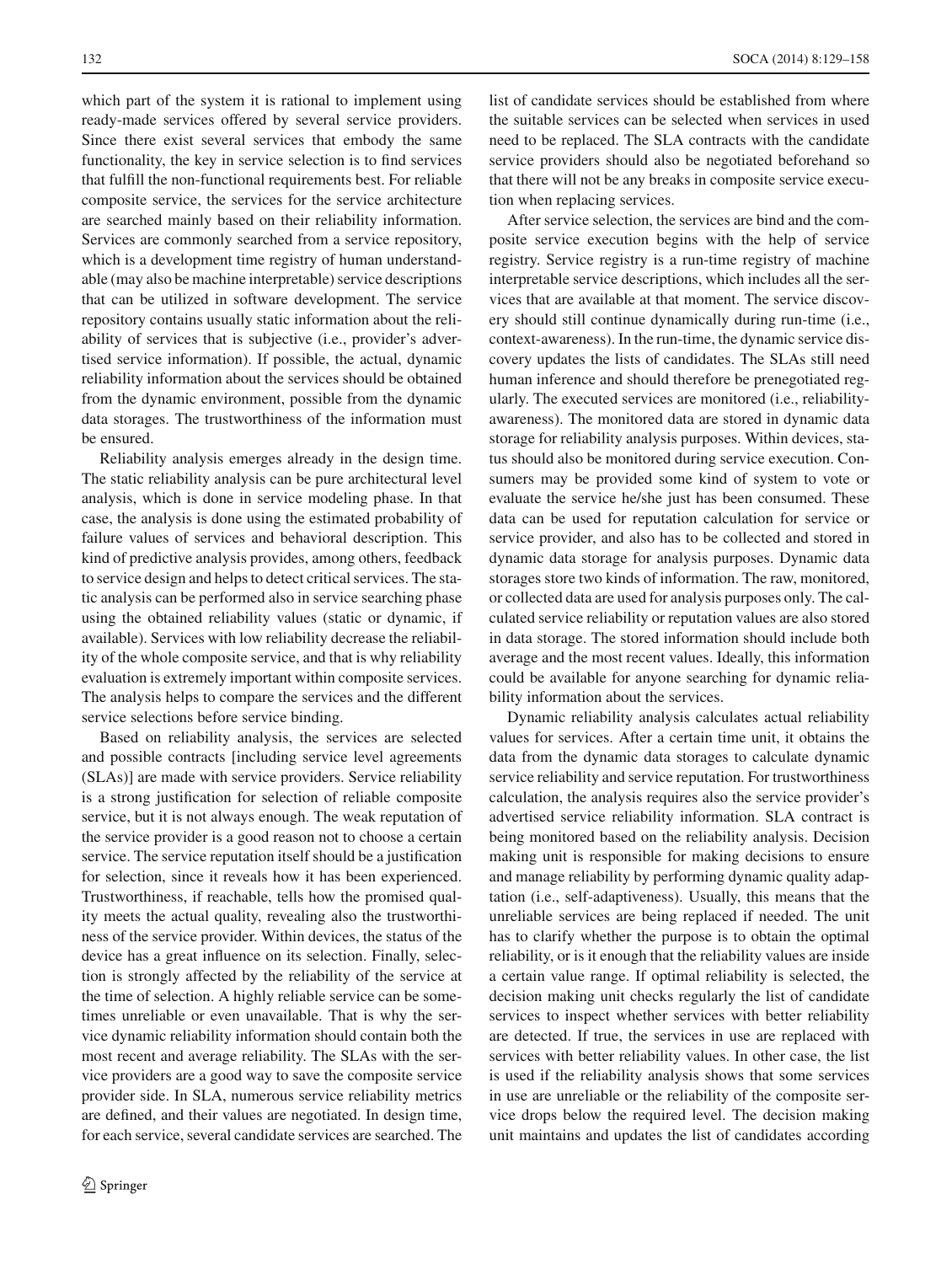

<span id="page-4-0"></span>**Fig. 2** Composite service in its deployment environment

to its own criteria for service selection, keeping services in list in order of superiority. In addition to reliability analysis, the SLA checking may also cause the decision to adapt.

Figure [2](#page-4-0) describes the composite service in its deployment environment. We do not want to limit the service definition of our work to include only software services; thus, a service can be defined as including both software services and device services. Software service is "a function that is well defined, self-contained, and does not depend on the context or state of other services" [\[5\]](#page-27-4), whereas a device can be defined as easily accessible computing devices that assume many different forms and sizes, able to communicate with each other and act "intelligently" [\[6](#page-27-5)]. In SOA, the services and devices are considered as independent resources provided independently by multiple service providers. A device provides device services to software services, whereas a software service may require a device to implement its functionality. A composite service is here understood according to the definition in OASIS reference architecture for SOA [\[1\]](#page-27-0), thus being visible to consumer as one service and being a composition of several atomic services. A composite service is formed by composing dynamically the available resources.

The functionality of composite service XY in Fig. [2](#page-4-0) consists of two software services: Service X and Service Y, and one device service: Resource Z. To fully operate, composite service XY requires a comprehensive composition and monitoring architecture that includes the required logic for reliability monitoring, context monitoring (i.e., new services appearing), change detection, and decision making and executing. It uses service registry to discover services. Atomic services are located across the network on different network nodes and provided by different service providers. For each selected atomic services (Service X, Service Y and Resource Z), there exists alternative services in the network that implement the same functionality. These services can be selected instead if the reliability of the selected services decreases. Composite service provider is the actor that provides the composite service to service consumers. Composite service provider must maintain a network of reliable service providers, since the trust and reputation of the service provider may be one of the service selection criteria. Service consumers can be human user via user interface or another service.

To guarantee reliability, the composite service must include "means" to achieve and manage reliability. This includes the means for context-awareness, reliability-awareness and self-adaptability. Run-time monitoring system is required to monitor the service execution. Reliability analysis system is required to analyze the reliability of the composite service and its atomic services. Both the monitoring system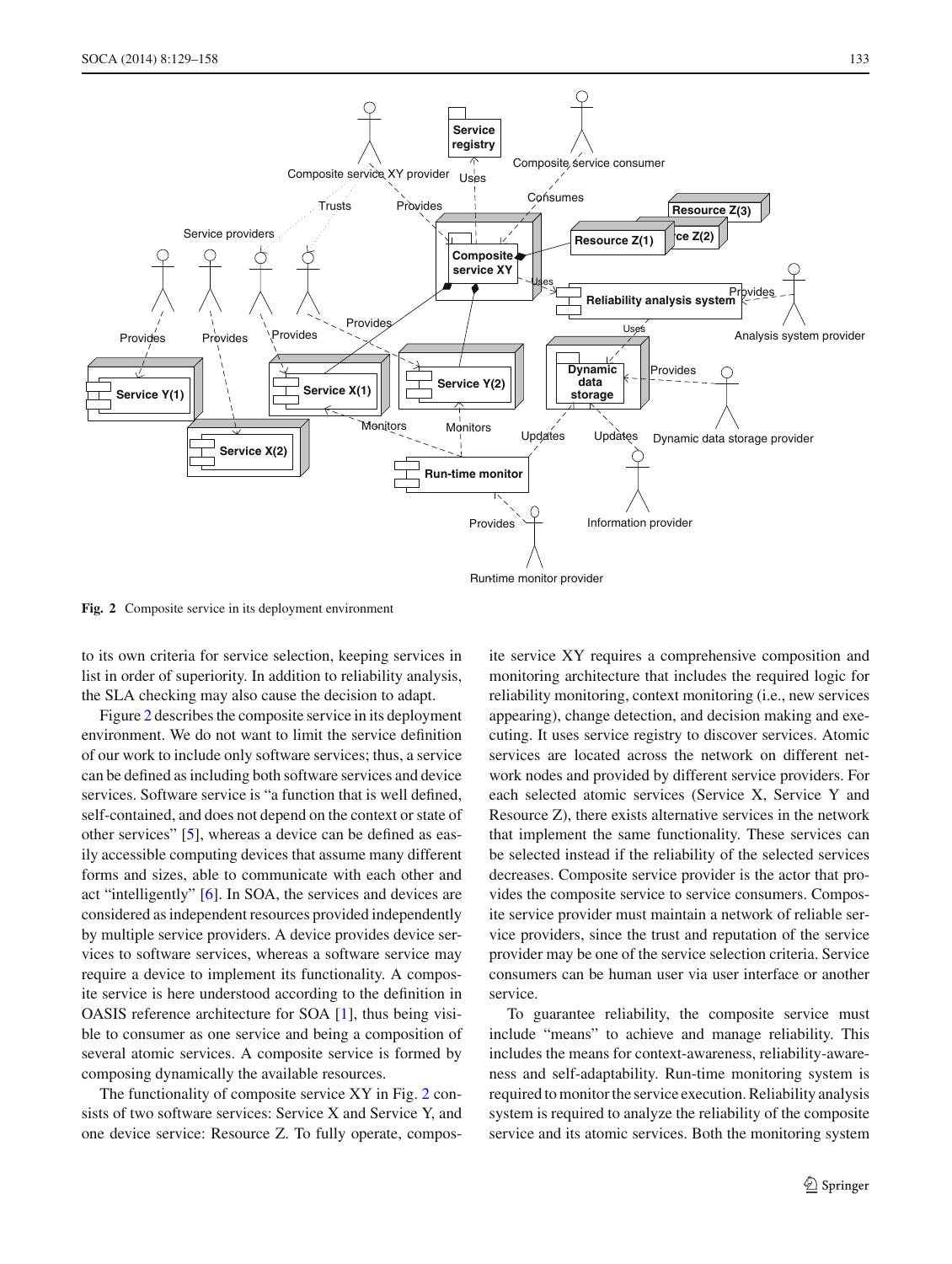and the analysis system may be provided by the composite service provider himself or third-party system providers as in Fig. [2.](#page-4-0) Dynamic data storage is required to store the dynamic reliability information. These data are updated by the monitoring system and by other information providers, such as other monitoring systems, service agents and user evaluations that offer valuable information about the actual use of the services. The data storage provider can be composite service provider or a third-party data storage provider.

# <span id="page-5-0"></span>**3 Evaluation framework**

This section introduces our evaluation framework. The criteria of our framework are derived from the issues discussed in Sect. [2.](#page-1-0) To be applicable to different context, the criteria are purposely described in quite high level. The approaches are inspected and discussed from the following viewpoints:

- Context of the approach: the approaches are introduced and their main content regarding reliability is examined
- Reliability requirements and service architecture design: the early composite service development phases are examined
- Reliability analysis: the reliability analysis methods are inspected
- Decision making logic: the decision making involving service selection and quality adaptation is inspected
- Composition and monitoring architecture: the means to achieve and manage reliability are examined
- Applicability of the approach: inspection of the approach as "a method to be applied"

Each of the viewpoints is discussed in more detailed in the next sections.

#### 3.1 Context of the approaches

The purpose of this section is to examine the background of the methods/approaches. In addition to methods' main characteristics, the compared issues include:

- composite service definition: how does the approach define the term composite service
- application area: where can be approach be applied
- main content: what is the main focus of the goal of the approach
- expected benefits: what can be achieved by using the method/approach

Currently, in the context of Web services, a service is often defined to include only software services, whereas in the context of pervasive/ubiquitous systems, the service stands for both software services and device services. The dominant standards to publish and discover services, such as Web Ontology Language for Services (OWL-S) and Web Services Description Language (WSDL), do not enable the description of quality of service-related information. Due these restrictions, many extensions to these standards have been developed [\[7](#page-27-6)[–10](#page-27-7)] that extend OWL-S.

Service-oriented architecture and composite services have been commonly applied within Web services [\[11](#page-27-8)[–13\]](#page-27-9). Composite Web service includes multiple Web services as part of a composite service, providing its service to consumers through single interface. Web services seem to be more mature technology, since it has well-defined technologies and standards. Also, the number of efforts at standardization of semantic descriptions and quality description in connection with Web services reveals its popularity and potential. The common interest in Web services is also revealed by the number of literature surveys of the approaches considering Web service selection and composition [\[12](#page-27-10)[,14](#page-27-11)[–17](#page-27-12)]. Recently, the idea of composite services has been increasingly applied also in the context of ambient intelligence (AmI) environments [\[18](#page-27-13)[–20](#page-27-14)], which obeys the guidelines of pervasive and ubiquitous computing. Pervasive computing [\[21\]](#page-27-15) refers to easily accessible computing devices connected to a ubiquitous network infrastructure. Ubiquitous computing [\[22\]](#page-27-16) allows consumers to complete simple or complex tasks using the available resources; the environment enables that the connectivity of devices is embedded in a way that it is always available and invisible to consumers. Some of the AmI systems still employ Web service technologies and standards, and some of them relate to services of different technologies, such as UPnP [\[23](#page-27-17)] or OSGi [\[24](#page-27-18)].

The main focus of the methods/approaches inspected in this survey is to enable reliable composite service. The approaches may still have different ways and methods to achieve the main focus. Therefore, the main emphasis of the approaches can vary between reliability analysis methods, service selection methods, monitoring architecture, etc. Also, the expected main benefits of the methods may vary due to different main contents.

3.2 Reliability requirements and service architecture design

The purpose of this section is to examine how the requirements affecting reliability are engineered, modeled and brought to the architecture design. The inspected issues include:

- reliability ontology: the structure and description format of reliability-related information
- reliability requirements: the content, engineering process and description format of requirements affecting compos-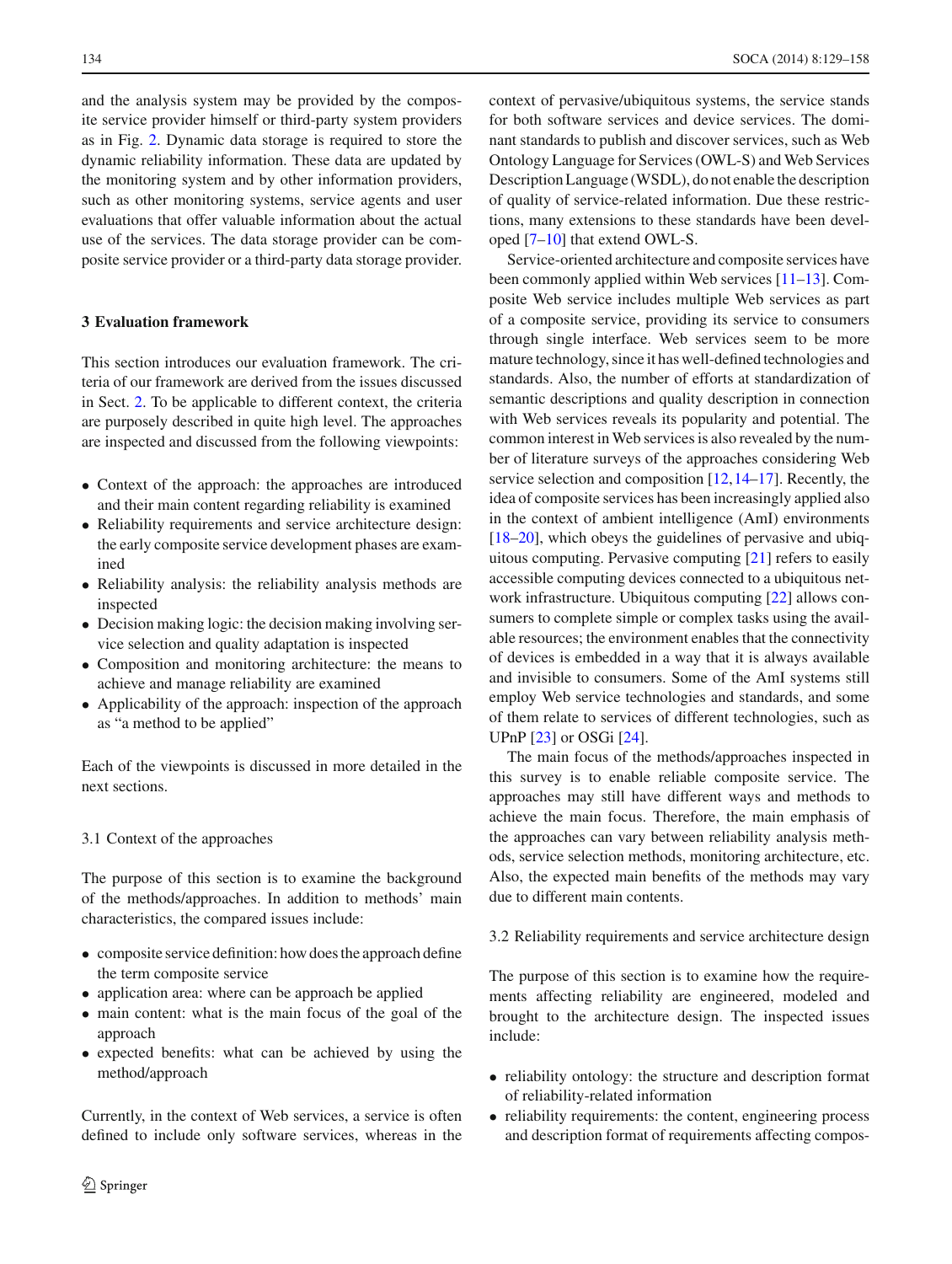ite service reliability and the means to achieve and manage reliability

- transforming reliability requirements into architecture design: description of how the requirements affect the design
- composite service architecture description: the description of service architecture based on the requirements engineering.

## *3.2.1 Reliability ontology*

The use of ontologies is one of the key issues in the requirement engineering and architectural design enabling complete, consistent, and traceable requirements and design decisions. Furthermore, ontologies are a formal way to express and share knowledge about the service in question. Requirements ontology describes the structure of what and how requirements should be described, and guides the elicitation process with stakeholders. Quality-of-service (QoS) ontology consists of concepts and their relationships related to quality engineering, containing quality metrics, i.e., unit of measurements and quantitative ranges. QoS ontology facilitates the matching of required QoS properties with provided QoS properties. Reliability ontology describes the structure and description format of reliability-related information, consisting of concepts and their relationships with reliability engineering. The capabilities of devices, such as device quality and other attributes, should also be described in the form of ontology. Despite ontologies, quality policies [\[25\]](#page-27-19) can be used to generate quality objectives, and they also serve as a general framework for action. Policy-based computing means that the computation constraints are specified and analyzed separately, and enforced and evaluated at run-time. To simplify, a policy is a collection of alternatives, which consists of assertions, each of them representing one requirement, capability or behavior of a service. On the composite service provider's side, policies can be used to describe the required quality properties and the actions in service selection. At the atomic service provider's side, policies are used to describe and represent the provided quality properties of services in a standardized way.

# *3.2.2 Reliability requirements and means for achieve and manage reliability*

Requirements describe the features or capabilities that a service must have. Requirements must be documented, measurable, testable, traceable and defined in such a detail level that is required for service design or for searching suitable services. Requirement can be commonly classified into functional, non-functional and constraints. Functional requirements describe the behavior of a service that support the tasks or activities of the user. Non-functional requirements describe the qualities of the system, such as reliability, performance and security. Constraints are those characteristics that limit the development and use of the service (design, implementation, interface or physical requirements). Reliability requirements must consider both quantitative and qualitative requirements. The quantitative requirements are described using metrics and are verified using reliability analysis. The qualitative requirements are non-measurable, ending up to some design decisions. The qualitative requirements thus contain the "means" to achieve and manage reliability (i.e., the means for context-awareness, reliability-awareness and self-adaptability).

Commonly, a lot of attention has been paid to technical solutions for making service-oriented systems, such as service discovery, selection, invocation, composition and interoperability [\[13,](#page-27-9)[26](#page-27-20)[,27](#page-27-21)]. Less attention is being invested in requirement engineering for services, although the poor and inadequate requirement engineering has been recognized as one of the main reasons why software development projects fail. Most of the traditional RE methods in the literature concentrate on functional requirements. Although some approaches on non-functional requirements (NFR) engineering exist, there is still no agreed or clear pathway on how to derive NFR from business goals, how to transform them to design and how to verify whether they are met. Also, the transfer from the RE tools to architecture design tools is weak when considering requirements traceability. Nonfunctional attributes exist on the composition level as well as on the atomic service level, which complicates their definition, representation and analysis. Very often it is also difficult to understand satisfaction criteria of non-functional requirements.

The existing requirement engineering methods can be applied also in the case of services, but they are inadequate as such. Service orientation brings several new challenges into requirement engineering. These challenges are derived the special features of service-oriented computing, but also the goals and business objectives of the service providers. Although service should be developed to satisfy the needs of the service consumers, the service may have a significant impact on providers as well. The conflicting service needs of different stakeholder groups must be communicated and negotiated. The real challenge is that the actual service consumer is not usually known in RE phase or cannot be reached for requirement elicitation. Service development needs to deal more with uncertainties, which must be recognized and anticipated by the requirement engineering phase. For example, decisions affecting the service capacity, i.e., number of requests the service can handle without affecting its reliability and availability, must be done before knowing the amount of future consumers. Furthermore, the final deployment environment may not be known in RE phase, but the boundaries are set during the RE phase. The roles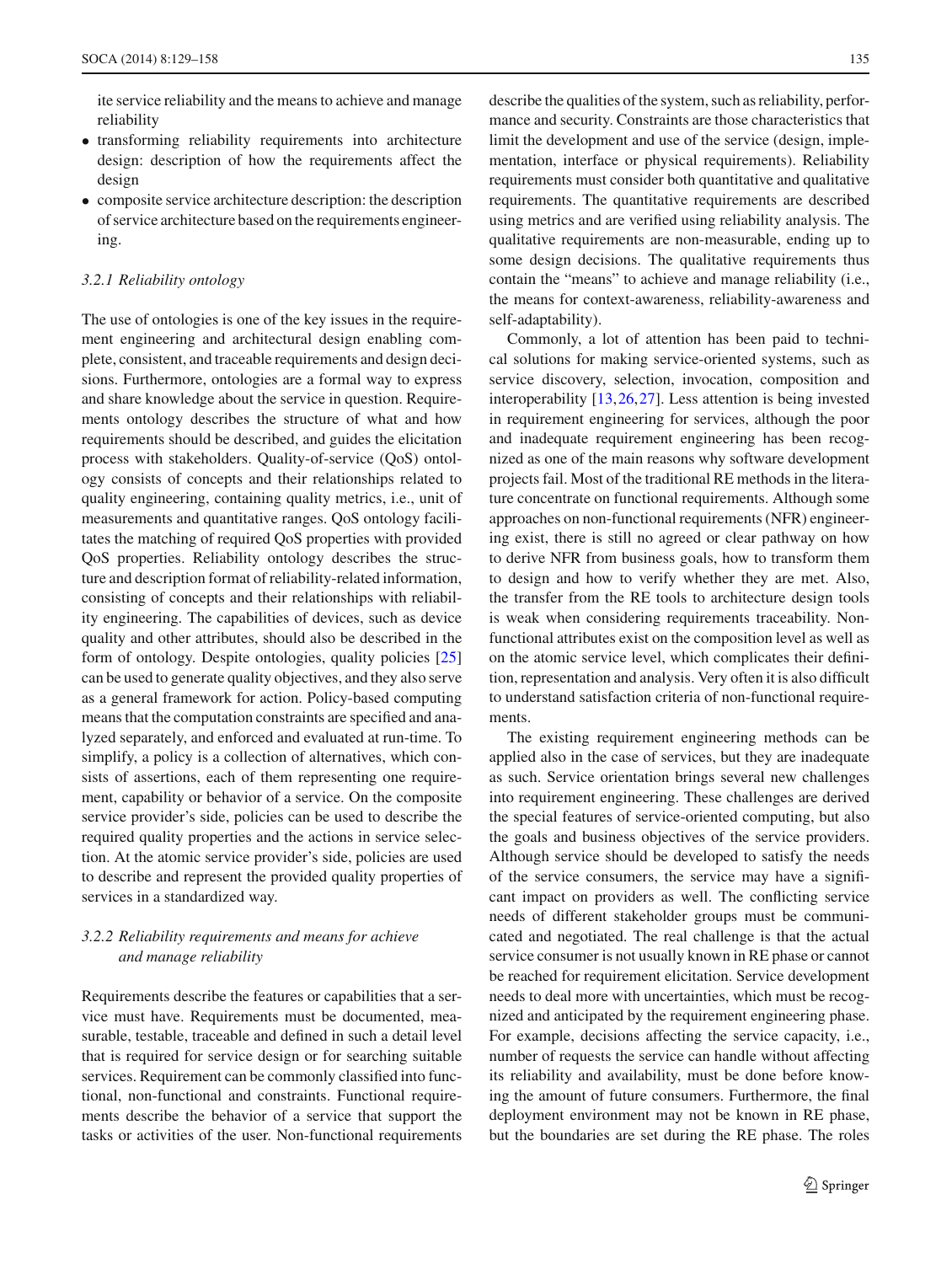and responsibilities of services are also difficult to define, since the final composition of services is not always known in RE phase, and service roles can vary as the composition of services changes. The requirements for reliability-awareness, context-awareness and self-adaptability also bring new challenges. According to design for adaptability guidelines represented in [\[28\]](#page-27-22), entirely new actor, adaptation designer, needs to be introduced to define adaptability concepts. In addition, to be able to monitor itself and the context, detect changes, decide how to react and act to execute decisions, the selfadaptive software requires a management system that implements the decisions in a controlled way.

# *3.2.3 Transforming reliability requirements into service architecture design*

After requirements engineering, the composite service architecture must be specified by dividing the specified system tasks into abstract, conceptual level services. The requirements are brought to the architecture by mapping them onto the architectural elements, when the fulfillment of requirements becomes the responsibility of the services. The quality requirements are transformed into design decisions, i.e., the properties that the composite service has to have. The conceptual services are initially defined in a service template form or as a conceptual architecture; the concrete services for each conceptual service are determined either before runtime or dynamically at run-time. The service architecture should be described in a formal way, e.g., using Unified Modeling Language (UML) [\[29](#page-27-23)], which is a standard and widely accepted modeling language. As such, the UML is inadequate to express quality in design, but it can be extended by specific profiles to support certain quality aspects. Profiles for Schedulability, Performance and Time [\[30](#page-27-24)], and for modeling the QoS and Fault Tolerance [\[31\]](#page-27-25) have already been suggested.

# *3.2.4 Composite service architecture description*

A service-oriented architecture is a collection of services that communicate with each other by exchanging data or by coordinating some activity with two or more services. Service architecture is the first asset that describes the composite service as a whole. For each composite service, the service architecture is a unique structure of its building blocks, i.e., services, and a description of how data, management and control flow between these services. Architecture can be described with different details depending on the purpose, e.g., for the reliability analysis, the architecture should be described in a way that enables the analysis performed in the analysis phase. Architectural description can also have different abstraction levels. The conceptual level means delayed design decisions concerning, for example, functionality. Concrete level refines the conceptual designs in more detailed descriptions.

#### 3.3 Reliability analysis

The purpose of this section is to examine how the reliability of the composite service is analyzed, both at the design time and run-time. The examined issues include:

- analysis level: applicability of the analysis to different phases of composite service development and execution
- data source for the analysis: the data source for the analysis and the trustworthiness of the source
- analysis technique/method: the complexity and applicability of the reliability analysis method
- analysis output: what is achieved with the analysis.

#### *3.3.1 Analysis level*

Composite service reliability analysis can be divided into static and dynamic analysis. Static analysis is architectural level analysis, performed before service binding and execution. In the ideal situation, architectural level reliability analysis can be performed purely on the conceptual abstraction level prior to making any implementation-related decisions, such as selection of services. This kind of analysis has several benefits, such as the reliability problems can be solved more easily, and modifications are easier and cheaper to implement. The analysis also helps to detect the most used and therefore critical services of the system; special attention should be paid to how to ensure the reliability of those services. The effects of the design decisions of system reliability can be detected beforehand, and the required design decisions to ensure reliability can be made based on the analysis. This kind of predictive reliability analysis can be performed using the estimated probability of failure values of services and behavioral descriptions. The most used way to perform static reliability analysis is in service selection phase by analyzing service reliability with selected services before system deployment and execution. This kind of analysis helps to compare different service candidates before final service selection and binding. The analysis can be performed by using reliability information available about the services (static or dynamic).

Dynamic analysis is run-time analysis that occurs during composite service execution. For dynamic reliability analysis, composite service provider needs to achieve dynamic, actual information about the quality of the services through active monitoring of service execution and possible feedback from the previous service consumers. As a result, the analysis projects the probability of failure of individual services that form the composite service, and also the probability of failure of the composite service with these selected services,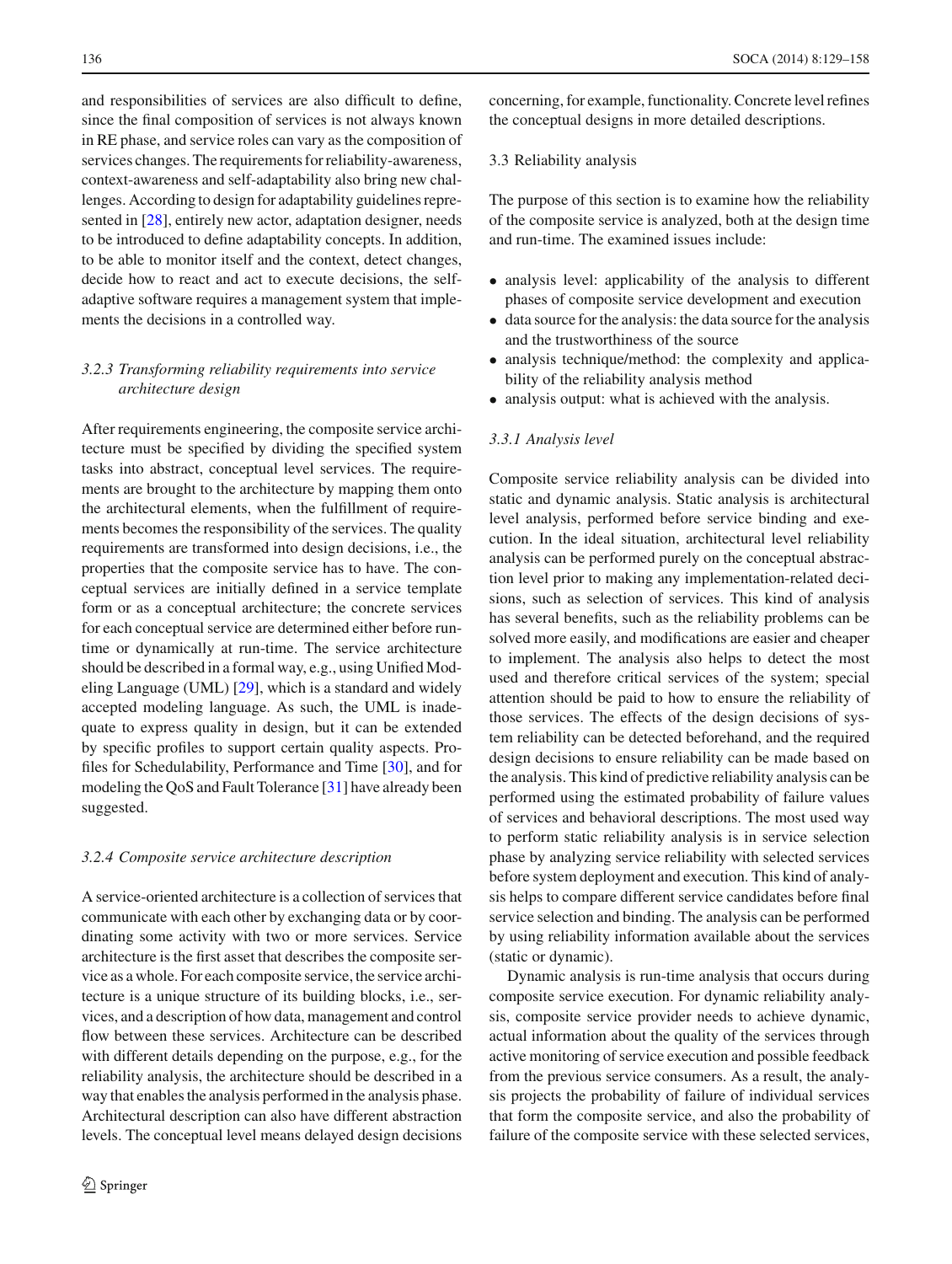enabling also detection of changes in service quality. The dynamic analysis also provides information about the actual usage profile of the system.

## <span id="page-8-0"></span>*3.3.2 Data source for the analysis*

Acquiring data from the candidate services for reliability analysis is also a great challenge. Usually, service providers make this information available whether by advertising it or providing an interface to access the data. Either way, the quality information is subjective and static. Different approach is to collect quality information by utilizing the earlier consumers of a service. Earlier consumers provide objective insight into the service and can therefore provide valuable information for service trustworthiness and reputation evaluation. Another approach is to trust in a third party to collect information or to rate certain service providers. This approach is expensive and inflexible in a dynamic environment where changes occur constantly. The safest way to collect objective data is the use of monitoring systems that actively observe the execution of services, collect statistics and calculate the actual, realized values of the quality metrics of the service. Since reliability is generally an execution quality of software, monitoring helps to achieve the actual, dynamic quality of the services.

#### *3.3.3 Analysis method*

The first service-oriented reliability analysis methods appeared in 2003–2005 [\[32](#page-27-26)[–34](#page-27-27)] and several promising approaches have been suggested since. Traditional reliability analysis methods can be roughly classified into quantitative and qualitative methods. The quantitative reliability analysis computes the failure behavior of a system based on its structure in terms of composition (i.e., services and their interactions), and the failure behavior of the services and their interaction. Methods employing quantitative techniques are further classified into state-based, path-based and additive models [\[35\]](#page-27-28). State-based models use the probabilities of the transfer of control between components to estimate system reliability, whereas path-based models compute the reliability of composite software based on possible execution paths of the system. Additive models address the failure intensity of composite software, assuming that the system failure intensity can be calculated from component failure intensities. The qualitative reliability analysis consists of reasoning the design decisions (e.g., fault tolerance and recovery mechanisms) and their support for the requirements. By analyzing and reasoning about one architectural solution, qualitative analysis provides assurance that the requirements have been addressed in the design.

Traditional reliability analysis approaches can be applied in the context of composite services, but only at the architectural level, where the analysis is based on static information. The suitability of architecture-based quantitative reliability analysis methods for component-based software is analyzed in [\[36](#page-27-29)], according to which, although there are several methods available for reliability analysis, they still have serious shortcomings that restrict their application in the industry. These shortcomings include lack of tool support, weak reliability analysis of atomic software components, and weak validation of the methods and their results. The architecture-based reliability models cannot be used during service execution, since they assume that the reliability of components is known or can be estimated, the architecture is stable, and the connections among the components are reliable.

## *3.3.4 Analysis output*

For composite services, there are two levels of reliability: atomic service reliability and composite service reliability. Atomic service reliability is the reliability of the service as an independent unit. Drawing the line and isolating the service from its surroundings for reliability analysis are still hard, since service reliability is affected by the reliabilities of the services it requires to operate and also by the reliability of the context, i.e., the operating environment. The reliability of the atomic service is often advertised by the service provider, and the composite service provider is forced to trust its validity. Since reliability is an execution quality, i.e., observable during run-time, the actual atomic service reliability can be determined only during system execution. The composite service reliability is affected by the reliability of each service in the composition, the reliability of the operating environment and the service interactions in the form of usage profile. Usage profiles are of great concern in the frequency of executing each service and each interaction between services, and therefore, they form a complex challenge when analyzing composite service reliability. When a composite service is composed dynamically, usage profiles will be unknown beforehand and can be observed only during execution. As an execution quality, the impact of faults and low reliability of atomic services on composite service reliability differ depending on how the system is used.

## 3.4 Decision making logic

In this section, the purpose is to examine how and based on what information the decisions in service selection and adaptation are being made. The inspected issues include:

- type of data for decision making: description of the type of data, which is used in decision making
- service selection criteria: description of the criteria for decision making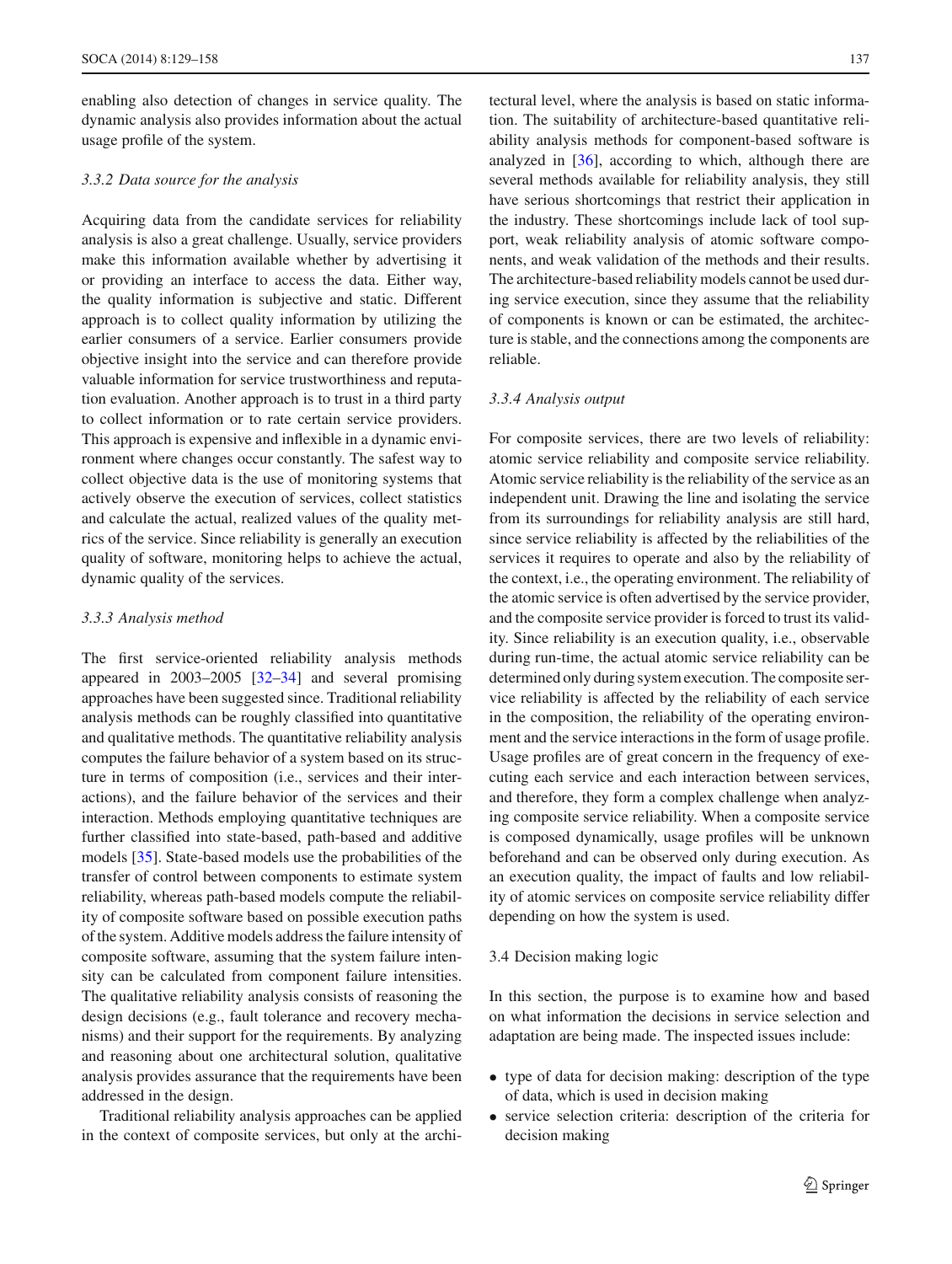- service selection process: description of how the service is selected
- quality adaptation: description of how the quality adaptation occurs.

# *3.4.1 Type of data for decision making*

Service selection policies can be divided into static and dynamic policies. Static policies are based on the static, stable, unchangeable information about the services. This includes, for example, license issues, technical and functional descriptions, and any information that has been made available by the service provider, including quality information. Dynamic policies, on the other hand, take into account the dynamic information about the service, e.g., the current status and the actual, dynamic quality information. Only the dynamic, objectively observed information can be used in reliable service selection.

Dynamic information may also have two separate aspects: average and the most recent. Average quality information is the long-term, measured quality of a service past execution up to the present, whereas recent quality information concerns the current quality of the service, measured in the most recent time period. Highly reliable service can sometimes be less reliable through a certain cause, such as malicious attacks, as a sudden change in service execution can change the values for the metrics temporarily. In some cases, the most recent values matter more when the request for a service arrives. In those cases, quality information should be updated in real time.

# *3.4.2 Service selection criteria*

There exist several studies in the literature about what information about a service is required to enable selection of reliable services. At the moment, there exists no agreement about quality attributes. The work in [\[37](#page-27-30)] represents the W3C Working Group's consensus agreement as to the current set of requirements for the Web services architecture. In addition to [\[37](#page-27-30)], in several other cases such as [\[8](#page-27-31),[38](#page-27-32)[–43\]](#page-28-0), reliability issues are considered to be relevant, after which often follow availability, security and performance. Very often also cost, i.e., the price for using the service, has been included as a part of selection criteria [\[39,](#page-27-33)[41](#page-28-1)[,42](#page-28-2)[,44](#page-28-3)], as well as the service capacity [\[37](#page-27-30)[,41](#page-28-1),[43](#page-28-0)].

Besides technical quality, selection may also be based on softer, non-technical quality properties. Non-technical reliability properties are indirectly related to service, helping to build "trust" to the service. Trustworthiness is defined as the degree of confidence that the software meets a set of requirements [\[45](#page-28-4)]. These requirements can involve any critical requirements relating to service functionality and quality, but also to non-technical properties, such as licensing and characteristics of the service and service provider. The concept of reputation is closely linked to trustworthiness, meaning "what is generally said or believed about a person's or thing's character or standing" [\[46](#page-28-5)]. User experiences, feedback about the actual use of the service, and general opinion build the reputation of the service, and often also the reputation of the service provider. Trustworthiness can be achieved, for example, by comparing the advertised quality provided by the service provider with the actual quality. Reputation-based approaches are usually based on user feedbacks and/or system/user monitoring. For device services, information about dynamic quality is required as well, but also information about its technical details. Furthermore, within devices, the status of the device has a great influence on its selection. Status information can vary depending on the service and the service domain. For example, the location of the service compared with the requestor must be known when the selection is based on geographical distance. The amount of current CPU or memory usage and free disk/memory space can effect selection and so can data transfer speed and reliability of transfer. Therefore, the status of services at the time of selection should be checked and also monitored during service execution.

#### *3.4.3 Service selection process*

Reliable service selection can be roughly divided into three phases: service search, dynamic information gathering and selection. At first phase, available services are searched traditionally, based on static information, using, for example, the standard publishing and finding techniques. The required policies are compared with the provided policies, and the candidate services are selected for further comparison. In the second phase, the actual, dynamic information about the identified candidate services are gathered. The reliability information is collected, for example, to dynamic data storage, through an active monitoring of the service execution or through user feedbacks. The information is used to calculate values for service reliability metrics. These values denote the actual reliability of the service. For device services, the status of the candidate and currently available services is being checked. In the third phase, the best suitable service is selected. The requirements are compared with the achieved dynamic reliability data, the status information, preferences and priorities. Matching engine/algorithm is required to compare the required quality characteristics with service dynamic quality policies. The decision making unit must have rules how the selection is made using these criteria, and what are the priority and preferences of the selection criteria. Tradeoffs has to be made, for example, is the better reputation better than distant location of the service. The reliability analysis of the composite service can be done with real reliability values. The analysis gives estimations about the reliability of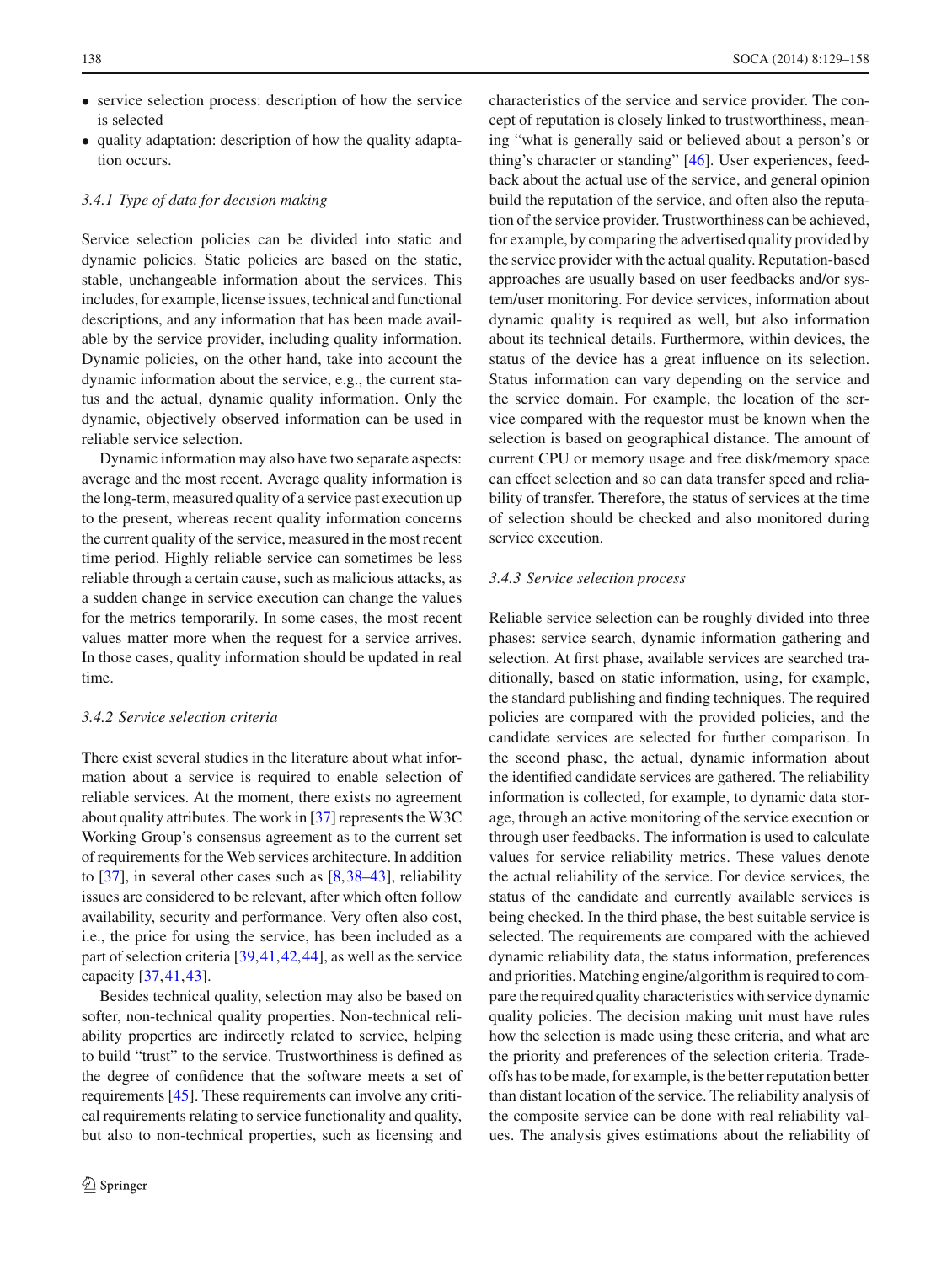the composite service with these selected services. Services can still be changed, and the reliability of the different alternative compositions can be checked before the final service binding.

### *3.4.4 Quality adaptation*

The classification of adaptability properties by Horn [\[47\]](#page-28-6) serves as the de facto standard in the domain, including self-configuring, self-healing, self-diagnosis, self-optimizing and self-protecting. Self-configuring, self-healing and selfprotecting assist also in achieving reliability. These properties require self-awareness and context-awareness to operate. Self-configurable composite service can configure itself automatically in response to changes. With the help of selfconfiguration, the service composition can be configured when services with better reliability are detected or the reliability of the services in use declines. The purpose of selfconfiguration is whether to achieve optimal reliability or the reliability that satisfies the requirements. Self-healing maximizes reliability of the system by discovering, diagnosing and recovering from failed services. The means to attain dependability [\[48](#page-28-7)] are applicable in anticipating potential problems and acting to prevent failures. The purpose of fault prevention is to prevent the occurrence or introduction of faults. Fault tolerance tends to prevent systems from failing in the presence of faults, consisting of error detection, and system recovery through error and fault handling. Fault removal indicates a reduction in the number and severity of faults during the use of a system through corrective or preventive maintenance. Fault forecasting estimates the probability of faults and failures according to the current and future behavior of the system, as well as the consequences of projected faults. With self-protection, a system prepares itself to defend from malicious attacks by detecting security breaches and recovering from their effects.

Six questions for eliciting requirements for a self-adaptive system can be identified [\[49\]](#page-28-8): where is the need for a change; when a change needs to be applied, what needs to be changed; why is a change needed; who should implement the change; and how the adaptable artifact is changed. From the architectural point of view, dynamic adaptation requires special architectural elements that must be taken into account in the composite service RE phase. Run-time monitors are the "standard" solution to assess the quality of running applications. A monitoring system must be available to monitor the service execution, and a collection mechanism is required to gather user feedback, ratings, etc. The monitor and collection mechanisms store statistics of the quality characteristics at regular intervals, which are then used in reliability analysis by a calculation unit that calculates the quality metrics at regular intervals to maintain dynamic quality information on the services. The decision making unit is responsible for detecting when and where the change is required and what needs to be changed and how. The decision making unit compares the results of the reliability analysis against the composite service requirements, and also the history data, to detect when a response to a change is required. After detecting where the change is required, the decision making unit decides what needs to be changed and how the change should be implemented. The decision making process should occur during run-time and should not require human inference. In addition to adaptation, the decision making unit must have rules determining how the selection of replacement services is to be made. The decision making unit must have strictly defined selection criteria, and the priority and preferences of the selection criteria. Trade-offs must be made, for example, with respect to the higher reputation over distant location of a service.

#### 3.5 Composition and monitoring architecture

In this section, the means of the approaches to achieve and manage reliability are examined. The required elements of the composition and monitoring architecture are inspected in more detail. These issues include:

- dynamic list of candidate services: a back-up plan in the case of failure or decrease in quality
- run-time service monitoring: the monitoring activity of the service execution
- SLA monitoring: monitoring of the contract between atomic service providers and composite service provider (here in a role of a service consumer)
- feedback collection system: how the data are achieved for trustworthiness and reputation evaluation.

#### *3.5.1 Dynamic list of candidate services*

In the case of failure or unfavorable change, a composite service must have a ready-made plan how to act to guarantee the continuous service execution. For reliable composite service, this back-up plan is usually a list or a pool of candidate services, i.e., for each abstract service, there is a possibility to bind it to a set of functionally similar concrete service. Ideally, the reliability of these candidate services has been verified beforehand. By keeping services in list in order of superiority, the next service is already preselected when a service in use needs to be replaced. This list should be updated dynamically, i.e., it should always contain the best available candidates.

# *3.5.2 Run-time service monitoring*

Recently, quality awareness has been seen as a persistent challenge in service computing [\[13](#page-27-9)[,26](#page-27-20),[50\]](#page-28-9). Some attempts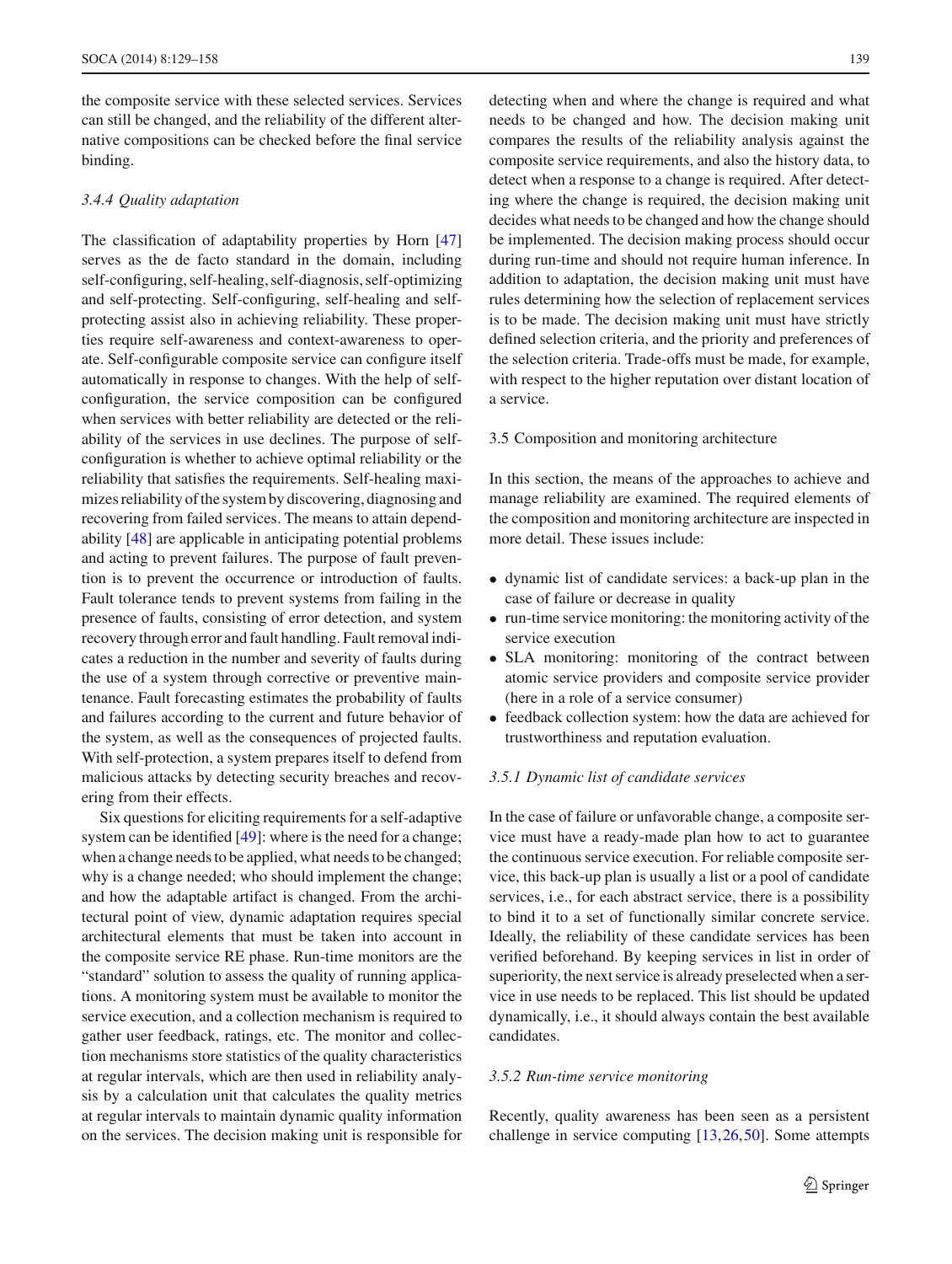have been made to standardize service monitoring; however, none of them have been commonly adopted. Web Services Distributed Management (WSDM) [\[51\]](#page-28-10) is a promising OASIS standard for controlling and monitoring the status of other WSDM-compliant services. The specification defines how to represent and access the manageability interfaces of resources as Web services, how to manage Web services as resources, and how to describe and access that manageability. The earlier studies of fault monitoring approaches and tools, such as [\[52](#page-28-11)], reveal that although there are numerous approaches for implementing monitors, most of the tools are for research use only. Thus, although there is an enormous demand for monitoring approaches, the concept of how to implement it is not mature. The huge amount of papers concentrating on service systems monitoring reveals that there is a great demand for execution-level quality verification.

Commonly, the monitoring-based approaches monitor only the selected services. Monitoring all available candidate services, such as in [\[40\]](#page-28-12), seems unsuitable since a large amount of services may exist. When monitoring only the selected services, the dynamic quality of candidate services cannot be verified when the selected services need to be replaced. A good solution could be a dynamic list of suitable candidate services, such as in [\[53](#page-28-13)], which quality is monitored and updated regularly.

#### *3.5.3 SLA monitoring*

A SLA is a legal negotiated agreement between a service provider and a consumer, defining the "level of service" for each area of the service scope. It describes the agreed-upon terms with respect to quality of service and other related concerns, such as price, being also a guarantee of the promised quality. Further actions and possible sanctions have been negotiated in SLA as, for example, if the requirements are not being met. Web Service Level Agreement (WSLA) [\[54\]](#page-28-14) focuses on specifying and monitoring SLAs for Web services, but it does not address the modeling and management of the QoS of composite services.

In the case of SLAs, the composite service provider acts as a service consumer, requesting and using atomic services as a part of his/her composite service. To be useful for composite service provider, the use of SLAs requires the SLA monitoring. If the SLA agreement is not met, the composite service developer must have the means for selecting alternative services to guarantee the availability and reliability of his/her composite service. For these alternative services, the composite service provider needs a list of trustworthy service providers and prenegotiated SLAs with each atomic service providers. In an ideal situation, the SLA negotiation could be automated; an element is required to search alternative services and negotiate the SLAs, such as mentioned in [\[55\]](#page-28-15). The use of SLAs in dynamic service composition could be easily applied into approaches that already enable to bind abstract services to a set of functionally similar concrete service.

#### *3.5.4 Feedback collection system*

Consumers' experiences provide "actual" insight into the services and are therefore a good information source for analyzing the softer forms of reliability. Many of trust and reputation-based approaches, especially the agent-based approaches, rely quite heavily on service final consumers, such as ratings from previous use of services and consumer feedback. The feedback can be explicit (e.g., the consumer fills out a form in consultation with the human user, such as in [\[41\]](#page-28-1)) or implicit (the agent infers the consumer's rating based on heuristics), or the service consumer provides a rating indicating the level of satisfaction with a service after each interaction with the service (e.g., in [\[56\]](#page-28-16)). Besides being subjective, the other drawback of the reputation-based approaches is that in the case of composite service, the feedback or rating for single services is hard to obtain, and it only gives insight into the average behavior of the service. Collecting data while the service is interacting with the consumer (e.g., in [\[57\]](#page-28-17)) could give an objective insight into the actual reputation of the service. However, the major drawback of reputation-based approaches is that they are as such inadequate to ensure the service reliability during run-time since it cannot detect the sudden changes during service execution.

According to the literature survey in [\[58](#page-28-18)], the current trust and reputation systems are almost centralized where a central QoS registry is deployed to collect and store QoS data from Web service consumers [\[44](#page-28-3)[,57](#page-28-17)[,59](#page-28-19)]. However, the disadvantage of these UDDI-based approaches is that the UDDI server may become outdated in a dynamic environment where changes occur continuously. Therefore, the peerto-peer Web services with decentralized trust and reputation techniques provide more reliable and available service systems. On the other hand, these decentralized approaches seem more complicated than centralized methods, involving a lot of communication between elements, such as in the approach described in [\[60\]](#page-28-20) where QoS registries are organized in a P2P way to collect QoS feedback from consumers. Each registry is responsible for managing reputation for a part of service providers.

#### 3.6 Applicability of the approach

To assist the composite service developer and provider to engineer reliable composite service, the approach/method should, above all, provide guidance for all stakeholders in their responsibilities to achieve reliability. In an ideal situation, the method should not require special user skills, but rather use of the method should be included as a part of the method user's normal activities. The financial cost and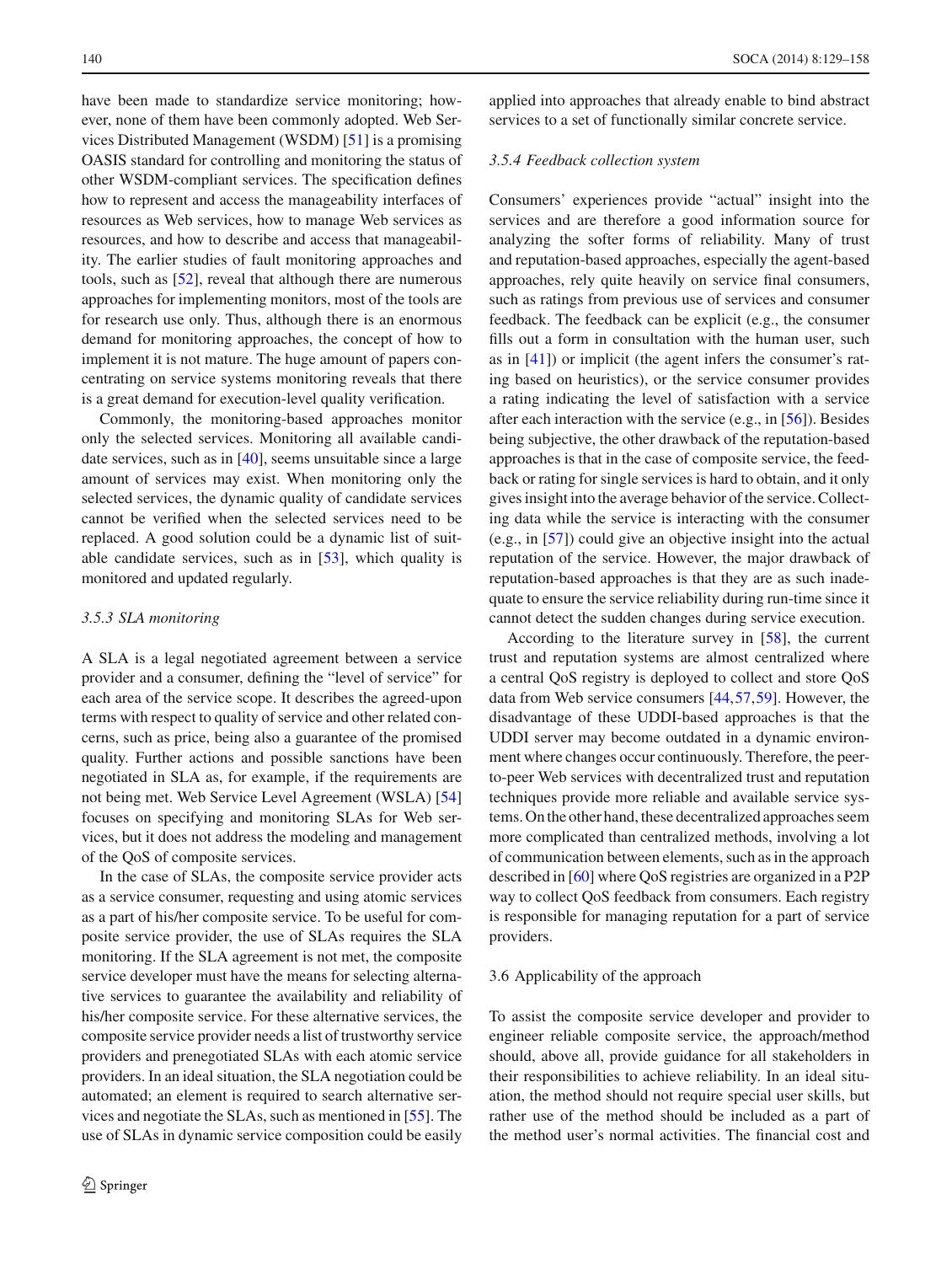investments of introducing the method must be known, as well as the amount of work required to implement it. To be easily introduced, the method should be mature, i.e., there should be some kind of evidence about its use, applicability, benefits and costs. Mature methods are validated or used in the industry. For mature method, also tool support usually exists.

#### <span id="page-12-0"></span>**4 The results of the survey**

In this section, the methods and approaches which can be applicable in developing reliable composite services as described in Fig. [1](#page-2-0) and Sect. [2](#page-1-0) are examined. Since the number of reliability-related work in the literature is large, we had to restrict the scope of our survey. We therefore define the criteria for the selection of approaches for this survey and concentrate only on the methods that fulfill these criteria. However, since we made an extensive literature survey, we also discuss some emerged issues revealed in the survey. We conclude the current status of the work in the literature considering the criteria and refer to some other related approaches. Some approaches were applicable only to certain framework criteria, but brought new viewpoints, thoughts or ideas to the discussion.

The selection criteria for the detailed inspected approaches were the following:

- The approach had to concentrate on composite services. The traditional software systems differ in many ways from the service-oriented systems, and therefore, development methods and approaches suitable for them are not applicable for service-oriented systems. The features such as model-driven, evaluation-based and policy-based computing [\[61\]](#page-28-21), and run-time behavior such as service discovery, selection, composition and monitoring are typical to service-oriented systems. Composite service is here considered as a wide, distributed entity; the composite service must not be restricted to one device.
- The approach had to concentrate on reliability. The approaches concentrating "softer", non-technical reliability, such as reputation, trust or trustworthiness can also be included as long as they provide a formal way to achieve it. Approaches including reliability as a part of their QoS property can also be included as long as reliability has its own metric in analysis.
- The approach had to be applicable in service-centric context. User-centric contexts [\[62\]](#page-28-22) promote applications that move with consumers and adapt according to changes in the available resources. Service-centric contexts [\[63\]](#page-28-23) promote applications that allow for service adaptability, deal with service availability and support on-the-fly service composition. Context-awareness allows systems to detect

changes, such as detection of a new service or device offering services with better quality, failure of a service in use or a decline in its quality and an inappropriate change in service status. Service-centric context is more convenient from the composite service provider's viewpoint, since the provider needs context-awareness for detection of new services.

- The approaches had to be applicable to any domain. As long as the domain was not restricted, we wanted to include papers considering different application areas and technologies, such as Web services and pervasive/ubiquitous systems.
- The approaches had to be applicable for composite service developer and provider. The approach had to assist the developer both in composite service engineering and in reliability engineering, considering all the phases in Fig. [1.](#page-2-0)

#### 4.1 Context of the approaches

#### *4.1.1 Introduction of the selected approaches*

*A hierarchical reliability model for service-based software system* (Wang et al. [\[53](#page-28-13)]). The approach provides a modeling framework to analyze reliability of data, service, service pool and composition. The composition of services is modeled as a workflow of processes, and the reliability model is constructed of atomic, simple and composite processes connected by the control constructs and corresponding transition rules. The system reliability is modeled from the static and dynamic viewpoints. The static model can be used for earlystage quality prediction, before service deployment, and is generated by transforming the service process model into discrete time Markov chain (DTMC) model. The dynamic DTMC model is dynamically constructed by run-time monitoring of the service execution paths. The monitoring is used to detect changes in the system composition, configuration and operational profiles, adjusting the reliability model continuously. These are obtained from the logged operating profiles in the form of transition probabilities between services. A service pool mechanism is used for providing run-time service redundancy, maintaining a local index of the available alternative services. A prototype is provided, through use of which the reliability models can be automatically established and continuously adjusted. The approach is not restricted to any particular domain, but it requires that the services are described with OWL-S.

*Context-aware dynamic service composition in ubiquitous environment* (Tari et al. [\[64](#page-28-24)]). The purpose of the work is to enable the seamless integration of smart objects in a ubiquitous space. The approach provides a design architecture including planning algorithms and monitoring mechanism for dynamic service composition. The approach separates the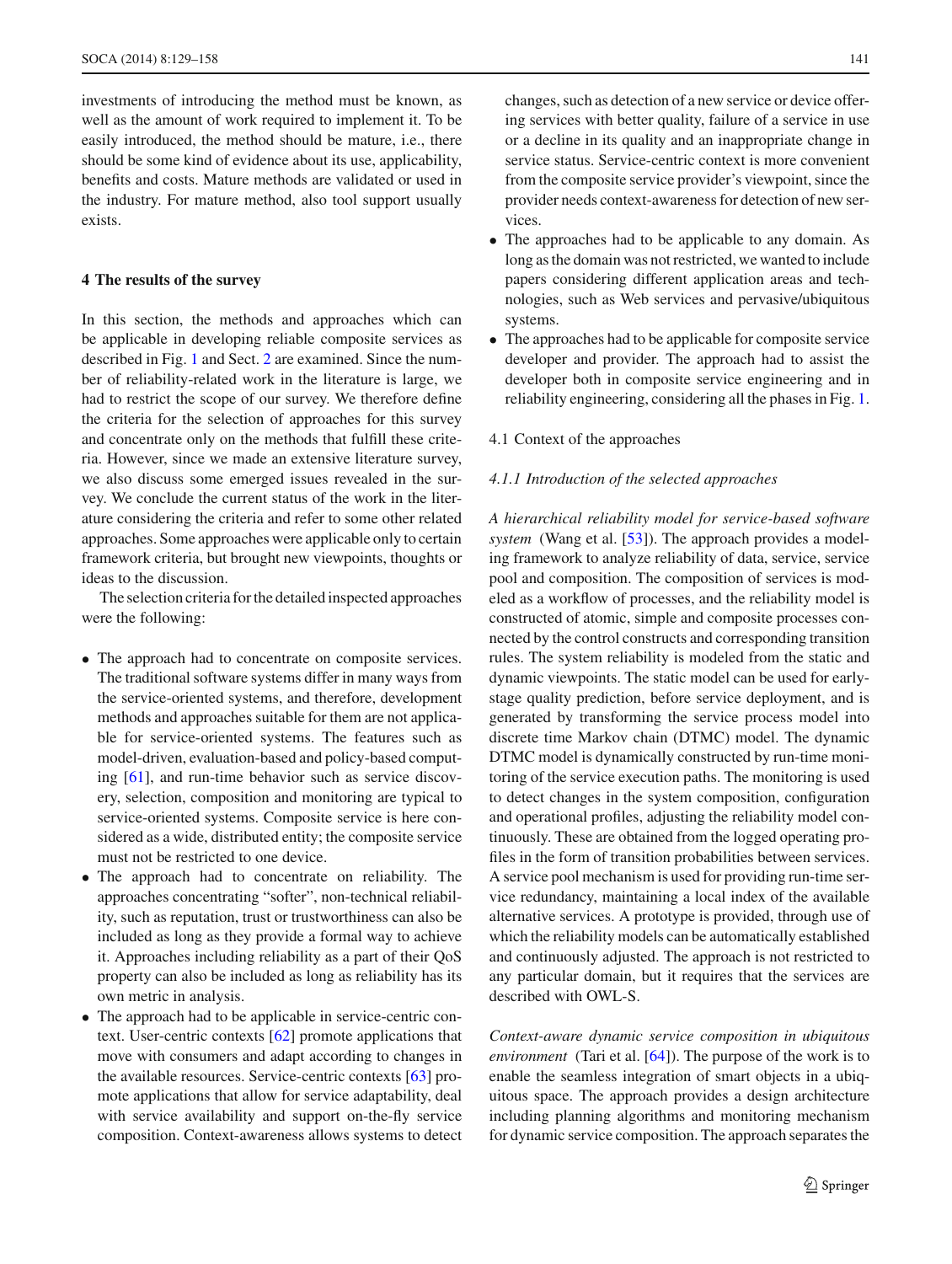concepts of abstract and concrete services. The service composition architecture consists of three types of plans: abstract template and optimal plans, and a concrete execution plan. The template plan is created using rule-based techniques, containing all possible abstract services that could compose the service. The optimal plan is created by selecting the best abstract services candidates according to their reputation and the complementarity of the parameters. Finally, the execution plan is created by selecting concrete services based on their quality of user experience (QoE) value, which is weighted according to user preferences, user's context and the environment context. The execution plan is monitored. The adaptation enables replacing the concrete services by another or even updating the optimal plan. The approach introduces a QoS-based learning mechanism, which rewards a concrete service after execution, and calculates its new quality parameters and estimates the new reputation of its abstract service accordingly.

*QoS-driven run-time adaptation of service-oriented architectures* (Cardellini et al. [\[55\]](#page-28-15)). The approach provides a methodology for run-time adaptation of service systems to meet its QoS requirements in its operating environment. The approach uses two-level grammar to model the class of SOA systems managed byMOSES (MOdel-based SElf-adaptation of SOA systems) framework; the first level specifies the structure of the considered composite service, whereas the second level defines the production rules for each abstract service. The MOSES bases on the idea of binding each abstract service to a set of functionally equivalent concrete services. The MOSES framework requires as an input a set of candidate concrete services and the description of the composite service provided using a workflow orchestration language. If the description is verified belonging to the class of SOA systems, the behavioral model of the composite service is built. If a relevant change in the operating environment is detected by the monitoring activity, the model is dynamically used to calculate a re-arrangement of the available concrete services. The QoS of a composite service is calculated by recursive rules using the QoS of the concrete services, the way they are orchestrated, and the usage profile of those services. The behavioral model is used to build the template of an optimization problem, which parameters are derived from the SLAs negotiated with the composite service clients and providers, and from a monitoring activity. The adaptation policy is to select the best implementations of the composite service in a given scenario optimized in a given environment. MOSES can be applied to any composite service whose orchestration pattern matches the first level of the grammar. A prototype of the MOSES implementation is currently provided.

*Reliability modeling and analysis of service-oriented architectures* (Cortellessa and Grassi [\[65\]](#page-28-25)). The approach provides a methodology for reliability modeling and analysis of SOA. The model for reliability prediction is based on a probabilistic flow graph, which is enriched with statistical information needed to support the prediction. This includes the pattern of requests addressed to other services and the information about the internal reliability of a service associated with each stage of the flow graph. Transitions from node to node of the flow graph follow the Markov property, but is extended with other kinds of control flows allowing more than one external service request to be specified within each node. The model evaluation algorithm takes the clientside perspective on reliability, assuming that the service reliability can be expressed by multiplying the probability of reaching the end state of the flow graph (calculated using Markov process) and the reliability of the network used by the client to access the service. The approach also presents an architecture that implements the methodology in SOA environment. The methodology assumes that each composite service provider publishes information concerning the service internal structure that consists of exploited external services, how the services are glued together, and how frequently they are invoked. Three different service selection policies are identified based on the published information. The methodology can be used to support the selection procedure by comparing the reliability of candidate concrete services.

*A real-time reliability model for ontology-based dynamic Web service composition* (Chawla et al. [\[10\]](#page-27-7)). The main content of the approach is a feasible real-time reliability model. Reliability of a service is defined using the OWL-S profile attached to each service with two parameters; desired and marginal reliability. A service is described as a process using a process model template (PMT) into which the suitable services are searched. PMT is defined as a dynamic process model consisting of structural components, which is then instantiated into instantiated process model (IPM) by binding components of PMT into atomic or composite services. IPM extends the PMT with a set of placeholders for the details how a simple component can be bound to a selected Web service. The atomic service reliability consists of the reliability of the service and the reliability of the machine where the service is deployed. The atomic service real-time reliability is calculated using the failure intensity and execution time, and the hardware reliability using the shape and scale parameters. The parameters for the reliability calculation are stored in an OWL-S profile. The reliability of a composite service depends on its structure, the degree of independence between service components and the availability of its constitutive Web services. Reliability model for each structural component (sequence, parallel, choice and loop) is defined. The approach supports maintaining reliability at run-time by monitoring the service reliabilities in real time. However,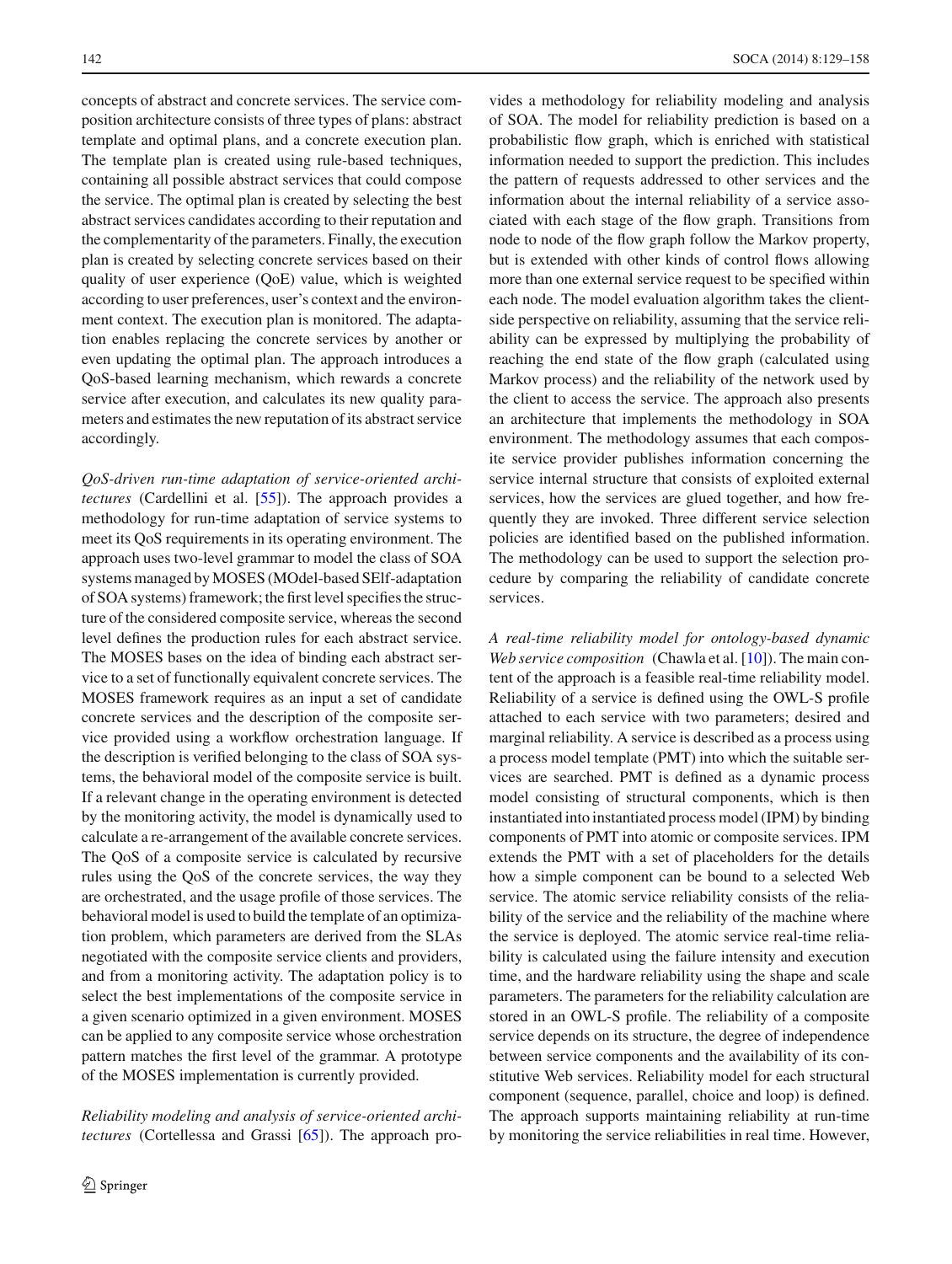the re-configuration of the composite service requires human interference. A prototype of service monitoring tool is provided.

*Dynamic Web service selection for reliable Web service composition* (Hwang et al. [\[66\]](#page-28-26)). The approach provides a method for dynamic Web service selection for reliable Web service composition. The method is based on aggregated reliability (AR), metrics to measure the reliability of each configuration in a WS composition and two dynamic strategies that use the computed ARs for dynamically selecting atomic WSs for the composite Web service. The service composition is described using Markov chains with added states, success and failure and transition probability, and the AR of each configuration is defined recursively from the probability that the services are successfully executed in the current configuration. In AR-based selection strategy, an atomic WS is selected for each incoming operation of the composite WS so as to achieve maximum reliability. In composability and AR (CAR)-based selection strategy the ARs as well as the composabilities of configurations in selecting atomic WSs are considered. The approach takes an iterative approach to compute the vector of aggregated reliabilities considering the different possible mappings in an WS composition in order to choice of which sequence of service delegation to use. The approach can be implemented using the current WS standards; however, due to the invocation order in a set of operations, it requires using some business process composition language. A prototype has been developed using BPEL that implements the proposed approach for specifying the invocation order of a Web service.

*A reliability evaluation framework on composite Web service* (Ma and Chen [\[67\]](#page-28-27)). The approach proposes a service reliability model both for atomic Web services and for composite services, and a consumer feedback-based composite service framework. The atomic service reliability bases on assumptions of independency of service reliability and is calculated using time-dependent Markov model with failure intensity and failure locating and fixing time. The approach describes the composite service structure as nodes and the relationship between nodes. Markov chain is used also to evaluate the back-up services to achieve node reliability. Finally, the aggregated composite service reliability is described as reliability of nodes and the operation relationships of subset of node set. The feedback-based framework uses feedback mechanism to collect QoS information from clients consuming the service. The collected atomic service QoS information is stored in UDDI repository, from where they are used for composite service reliability evaluation each time a change occurs in service composition. The framework can be extended to include more attributes.

*QoS-aware middleware for Web services composition* (Zeng et al. [\[40\]](#page-28-12)). The approach provides QoS-aware middleware, AgFlow, for supporting quality driven Web service composition. The main features include service quality model to evaluate the quality of Web services and composite services, and two alternative service selection approaches for executing composite services. The quality model defines the QoS criteria for both elementary services and composite services. The selection process bases on the user's weight assigned to each criteria and a set of user-defined constraints. In the local optimization approach, the optimal service selection is performed for each individual task in a composite service without considering the global QoS. The QoS information of each candidate service is collected, after which a quality vector is computed for each of the candidate services. The service is selected basing on the quality vectors applying a multiple criteria decision making (MCDM) technique. In the global planning approach, QoS constraints and preferences assigned to a composite service as a whole are considered. Every possible execution plan associated with a given execution path is generated. The selection of an execution is made by relying on the MCDM technique. The simple additive weighting technique is used in both approaches whether to select the optimal service or the optimal execution plan. The approach also includes an adaptive execution engine, which reacts to changes occurring during the execution of a composite service (e.g., component services become unavailable or change their predicted QoS) by re-planning the execution. Currently, the AgFlow has been implemented as a platform that provide tools for defining service ontologies, specifying composite services using state charts, and assigning services to the tasks of a composite service. The service selection approaches can be applied to other paradigms than Web services, such as in the context of service-oriented architectures.

*Toward autonomic Web services trust and selection* (Maximilien and Singh [\[57](#page-28-17)]). The approach provides an agent-based trust framework for service selection in open environments. The framework includes a policy language to capture profiles and preferences of the service consumer and the provider, which are expressed using the concepts in the ontology. The framework enables the service selection based on the preferences of service consumers and the trustworthiness of service providers. The approach bases on software agents that are attached to each Web service, which communicate with the service consumers, calculate service quality reputation and assign a trust level to the available services. The architecture of the approach includes agency where the agents collaborate and share data collected from their interactions with the services. The approach provides detailed matching algorithms, which the agents use to select services based on the policies using semantic matching. Thus, the agents add the quality-based selection functionality between ser-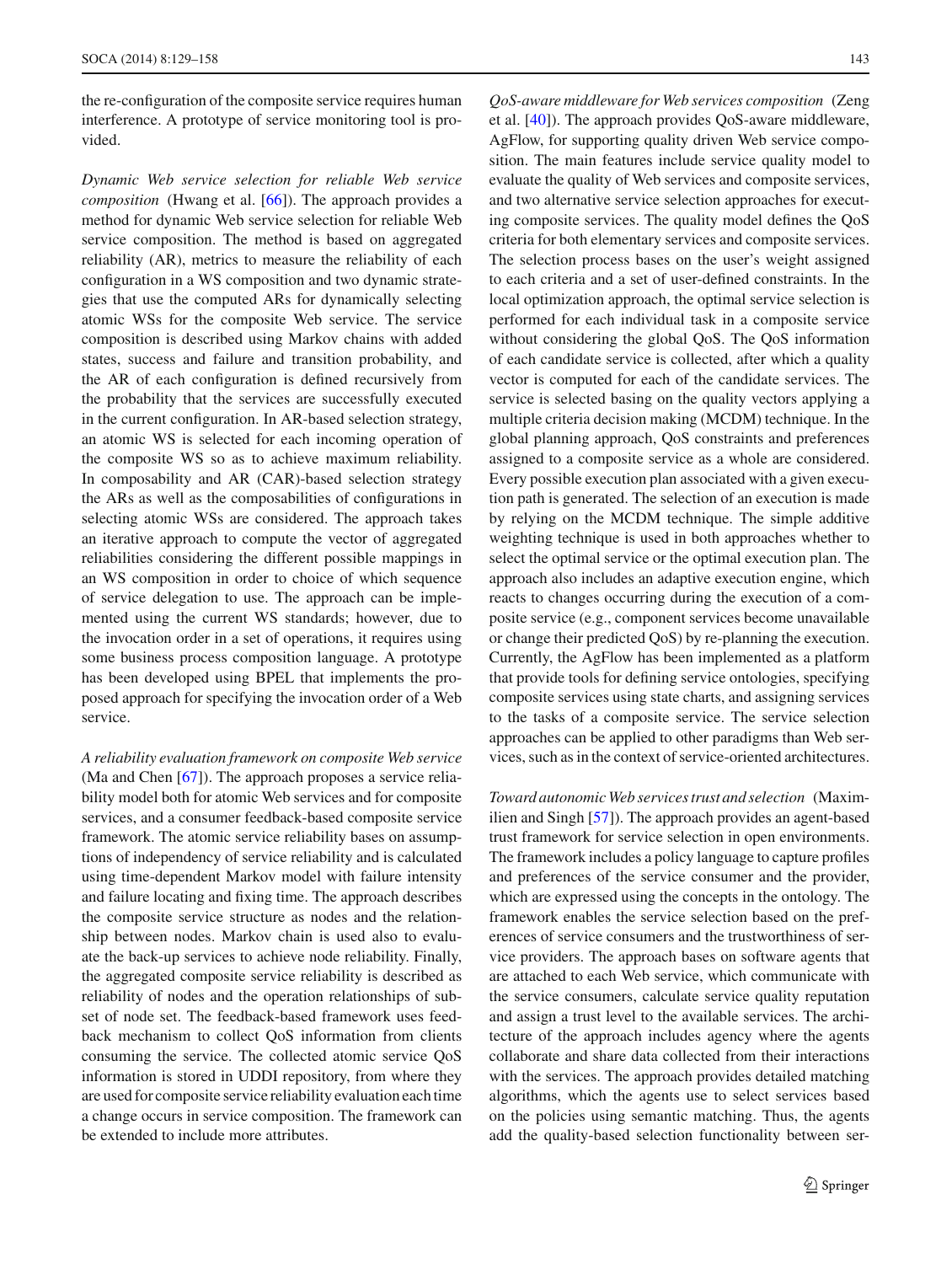vice and consumers. The agents and ontologies reside and are managed in a separate server. The services are assumed to be described using WSDL. In the current implementation, the agents are implemented in Java, but the agent may implement Web service interface to the client and thus allow cross-platform consumer-to-agent interactions.

## *4.1.2 Comparison of the context of approaches*

The surveyed approaches are summarized in Table [1.](#page-15-0)

According to Table [1,](#page-15-0) the surveyed approach seemed to have very similar definition for composite service, except for pervasive/ubiquitous systems [\[64](#page-28-24)], the definition also included device services. We found papers representing different technologies; however, the offering was larger on the context of Web services. According to our survey, OWL-S seems to be the most popular format for Web service description. We found out that besides the Web services, OWL-S seems to be used in the context of pervasive and ubiquitous systems. The main content of most of the approaches was architecture or a framework that enabled services to be composed, monitored and analyzed dynamically. The work described in [\[40](#page-28-12)[,57](#page-28-17),[66](#page-28-26)] concentrated clearly on service selection problem, and the works in [\[10,](#page-27-7)[53](#page-28-13)[,65](#page-28-25)[,67](#page-28-27)] concentrated strongly on reliability analysis, providing reliability evaluation framework or models. Service composition planning was the main content in [\[64](#page-28-24)] and run-time adaptation in [\[55](#page-28-15)]. The expected benefit of each approach was the reliable or trustworthy composite service, although the approaches had different levels and methods on how to achieve it. These issues are discussed in more detailed in the next sections.

## 4.2 Reliability requirements and service architecture design

## *4.2.1 Evaluation results*

Table [2](#page-16-0) summarizes the selected approaches from the RE and architecture design viewpoint.

<span id="page-15-0"></span>Of the surveyed approaches in Table [2,](#page-16-0) only [\[40](#page-28-12)[,57](#page-28-17)] supported ontologies. The approach described in [\[57](#page-28-17)] suggests QoS ontology, which is used in service matchmaking by enabling service providers express quality policies and service consumers express quality preferences. The QoS ontology has three levels; the upper ontology includes the basic characteristics of all qualities and their main concepts. The middle ontology specifies domain-independent quality concepts, such as reliability, availability and security, which are then completed by a domain-specific lower ontology. The service quality model suggested in [\[40](#page-28-12)] consists of five quality dimensions; execution price, execution duration, reputation, reliability and availability. For each dimension, the model determines the definition of the quality element, related ser-

| Table 1 Introduction of approaches |                                                                                                |                                                       |                                                                                 |                                                                            |
|------------------------------------|------------------------------------------------------------------------------------------------|-------------------------------------------------------|---------------------------------------------------------------------------------|----------------------------------------------------------------------------|
| Method/approach                    | Composite service definition                                                                   | Application area                                      | Main content                                                                    | Expected benefits                                                          |
| Wang et al. [53]                   | Composition of atomic software<br>services                                                     | Software service based system<br>described with OWL-S | reliability modeling and analysis methods<br>Comprehensive system architecture, | Reliable and fault-tolerant composite<br>service                           |
| Tari et al. [64]                   | Composition of intelligent atomic<br>services (applications, sensors,<br>robots, devices, etc) | ubiquitous environment<br>Composite services in       | Dynamic service composition architecture                                        | Flexible and failure-tolerant service<br>composition                       |
| Cardellini et al. [55]             | Composition of network-accessible<br>(software) services                                       | Any software service-based<br>systems                 | QoS broker architecture                                                         | Self-adaptable, dependable SOA<br>system                                   |
| Cortellessa and<br>Grassi [65]     | Assembly of software systems from<br>preexisting components/services                           | Any SOA-based systems                                 | A model for predicting and analyzing<br>reliability in SOA framework            | Reliable composite service                                                 |
| Chawla et al. [10]                 | Real-time composition of available<br>Web services                                             | Web services                                          | Monitoring system architecture, reliability<br>models                           | Real-time reliability evaluation of<br>various service compositions        |
| Hwang et al. [66]                  | Composite Web service orchestrated<br>by run-time invoked Web services                         | Web services                                          | Two dynamic WS selection strategies,<br>dynamic WS selection architecture       | execution of composite WS operations<br>Maximized likelihood of successful |
| Ma and Chen [67]                   | Composition of atomic Web services                                                             | Web services                                          | Reliability evaluation framework                                                | Reliable and trustworthy composite<br>Web service                          |
| Zeng et al. [40]                   | Composition of inter-connected Web<br>services                                                 | Web services                                          | Middleware platform enabling the quality<br>driven service composition          | Optimized QoS in the composite<br>service execution                        |
| Maximilien and<br>Singh [57]       | Application composed of dynamically<br>selected (software) services                            | Web services                                          | Augmented architecture with agent<br>framework                                  | Dynamically configured, trustworthy<br>application                         |
|                                    |                                                                                                |                                                       |                                                                                 |                                                                            |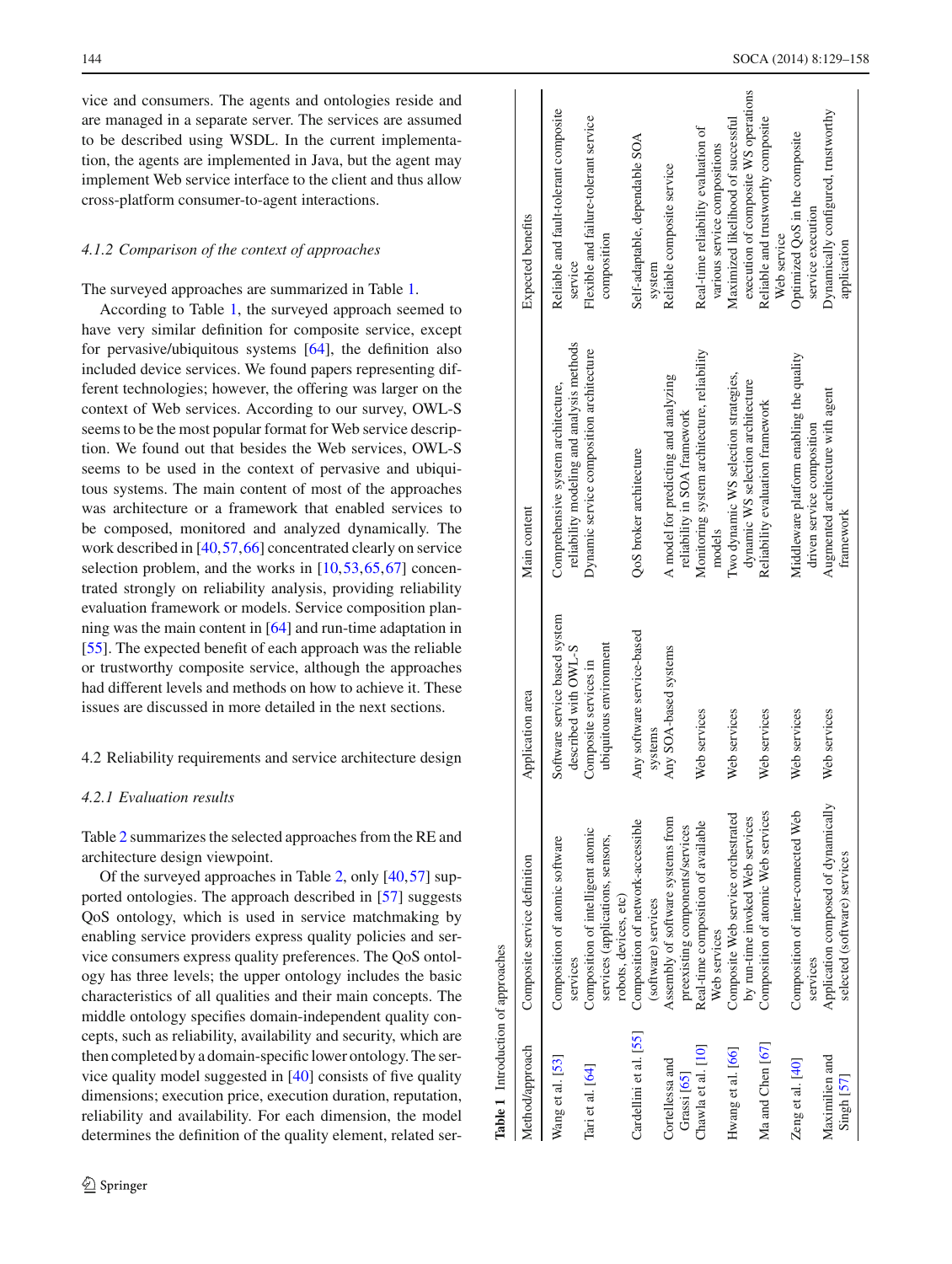|                                         | Table 2 Reliability requirements and architecture design |                                                                                                                                                                                |                                                                        |                                                                                                                                                                                           |
|-----------------------------------------|----------------------------------------------------------|--------------------------------------------------------------------------------------------------------------------------------------------------------------------------------|------------------------------------------------------------------------|-------------------------------------------------------------------------------------------------------------------------------------------------------------------------------------------|
| approach<br>Method/                     | Reliability (QoS)<br>ontology                            | Reliability requirements and<br>means for achieve and<br>manage reliability                                                                                                    | requirements into architec-<br>Transforming reliability<br>ture design | Composite service architec-<br>ture description                                                                                                                                           |
| Wang et al. [53]                        | Not considered                                           | fault-tolerance mechanism; not considered in<br>Reliability requirements have not been<br>considered. Service pool is used as<br>requirements                                  | Not considered                                                         | service is modeled as a workflow of OWL-S<br>No conceptual architecture exists. Composite<br>processes                                                                                    |
| $\text{Iari et al.}$ [64]               | Not considered                                           | consumer profile. Fault-tolerance is taken into<br>account in the composition architecture<br>Quality requirements are specified in the<br>(learning mechanism and reputation) | Not considered                                                         | contains all possible abstract services that could<br>compose the required service. Described in the<br>Composition is described as a template plan that<br>form of a graph               |
| Cardellini et al. [55]                  | Not considered                                           | attributes in a contract (SLAs-R). Means for<br>Involved parties state the required values for<br>reliability verification are implemented in<br>broker architecture           | Not considered                                                         | instance of a grammar. Each abstract service is<br>Composition logic is abstractly defined as an<br>then bound to a concrete service                                                      |
| Cortellessa and<br>Grassi [65]          | Not considered                                           | compositions; requirements are not considered<br>Bases on reliability prediction of service                                                                                    | Not considered                                                         | Service is described as probabilistic flow graph<br>for reliability analysis                                                                                                              |
| Chawla et al. [10]                      | Not considered                                           | Reliability requirements (desired and marginal<br>reliability) are defined in the Process Model<br>Template                                                                    | Not considered                                                         | template into which the suitable services are<br>Service is described using a dynamic process<br>searched                                                                                 |
| Hwang et al. [66]                       | Not considered                                           | Not considered                                                                                                                                                                 | Not considered                                                         | No architecture exists. Finite state machine is<br>used to model the permitted invocation<br>sequences of Web service operation                                                           |
| Ma and Chen [67]                        | Not considered                                           | Not considered                                                                                                                                                                 | Not considered                                                         | workflow process for reliability evaluation<br>Composite service is described as a kind of                                                                                                |
| Zeng et al. [40]                        | included in service<br>Quality model is<br>ontology      | A set of user-defined constraints are expressed<br>using a simple expression language                                                                                          | Not considered                                                         | ontologies and combined according to a set of<br>A composite service is a collection of generic<br>service tasks described in terms of service<br>control-flow and data-flow dependencies |
| Maximilien and<br>Singh <sub>[57]</sub> | QoS ontology is<br>provided                              | Reliability requirements are described in the<br>form of policies. Means for reliability<br>verification are not discussed                                                     | Not considered                                                         | No architecture exists                                                                                                                                                                    |

<span id="page-16-0"></span>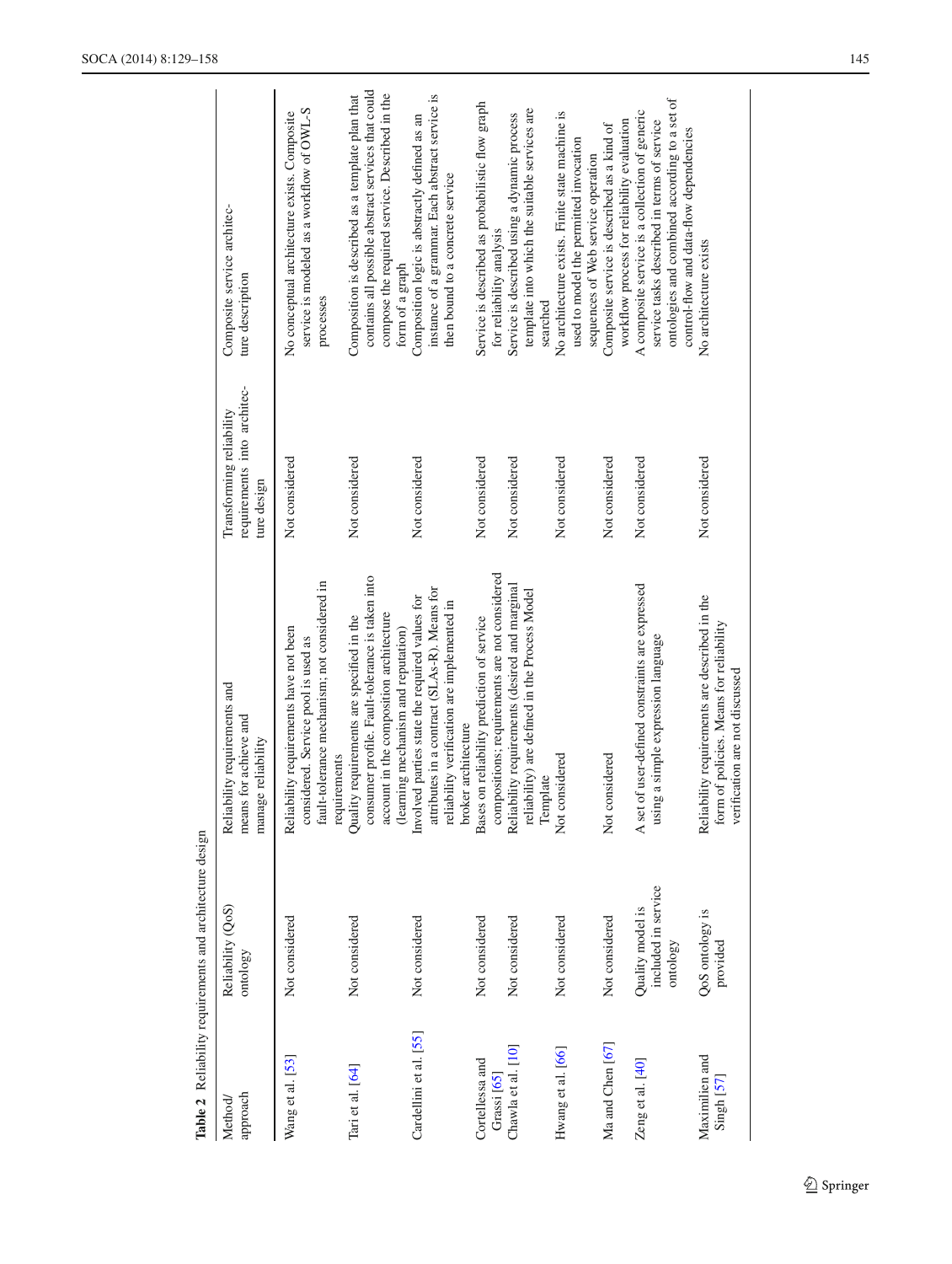vices and operations of the element, and instructions of how to compute or measure the value of the element.

The policy-based [\[57](#page-28-17)], SLA-based [\[55\]](#page-28-15) and profile-based [\[64](#page-28-24)] approaches in Table [2](#page-16-0) succeeded to catch the requirements in a formal way. However, it is unclear how exactly the requirements were elicited and engineered. Some approaches had their own template or profile for requirements. For the rest of the papers, it is unclear from where and in what form does the information about the required quality come from when selecting services. None of the papers considered the means to verify and manage reliability during run-time in requirements level. It is unclear how the requirements affect the architecture in the selected approaches in Table [2,](#page-16-0) since the mapping of the requirements to architecture was missing. Furthermore, it is hard to discover how the design decisions have been made since the requirements for the means for the run-time reliability achievement and management have not been defined.

The concept of "service architecture" was missing in almost all approaches surveyed, or it varied what was meant by architecture. In many cases, such as in the approaches using OWL-S, the service architecture was described when the services were already selected, and the architecture seemed to be described in the form of processes. It seems that the approaches assume that the requirements for service are known, although most of them do not define how they are achieved and mapped to conceptual services when searching suitable candidates. Instead of describing the service architecture, the approaches concentrate on service description technologies. The services were mainly described in a way that can be utilized during run-time by registering, discovering and binding services. Of the selected approaches in Table [2,](#page-16-0) only in  $[10, 64]$  $[10, 64]$  is the composite service modeled before service selection. In reliability model of Chawla et al. [\[10](#page-27-7)], a service is described using a dynamic process template. This kind of template supports the abstract service description. The framework of Tari et al. [\[64\]](#page-28-24) uses rule-based techniques to construct a template for composition plan. The major advantage of this approach is its ability to describe abstract composite service architecture.

## *4.2.2 Discussion about the related literature*

In our literature survey, we found that QoS ontologies have been suggested recently in several works. The dispersion among the works is large, which reveals the lack of standardization. However, it is clear that the benefits of ontologies have been widely recognized. We found only few ontologies that concentrate directly on reliability. In [\[68\]](#page-28-28), a very simple Web Service Reliability Ontology (WSRO) is proposed, whereas the approach introduced in [\[69\]](#page-28-29) defines and uses the reliability-metrics ontology for defining reliability requirements.

Several standards have been proposed for describing semantic Web services, such as Web Ontology Language (OWL), Web Ontology Language for Services (OWL-S), Web Service Modeling Ontology (WSMO), Web Services Description Language (WSDL-S) and DAML-S (DARPA agent markup language for services). Since the existing standards do not allow description of quality properties, several extensions have been proposed, such as [\[7](#page-27-6),[43,](#page-28-0)[70](#page-28-30)[–72\]](#page-28-31). The approaches can be considered to be applied also in the context of reliability. Several other ontologies have been suggested for service discovery and matchmaking purposes, such as [\[73](#page-28-32)[–75\]](#page-28-33). Since there exist a multiplicity of proposed approaches for extensions of existing standards and several suggestions for QoS ontologies, it is hard to discover their differences, advantages and disadvantages. However, the diversity of approaches reveals that finding the services and binding them to a composition is hard due these stand-alone solutions. Thus, more standardization is required. The different proposals emphasize different quality attributes, and the definition problems, classification problems and representation problems still exist within quality attributes. Generally, most ontology-based approaches focus on description of static quality; they do not define dynamic quality metrics or metrics for service status variables. So far, there seem to be no formal framework to describe devices, but some proposals have been suggested, such [\[23](#page-27-17)[,76](#page-28-34)[–80](#page-28-35)]. The device ontologies enable the networked devices to discover each other's presence on the network and establish functional network services for data sharing, communications and entertainment. The disadvantage of these approaches is that currently they do not consider reliability or any other quality issues. It is still obvious that the device ontology is a necessity to describe capabilities of available devices in a standard way.

The need of new techniques and approaches for eliciting and determining service provider and customer requirements has been recognized in recent research [\[81\]](#page-28-36) but only a few approaches have emerged. The selection of requirement elicitation techniques is always dependent on the situation at hand. Although there are some attempts to rationalize the selection of technique [\[82](#page-29-0)[–84\]](#page-29-1), there is no evidence on that one technique is better than another. More likely, the techniques complement each other, and the use of two or more techniques is always better than using only one. Formal requirements engineering methods concentrating on quality requirements exist only few. The i\* framework [\[85](#page-29-2)] helps to detect where quality requirements originate and what kind of negotiations should take place, leading to the most appropriate architectural design decision to be used in a particular context. Extending the i\* framework, the NFR (non-functional requirements) framework [\[86\]](#page-29-3) aims to refine the quality requirements, consider different design alternatives, perform trade-off analyses and evaluate the degree to which the requirements are satisfied. NFR+ framework [\[87\]](#page-29-4)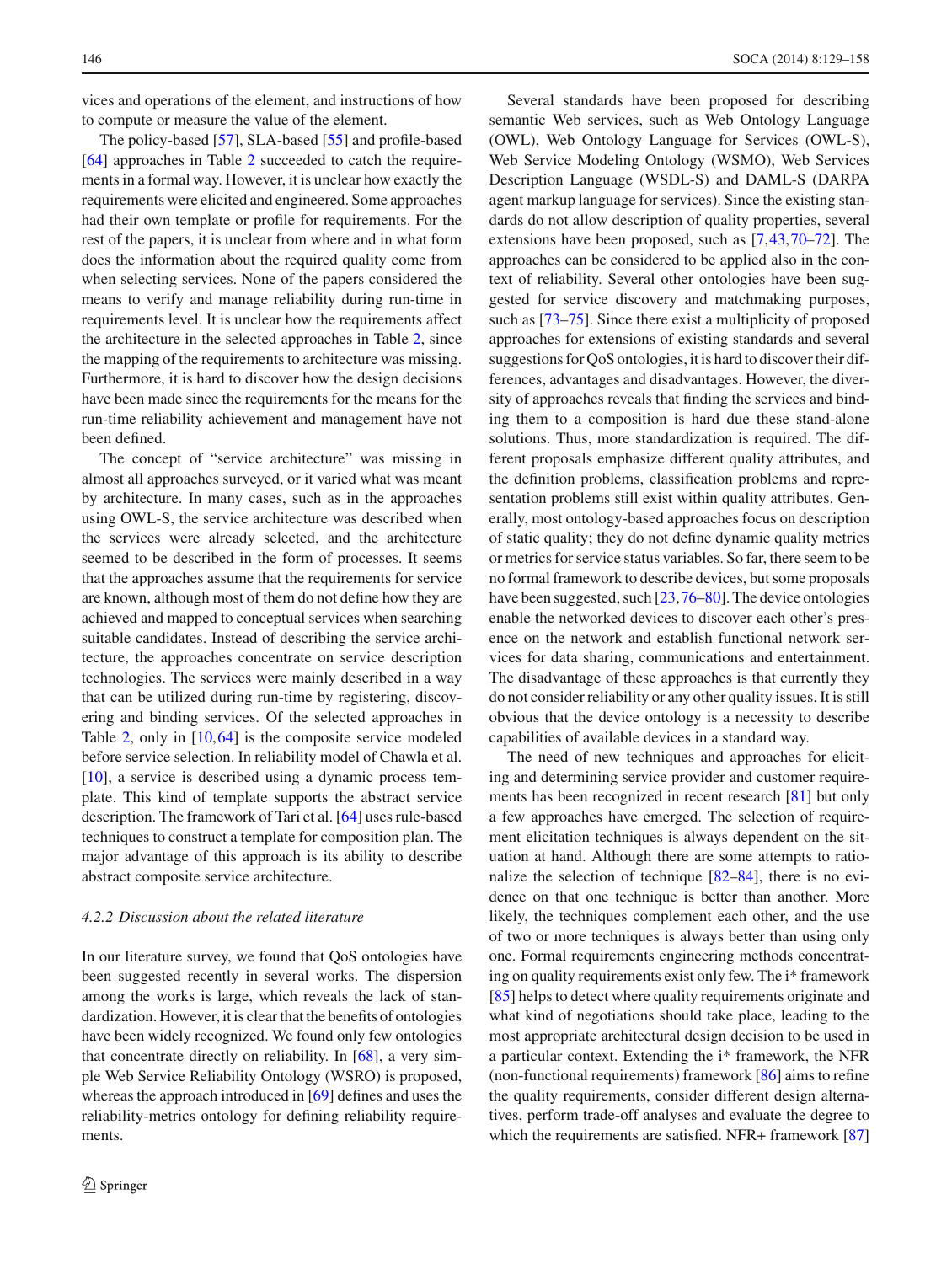extends the NFR Framework with measurable non-functional requirements, bridging the gap between NFRs and implementation. These kinds of frameworks help to find the reliability requirements and transfer them into the design decisions. Sindre and Opdahl [\[88\]](#page-29-5) suggest that use of the negative form of use cases—misuse cases—can be applied in requirement elicitation. Misuse cases that embody negative scenarios and malign actors can identify and analyze threats to system operation, leading to reliability and security requirements. The DAM (Dependability Analysis and Modeling) profile of Bernardi et al. [\[89](#page-29-6)] assists the requirements engineers in determination of dependability requirements, focusing on reliability and availability. The approach exploits use cases/misuse cases [\[88\]](#page-29-5) and the IEEE 830 standard for software requirements specification [\[90\]](#page-29-7), providing an iterative workflow where the reliability and availability requirements (R & AR) elicitation and documentation are addressed within the unified process assisted by the DAM profile. The profile enables specification of R  $\&$  AR in terms of quantifiable objectives or metrics and characterization of faults and failure. Based on accepted practices and worldwide standards, such as UML, the approach is easy to apply in different contexts.

In our literature survey, we found few ontology-based approaches that can be used within requirements. Xiang et al. [\[91\]](#page-29-8) outline the Service Requirement Elicitation Mechanism (SREM), which is based on Service Requirement Modeling Ontology (SRMO) [\[92](#page-29-9)], utilizing its main concepts. The authors propose the Service Requirements Elicitation Process (SREP), which helps to generate a requirements model based on the concepts in ontology. The mechanism integrates the users' requirements models from different service requestors, building a requirement knowledge repository, which offers service providers requirement knowledge about the needs and preference of service requestors with regard to the service offered by them. The requirements analysis method of Kaiya and Saeki [\[93](#page-29-10)] is based on mapping between a requirements specification and ontological elements. For example, the requirements document is incomplete when not all elements in the ontology are related to items in the requirements specification. The quality of requirements, such as correctness and consistency, can be estimated using a defined formula after mapping requirements items onto ontological elements. Both ontological approaches enable the identification of consistent and complete requirements, and also systematic requirement management and further utilization.

We found some approaches that concentrated on bringing quality to architectural description. The approach introduced in [\[94](#page-29-11)] provides the means to support reliability in design following the principles of MDA [\[95](#page-29-12)], whereas [\[96\]](#page-29-13) suggests a UML profile for the reliability domain. Also, the DAM (Dependability Analysis and Modeling) profile

[\[89](#page-29-6)] is based on UML. At this moment, several UML tools enable the creation of quality profiles, e.g., Topcased [\(http://](http://www.topcased.org) [www.topcased.org\)](http://www.topcased.org) and Enterprise Architect [\(http://www.](http://www.sparxsystems.com) [sparxsystems.com\)](http://www.sparxsystems.com). In the quality aware software architecting and analysis approach of Ovaska et al. [\[97](#page-29-14)], the mapping of quality requirements with architectural elements is performed in a standard way. The approach also introduces a Quality Profile Editor (QPE) tool, which enables the user to select the appropriate metrics from the reliability ontology and set the desired value for each property. The architecture is described using annotated UML.

Only few approaches considered the architectural description of the composite service. In the approach of Ovaska et al. [\[97](#page-29-14)], the comprehensive architecture description is provided, having two levels of abstraction: conceptual and concrete. The conceptual level is an abstract description of architecture. Although the approach is meant for component-based software, the abstraction levels can be applied within services as well. In [\[9](#page-27-34)], an extension is suggested to the OWL-S ontology framework to support dynamic Web service composition. The extension allows defining the composite services at the abstract service level. Each abstract service is attached with an instance pool that includes available concrete services for the corresponding abstract service. The candidate services can be invoked from the pool dynamically during run-time.

#### 4.3 Reliability analysis

## *4.3.1 Evaluation results*

Table [3](#page-19-0) summarizes the selected approaches from the reliability analysis viewpoint.

Of the selected approaches in Table [3,](#page-19-0) [\[53,](#page-28-13)[57](#page-28-17)[,65](#page-28-25)] managed to perform the reliability analysis already in service selection phase, before service binding. Almost all of the approaches enable the run-time reliability analysis; thus, the main focus seems to be on the run-time quality verification. However, approaches that perform exclusive run-time analysis cannot know the reliability of the service selection before the composite service is deployed, its execution has been started and the dynamic reliability analysis has been performed for the first time.

The different approaches to gather reliability information (defined in Sect. [3.3.2\)](#page-8-0) were present in the inspected approaches (Table [3\)](#page-19-0), except the use of third parties. The analyses that are based entirely on information provided by the service provider, such as in [\[65](#page-28-25)], cannot be considered trustworthy as such but require verification of this information. It is obvious that the dynamic quality information is required to locate some place other than the service registry due to constant updating. Attempts to enrich the UDDI registers with semantic-enriched QoS information to enable bet-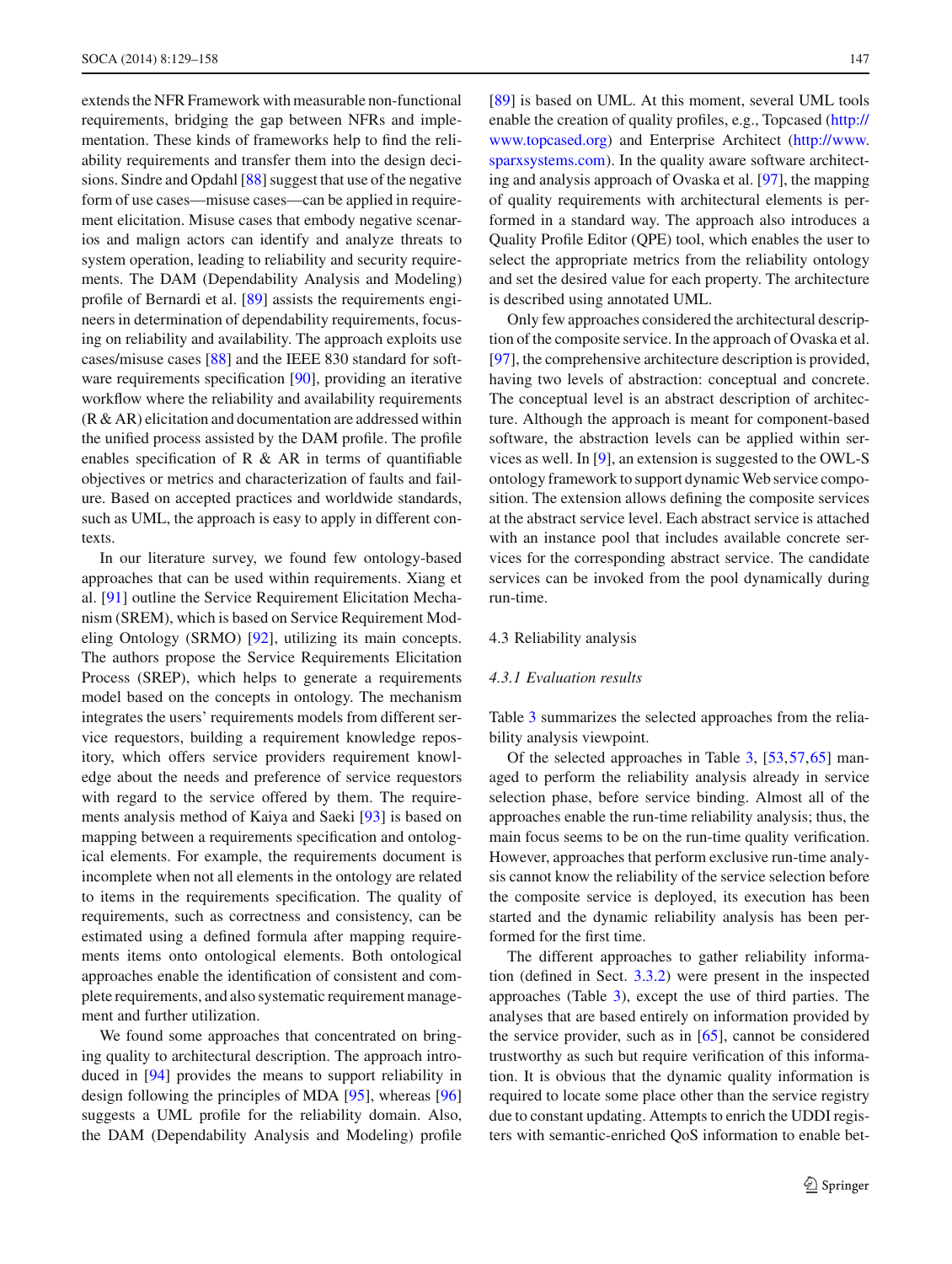| <b>Table 3</b> Reliability analysis viewpoint |                               |                                                                                                                            |                                                                          |                                                                                                                                                                      |
|-----------------------------------------------|-------------------------------|----------------------------------------------------------------------------------------------------------------------------|--------------------------------------------------------------------------|----------------------------------------------------------------------------------------------------------------------------------------------------------------------|
| Method/approach                               | Analysis level                | Data source for the analysis                                                                                               | Analysis technique/method                                                | Analysis output                                                                                                                                                      |
| Wang et al. [53]                              | Selection phase,<br>execution | Service providers or evaluations provided by the<br>service brokers and consumers                                          | Dynamically constructed DTMC model                                       | Technical atomic and composite service reliabilities                                                                                                                 |
| Tari et al. [64]                              | Execution                     | Monitoring system collects information for quality<br>parameters of concrete services                                      | Mathematical formula (includes a learning<br>mechanism)                  | Response Time, Availability and Reliability of<br>concrete services                                                                                                  |
| Cardellini et al. [55]                        | Execution                     | Execution monitor collects information about the<br>composite service usage                                                | Mathematical formula (recursive rules)                                   | Average response time, cost and reliability of a given<br>service implementation                                                                                     |
| Cortellessa and<br>Grassi [65]                | Selection phase,<br>execution | Reliability information published by service<br>providers                                                                  | Markov processes                                                         | Reliability of atomic and composite service                                                                                                                          |
| Chawla et al. [10]                            | Execution                     | I from the services using the<br>monitoring function<br>Data is obtained                                                   | Mathematical formula (recursive algorithm)                               | Service reliability, composite Web service reliability                                                                                                               |
| Hwang et al. [66]                             | Execution                     | Transition probabilities from the transition<br>atrix<br>probability m                                                     | Markov chains                                                            | Aggregated reliability of each configuration in a WS<br>composition                                                                                                  |
| Ma and Chen [67]                              | Execution                     | Feedback information collected from clients                                                                                | Time-dependent Markov model, Markov chains,<br>reliability SWR algorithm | Feedback-based QoS (incl. reliability) of atomic<br>services, composite service reliability                                                                          |
| Zeng et al. [40]                              | Execution                     | Provider advertised QoS, own system collects QoS<br>rvices<br>data about ser                                               | Aggregation functions                                                    | QoS of composite services (execution price, execution<br>duration, reputation, reliability, availability), quality<br>vector of a composite service's execution plan |
| Maximilien and<br>$Singth$ $[57]$             | Selection phase,<br>execution | agents collect information on their interactions<br>Provider advertised service policies. Reputation:<br>with the services | Mathematical formula                                                     | Quality reputation                                                                                                                                                   |

ter service selection still rely on static and subjective quality information. How "right" and up-to-date the quality values are cannot be verified. Furthermore, the UDDI server may become outdated in a dynamic networking environment where a service may fail or become unreachable. Solution to static information of UDDI is provided in [\[67](#page-28-27)], where the service QoS information stored in UDDI is updated each time a service is consumed. The trustworthiness and accuracy of the feedback information are the major challenges of the methods that are based on information obtained from earlier users of services, such as in [\[67\]](#page-28-27). Most of the approaches were based on building an own service monitoring system that was included as part of the service composition architecture. Therefore, the approaches ensured the trustworthy of information by acquiring it by themselves, when the information was also stored within their monitoring and composition architecture.

All of the inspected approaches had different kind of reliability analysis method. The analysis methods were mainly based on Markov chains types of models or applied mathematical formulas. Most of the analysis methods were quite mathematical, requiring many skills from the method user. Therefore, the applicability of those methods by composite service developer is quite weak, unless the guide or tool support is provided for the method. The methods were provided only as a research level; however, some of them were validated with a prototype tool. The prototypes automate some calculations of the methods and could also provide concrete proofs about the functionality of the method. The modelbased analysis methods, such as [\[53,](#page-28-13)[65](#page-28-25)[,67](#page-28-27)], could be easier to be applied if the user is familiar with common Markov chain-based analysis. The approach described in [\[53](#page-28-13)] even enabled the dynamic construction of Markov process.

Almost all of the inspected approaches reached for both atomic and composite service reliability. The results contain mainly technical reliability. However, some approaches such as [\[57](#page-28-17)[,67](#page-28-27)] reached for softer metrics of reliability. The approach in [\[67](#page-28-27)] collects feedback from consumers after they have consumed the service. In the approach described in [\[57](#page-28-17)], the consumers' judgments about services are aggregated into general opinions.

# *4.3.2 Discussion about the related literature*

<span id="page-19-0"></span>Although the third-party-based approaches were not involved in the selected approaches, we could made a conclusion based on our literature survey that there are multiple possibilities for third parties to assists in data gathering and service monitoring. The approach of Gouscos et al. [\[98\]](#page-29-15) proposed that a trusted third party is tracking, updating and publishing the actual QoS of Web services. As an intermediate, Fei et al. [\[99](#page-29-16)] provide a usable policy-driven monitoring framework that can be used as a third-party QoS monitor for Web ser-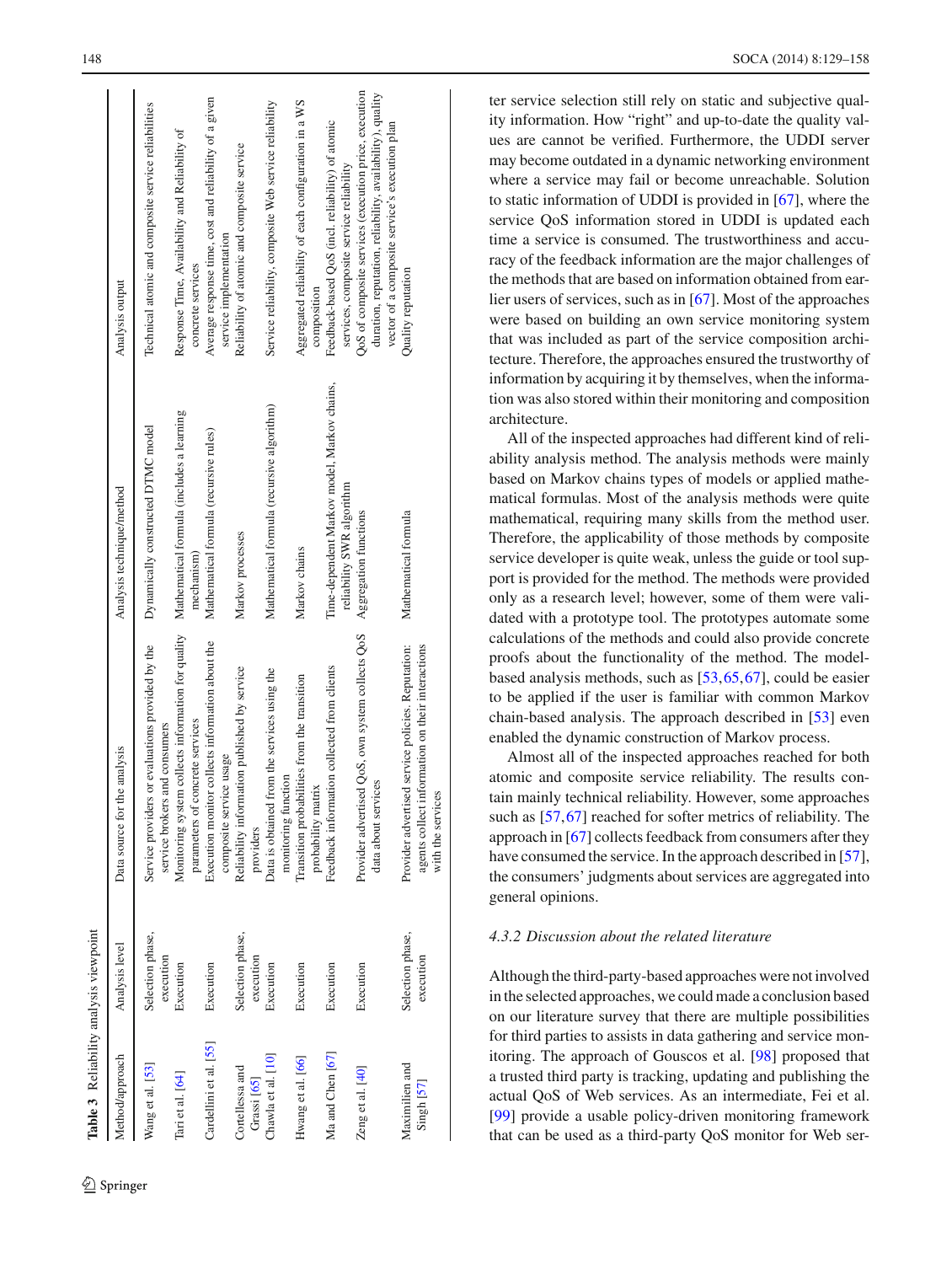vices. The framework includes elements for service monitoring and composite service adaption, providing users the means to define monitoring models. The monitor can work as a QoS metric value collector for a QoS registry or as a dynamic controller in service execution to adapt service execution dynamically when QoS deviation occurs. Also, the approach of Zeng et al. [\[100](#page-29-17)] allows users to define the QoS metrics and also to define when and how the metric values are computed. The approach introduces QoS observation metamodel, which is then used for creating observation models that then define the generic or domain-specific QoS metrics. QoS monitoring architecture includes, among others, a metric computation engine and a Web service observation manager, which provides interfaces that allow users to create observation models. The approach also includes QoS data service, which provides an interface that allows other SOA components to access QoS information.

Most of the surveyed approaches assumed that the monitoring and composition architecture also includes elements for storing of the dynamic information. Some other approaches suggested that the environment or the extended standards could store dynamic information. In the approach of Yu and Reiff-Marganiec [\[101](#page-29-18)], the "inContext" platform provides dynamic context information, which affects theWeb service measurement at run-time; the platform dynamically stores the QoS metadata of registered services and allows for updating this at any time. However, access to the data may cost something, and the trustworthiness of the storage and the storage provider must be ensured somehow. Lee et al. [\[102\]](#page-29-19) propose a dynamic service ranking extension to OSGi specification, suggesting that the contextual information can be attached as an attribute to service instances, and it is dynamically updated to keep up with changes in the environments. The approach proposes architecture for a service composition subsystem where the availability and quality changes of participating component services are monitored.

Most of the current quality analysis approaches are integrated with service selection or monitoring approaches and methods. The existing specifications and standards for SOA implementations have their focus in ensuring reliable message exchange between services [\[103,](#page-29-20)[104\]](#page-29-21). The need for evaluation of service-oriented architecture has been widely recognized, but there is still a lack of common practice as to how the evaluation should be done.

## 4.4 Decision making logic

## *4.4.1 Evaluation results*

Table [4](#page-21-0) summarizes the selected approaches from the decision making logic viewpoint.

None of the inspected approaches in Table [4](#page-21-0) used entirely the static information. Surprisingly, many approaches used the most recent data in decision making when selecting services [\[10](#page-27-7),[57,](#page-28-17)[64](#page-28-24)[,66](#page-28-26)]. These approaches can ensure the reliability of the selected services at the time of service selection. Four approaches relied entirely on the average data. Of the selected approaches, reliability was involved almost all of them as a selection criteria. Service reputation was involved in two approaches [\[40](#page-28-12),[64\]](#page-28-24), and trustworthiness of service provider in one approach [\[57\]](#page-28-17).

The inspected approaches had different ways of selecting services. The approach in [\[57\]](#page-28-17) bases on a matching algorithm where the required QoS is matched with provided QoS. The different kind of matching is being made in the approach in [\[10](#page-27-7)] where the required service properties described in a dynamic process template are matched with OWL-S profile template associated with candidate services. The approach of Wang et al. [\[53](#page-28-13)] introduces a pool mechanism that can rank services according to certain criteria for selection. On the contrast, the approach of Ma and Chen [\[67\]](#page-28-27) did not consider how the service is selected from the UDDI.

All of the detailed inspected approaches in Table [4,](#page-21-0) except [\[65](#page-28-25)], enabled quality adaptation. Except the approach in  $[10]$  $[10]$ , the adaptation could occur automatically during runtime. The run-time adaptation concentrated mainly on selfconfiguration and self-healing; the services were replaced when there was a decrease in quality of services in use, or the services in use failed. In addition, in [\[55](#page-28-15)] the adaptation occurred each time, a change was detected in the operating environment. In the cases of [\[40](#page-28-12)[,64](#page-28-24)], the adaptation included, in addition to replacement of failed or unreliable services, also the adaptation of the whole execution plan.

## *4.4.2 Discussion about the related literature*

The non-functional-based service selection has been seen as interesting for a while, since we found plenty of approaches and several literature surveys of the area of quality-based selection approaches [\[12](#page-27-10)[,14](#page-27-11)[,18](#page-27-13)[,19](#page-27-35)]. Yu and Reiff-Marganiec [\[12](#page-27-10)] provide first classification of non-functional-based service selection approaches, defining three dimensions to examine and differentiate approaches: policies- vs. reputation-based selection information, UDDI-extensions vs. Semantic Web Services based non-functional properties capturing, and graphic modeling vs. ontology-based modeling for capturing user preferences. Sathya et al. [\[14\]](#page-27-11) identify criteria for quality-of-service-based service selection (QSS) approaches; QoS modeling, QoS categorization, user preferences, QoS evaluation, aggregating the evaluation of QoS, QoS properties, level of automation, coordination distribution, agent involvement and ranking algorithm. According to the surveys, the major lack of most of the approaches is the representation and modeling of QoS characteristics, metrics and inability to evaluating the QoS parameters, the QoS weightings, and fuzzy view on the QoS parameters between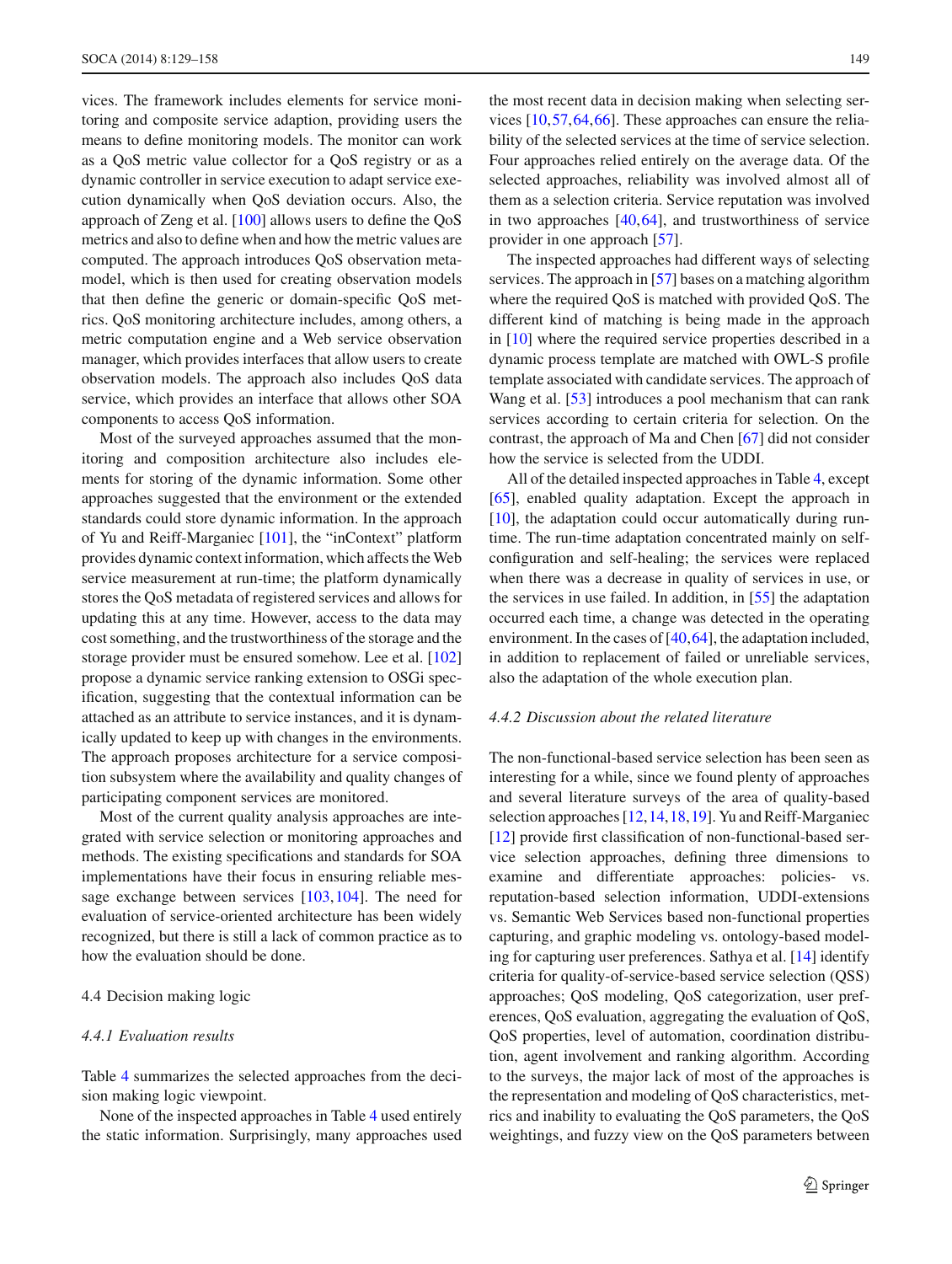<span id="page-21-0"></span>

| Table 4 Decision making                 |                                                                        |                                                                                                                                 |                                                                                                                                                                                    |                                                                                                                                                                                                                               |
|-----------------------------------------|------------------------------------------------------------------------|---------------------------------------------------------------------------------------------------------------------------------|------------------------------------------------------------------------------------------------------------------------------------------------------------------------------------|-------------------------------------------------------------------------------------------------------------------------------------------------------------------------------------------------------------------------------|
| Method/ approach                        | decision making<br>Type of data for                                    | Service selection criteria                                                                                                      | Service selection process                                                                                                                                                          | Quality adaptation                                                                                                                                                                                                            |
| Wang et al. [53]                        | Dynamic average data                                                   | Reliability                                                                                                                     | ensure that the best services will be selected<br>The pool mechanism ranks the services to<br>first                                                                                | adjusted to the distribution and the length of<br>service pools. In the case of failure, the<br>Allows the system to be automatically<br>system can dynamically bind to a<br>replacement service in the pool                  |
| Tari et al. [64]                        | Dynamic, more importance<br>is given to the last quality<br>estimation | Quality of user experience and<br>reputation of the abstract<br>candidate services                                              | The concrete services are selected basing on<br>their QoE values                                                                                                                   | Execution plan is automatically adapted in<br>services. The failed service is replaced<br>case of decrease of quality of concrete<br>locally by the best concrete service                                                     |
| Cardellini et al. [55]                  | Dynamic average data                                                   | Response time, cost and logarithm<br>reliability<br>of <sub>I</sub>                                                             | implementations to meet the QoS objectives<br>concrete services; (re-)binding to different<br>is controlled by a coordination patterns<br>An abstract service is bound to a set of | relevant change is detected in the operating<br>the available concrete services each time a<br>dynamically calculate a re-arrangement of<br>The model of SOA system is used to<br>environment                                 |
| Cortellessa and<br>Grassi [65]          | Not considered                                                         | Not considered                                                                                                                  | Not considered                                                                                                                                                                     | Not considered                                                                                                                                                                                                                |
| Chawla et al. [10]                      | Dynamic, real-time data                                                | Reliability                                                                                                                     | associated with each candidate services<br>Template with OWL-S profile template<br>Selection is made by matching required<br>service properties in Process Model                   | reliability drop to an unacceptable level,<br>adaptation requires human inference<br>Services can be replaced when their                                                                                                      |
| Hwang et al. [66]                       | Dynamic, recent data                                                   | Reliability                                                                                                                     | Aggregated reliability is computed for each<br>configuration in a WS composition, and<br>then used for selecting atomic WSs                                                        | failures), selection of new services based on<br>Re-computing aggregated reliabilities if<br>atomic services fail (unable to detect<br>computation results                                                                    |
| Ma and Chen [67]                        | Dynamic average data                                                   | Not considered                                                                                                                  | Services are selected informally from UDDI                                                                                                                                         | If selected services fail they are substituted by<br>backup services, unclear whether<br>dynamically or not                                                                                                                   |
| Zeng et al. [40]                        | Dynamic, average data                                                  | Global planning: QoS constraints<br>(execution price and duration,<br>availability) and preferences<br>reputation, reliability, | candidate service and selects services based<br>System computes a quality vector for each<br>on these vectors by applying MCDM<br>technique                                        | component services if services become<br>The execution plan is revised in order to<br>unavailable or there is change in their<br>optimize the QoS given a set of user<br>requirements and a set of candidate<br>predicted QoS |
| Maximilien and<br>Singh <sub>[57]</sub> | Dynamic average and<br>recent data                                     | Preferences of service consumers,<br>trustworthiness of providers                                                               | consumer's and service provider's policies<br>Algorithms to select services based on the                                                                                           | run-time if it doesn't meet the customer's<br>needs, becomes untrustworthy, or a better<br>A service is automatically replaced at<br>service instance is found                                                                |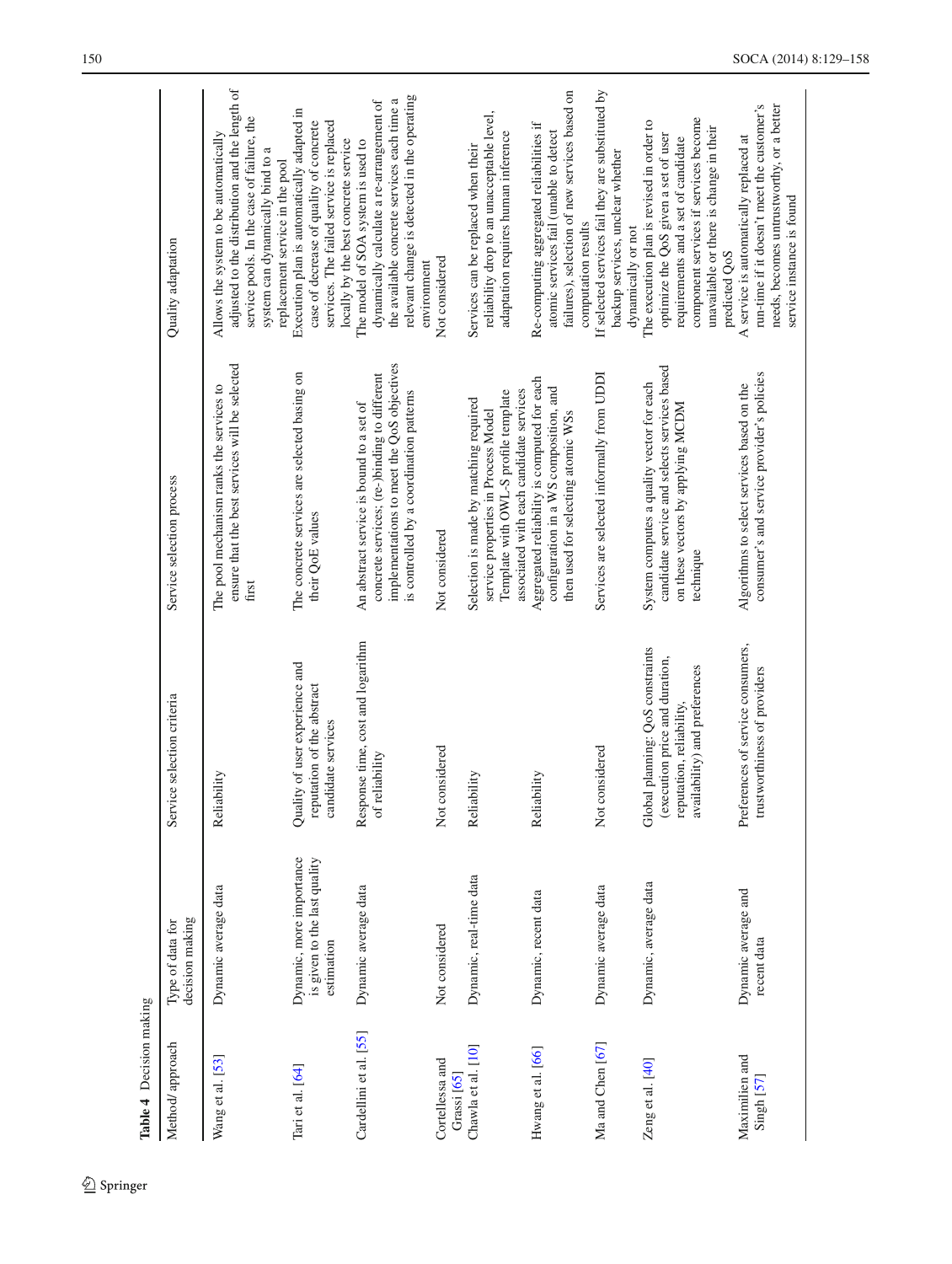service consumers and service providers [\[12](#page-27-10)[,14](#page-27-11)]. Based on the related literature surveys considering the quality-based service selection, we can conclude that the issue has been inspected widely. Still, however, a standard guideline or method of how to select a reliable service is missing.

4.5 Composition and monitoring architecture

#### *4.5.1 Evaluation results*

Table [5](#page-23-0) summarizes the composition and monitoring architecture related issues of the selected approaches.

Of the surveyed approaches in Table [5,](#page-23-0) Wang et al. [\[53\]](#page-28-13) provide a promising means for fault tolerance; a service pool mechanism providing dynamically updated run-time service redundancy. Also, the approaches in [\[40](#page-28-12)[,55](#page-28-15)[,64](#page-28-24)[,67](#page-28-27)] include some kind list or matrix of available candidate services, but it seems that they are not maintained dynamically. Thus, although the list or index of candidate services exists at the time of service selection, it is not clear what happens to the list after selection.

The surveyed approaches used monitoring activity for slightly different ways. The main purpose of most of the methods was still to detect change in service composition and quality by collecting information about the service execution and calculating the QoS values. The monitoring activity could be targeted directly to service execution or to detect changes in system composition [\[53\]](#page-28-13). In addition, the monitoring activity was used to monitor the interactions between the consumer and the service  $[57]$  $[57]$ , the service usage profile [\[55](#page-28-15)] or the execution plan [\[64](#page-28-24)]. Only the work in [55] was based on SLAs. The SLA is used for specifying the conditions for service delivery, including the quality and quantity levels. The SLA Monitor collects information about reliability levels experienced by the users and offered by the service providers and notifies the adaptation manager about significant variation of service parameters.

Of the surveyed approaches in Table [5,](#page-23-0) only two approaches provide some kind of feedback system. Maximilien and Singh introduce in [\[57](#page-28-17)] a reputation-based approach for ontology-based dynamic service selection that is based on agent framework. The services are ranked using the qualitydegree match, which is based on "what the provider advertises along with the provider's reputation for the given quality, and how the quality in question relates to other needed qualities." Maximilien and Singh [\[41](#page-28-1)] extend their work and propose an interacting multiagent approach that enables applications to be dynamically configured at run-time, adapting the changes in preferences of the participants. The approach takes into account that the QoS will change overtime, when the quality data must be updated regularly. The notable remark in this approach is that the recent data matter more in determining reputation. The approach of Ma and Chen [\[67\]](#page-28-27) introduces a reliability evaluation framework that is based on collecting consumer feedback.

## *4.5.2 Discussion about the related literature*

Other kinds of back-up plans than a list of candidates were uncovered in our literature survey. In the service selection approach of Kokash [\[105](#page-29-22)], several configurations with good qualities are preresolved at the service selection stage. In the case of a failure in the chosen configuration, another configuration can be chosen. The agent-based approach of Maamar et al. [\[63\]](#page-28-23) does the concurrent composition and execution of services; the conversations with master-service-agents of the next Web services ensure that these next Web services are getting ready for execution. In dependability evaluation framework of Zheng and Lyu [\[106](#page-29-23)], a fault tolerance updater module automatically adjusts the fault tolerance strategy to the most proper configuration with optimal Web service candidates. The dynamic fault tolerance seems to have potential; however, currently, the QoS includes only performance. Hamadi et al. [\[107](#page-29-24)] provide a formal way for fault tolerance already in design time with extended Petri net model for specifying exceptional behavior of business processes. The high-level recovery policies incorporated either with a single or a set of tasks are generic directives that model exceptions at design time together with a set of primitive operations used at run-time to handle the occurrence of exceptions. However, the approaches does not discuss how the reliability of tasks, set of task or services are analyzed and how exactly the quality issues could trigger the exceptions. Friedrich et al. [\[108\]](#page-29-25) propose a self-healing approach for service-based processes, which, on the basis of the diagnosis of the functional faults, enables that the effects of the faults on the services can be computed and used to generate a plan to repair the process. The approach provides plans for repairability both for design time and run-time, including analysis of repairability, algorithms for generating repair plans and repair execution support. However, the effects of exceptions on service reliability or any other issues relating the service reliability are not discussed; the approach concentrates only on service output monitoring during run-time with back-up plans if exceptions occurs.

We found several approaches that considered device quality and status monitoring. Some common protocols, such as UPnP [\[23\]](#page-27-17), can be used for device advertising, discovery and also monitoring. In the UPnP-based service monitoring approach of Togias et al. [\[76\]](#page-28-34), the UPnP devices are equipped with instances of the UPnP ontology and ontology management software. Also, the resource description model of Kaefer et al. [\[109\]](#page-29-26) uses UPnP as a service discovery technology, consisting of a basic set of attributes including QoS parameters, device capabilities and the required resource needs. The desired objective is achieved by dynamic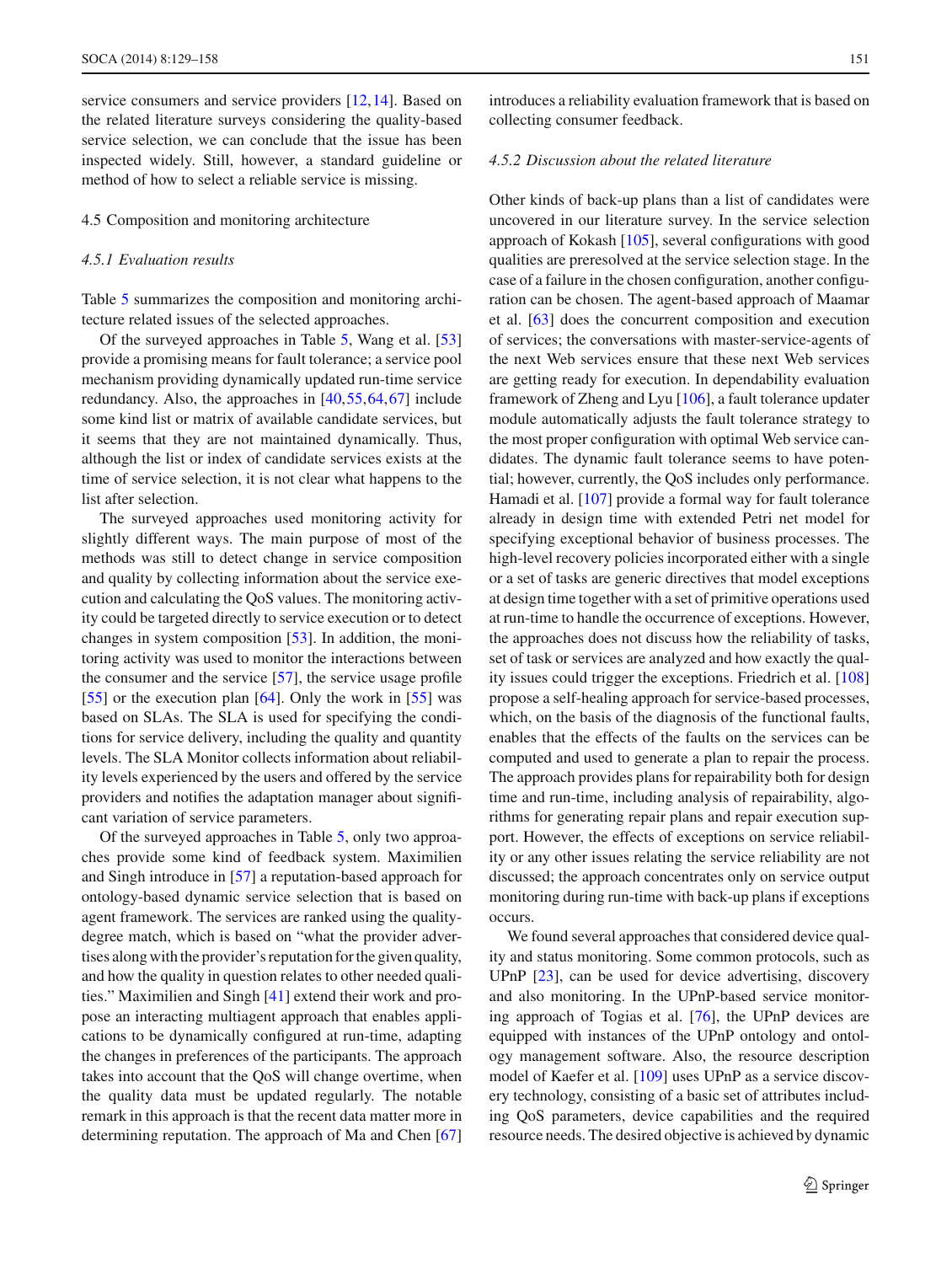|                                | Table 5 Service composition and monitoring architecture                                                   |                                                                      |                                                                                                        |                                                                                                                    |
|--------------------------------|-----------------------------------------------------------------------------------------------------------|----------------------------------------------------------------------|--------------------------------------------------------------------------------------------------------|--------------------------------------------------------------------------------------------------------------------|
| Method/approach                | Dynamic list of candidate<br>services                                                                     | Run-time service<br>monitoring                                       | SLA monitoring                                                                                         | Feedback collection system                                                                                         |
| Wang et al. [53]               | Dynamically updated index<br>of available services                                                        | Monitoring the service<br>execution paths                            | Not SLA-based                                                                                          | Not included                                                                                                       |
| Tari et al. [64]               | List of candidate services, not dynamically<br>updated                                                    | Monitoring of the service<br>execution plan                          | Not SLA-based                                                                                          | Not included                                                                                                       |
| Cardellini et al. [55]         | Pool of candidate available services, not<br>dynamically updated                                          | information about the<br>service usage profiles<br>Monitor collects  | adaptation layer about violations<br>SLA monitor collects information<br>about reliability and informs | Not included                                                                                                       |
| Cortellessa and<br>Grassi [65] | Not included                                                                                              | activity is suggested (not<br>Monitoring of the service<br>included) | Not SLA-based                                                                                          | Not included                                                                                                       |
| Chawla et al. [10]             | Dynamic service discovery, no candidate<br>service list exists                                            | monitoring to detect<br>changes in quality<br>Service execution      | Not SLA-based                                                                                          | Not included                                                                                                       |
| Hwang et al. [66]              | Not included                                                                                              | Not included                                                         | Not SLA-based                                                                                          | Not included                                                                                                       |
| Ma and Chen [67]               | Backup service pool exists, not dynamically<br>updated                                                    | Not included                                                         | Not SLA-based                                                                                          | After client has been consumed a Web service,<br>the feedback information is sent to UDDI                          |
| Zeng et al. [40]               | merged in a matrix. Unclear whether these<br>Quality vectors of all candidate services are<br>are updated | exceptions or changes<br>monitoring to detect<br>Service execution   | Not SLA-based                                                                                          | Not included                                                                                                       |
| Maximilien and<br>Singh [57]   | Not included                                                                                              | Monitoring of interactions<br>between service and<br>consumer        | Not SLA-based                                                                                          | interactions with the services that they<br>Agents collect information on their<br>selected on behalf of consumers |
|                                |                                                                                                           |                                                                      |                                                                                                        |                                                                                                                    |

<span id="page-23-0"></span>

 $\mathcal{L}$  Springer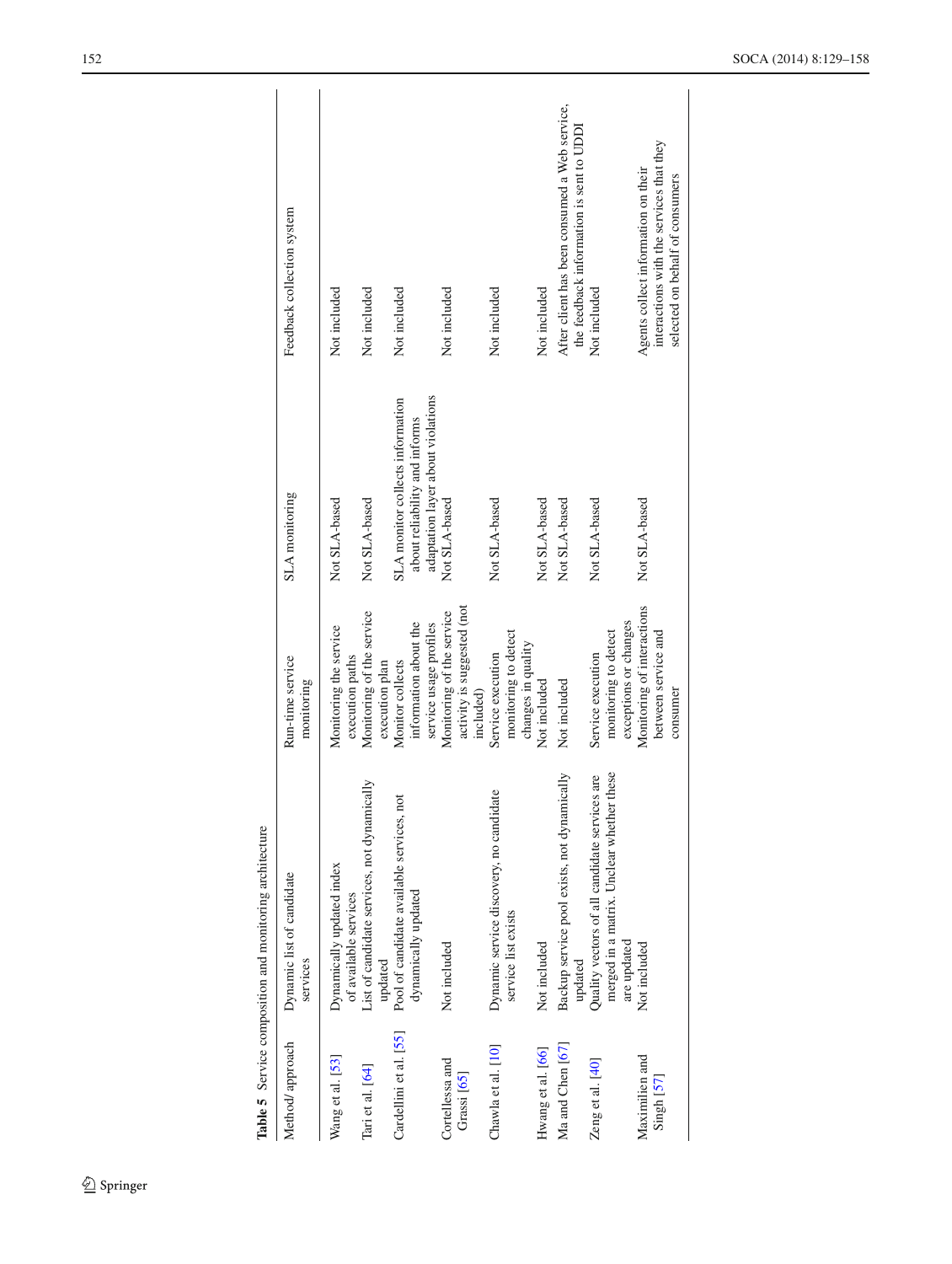composition process, comprising functionality-based service lookup, resource tree generation, policy-based selection and resource-based optimization. The monitoring and analysis framework of Truong et al. [\[110\]](#page-29-27) is based on sensors that monitor QoS and status of disparate Grid services by using a peer-to-peer Grid monitoring middleware, which stores monitoring data in distributed monitoring services. For each type of resource, e.g., machine, network path, middleware or application, the different monitoring mechanism is applied to evaluate QoS attributes. The QoS knowledge base contains analysis rules for specific metrics and resources, dependencies between monitored resources, and historical QoS data resulted from previous analyses. In the middleware-based approach of Zhang and Hansen [\[111\]](#page-29-28), the dynamic context information is encoded in a set of self-management context ontologies. However, although some promising approaches for device monitoring already exist, they are not yet mature for reliability analysis. For example, the approach in [\[76\]](#page-28-34) is hard to apply, since all the devices must be equipped with ontological elements. Furthermore, the approach does not consider quality issues at any level. Although the selection process in [\[109](#page-29-26)] takes into account the reliability and availability of the services, the recent or dynamic quality and status of the services cannot be verified. The approach relies on static information about the services, since it does not provide a method for updating the resource description model. Furthermore, it does not support dynamic re-planning if some change occurs, for example, in service execution or quality. Use of the method in [\[110\]](#page-29-27) is very costly since each service needs a sensor to monitor it; thus, it is only suitable for small systems.

We found some other service discovery and selection approaches that were based on SLAs. The standard serviceoriented architecture suggested by Janicke and Solanki [\[112\]](#page-29-29) includes observer components that observe the interaction between services, and a policy engine that constantly evaluates the policies against the information that is provided by the observers to verify the fulfillment of QoS specified in SLA. Cardellini et al. [\[113](#page-29-30)] extend their work presented in [\[55](#page-28-15)] and introduce a brokering service that dynamically adapts at run-time the composite service configuration to fulfill the SLAs. The SLAs are negotiated with each candidate concrete service in the service pool. The approach includes WS Monitor that notifies if some services in the pool become unavailable or some relevant changes occur in the composite service environment. However, it cannot detect if new candidate services become available. Even though the new services could be discovered dynamically, the SLA negotiation still requires human inference, which restricts the dynamicity and availability of the composite service.

We found several approaches that based on user's feedback in quality analysis. The approach of Li et al. [\[114](#page-29-31)] uses the consumers' feedback to define both the service reputation and service provider's reputation. The approach uses intelligent agents to handle the changing environment and submit feedback to the semantic registry. The approach discusses also QoS in general, but it is hard to understand what is meant by that since it does not give any definitions or metrics. The approaches in [\[56,](#page-28-16)[115\]](#page-29-32) both extend UDDI to accommodate the QoS information and introduce a reputation manager to assign reputation scores to the services based on customer feedback and a discovery agent to facilitate the service discovery. Thangavel and Palanisamy [\[115](#page-29-32)] suggest a dynamic Web service discovery framework with QoS support, in which a reputation manager assigns reputation scores to the services based on customer feedback on performance. The approach uses the Certifier described in [\[116](#page-29-33)] to verity the quality of service for a Web service before its registration. However, the changes in quality after service registration cannot be detected. In the approach of Xu et al. [\[56](#page-28-16)], consumers rate the various QoS attributes of the Web services they use. These ratings are then published to provide new customers with valuable information that can be used to rank services for selection. Reputation is the only dynamic quality information, and it is entirely based on the opinions of earlier users.

Some approaches integrated the user feedback-based approaches with the quality monitoring. Zeng et al. [\[39](#page-27-33)] propose an extensible set of quality criteria that can be applied to all Web services. In their approach, the consumer feedback activities and monitoring activities are merged; reputation is achieved by average ranking given to the service by end users, and reliability is achieved using historical data about past invocations by calculating the number of times that the service is successfully delivered within the maximum expected timeframe. The extensible QoS model of Liu et al. [\[44](#page-28-3)] achieves the adequate data using the user feedback and execution monitoring. Reputation can be reached by recording the difference between the actual quality criteria and the advertised quality criteria from the service provider. Each end user is required to update QoS for the service he/she has just consumed.

#### 4.6 Applicability of the approach

Although an enormous amount of approaches exist that consider the subject of this survey, and also several promising approaches, no accurate conclusions could be made about their maturity. In many cases, the validation of methods is based only on the authors' experiments and evaluations under laboratory circumstances, and only a prototype usually existed. It is obvious that there is a great lack of large-scale, industrial applications of these approaches.

To be applicable, the approaches require tool support for several phases. It should be carefully estimated whether the approach/method can be applied and integrated with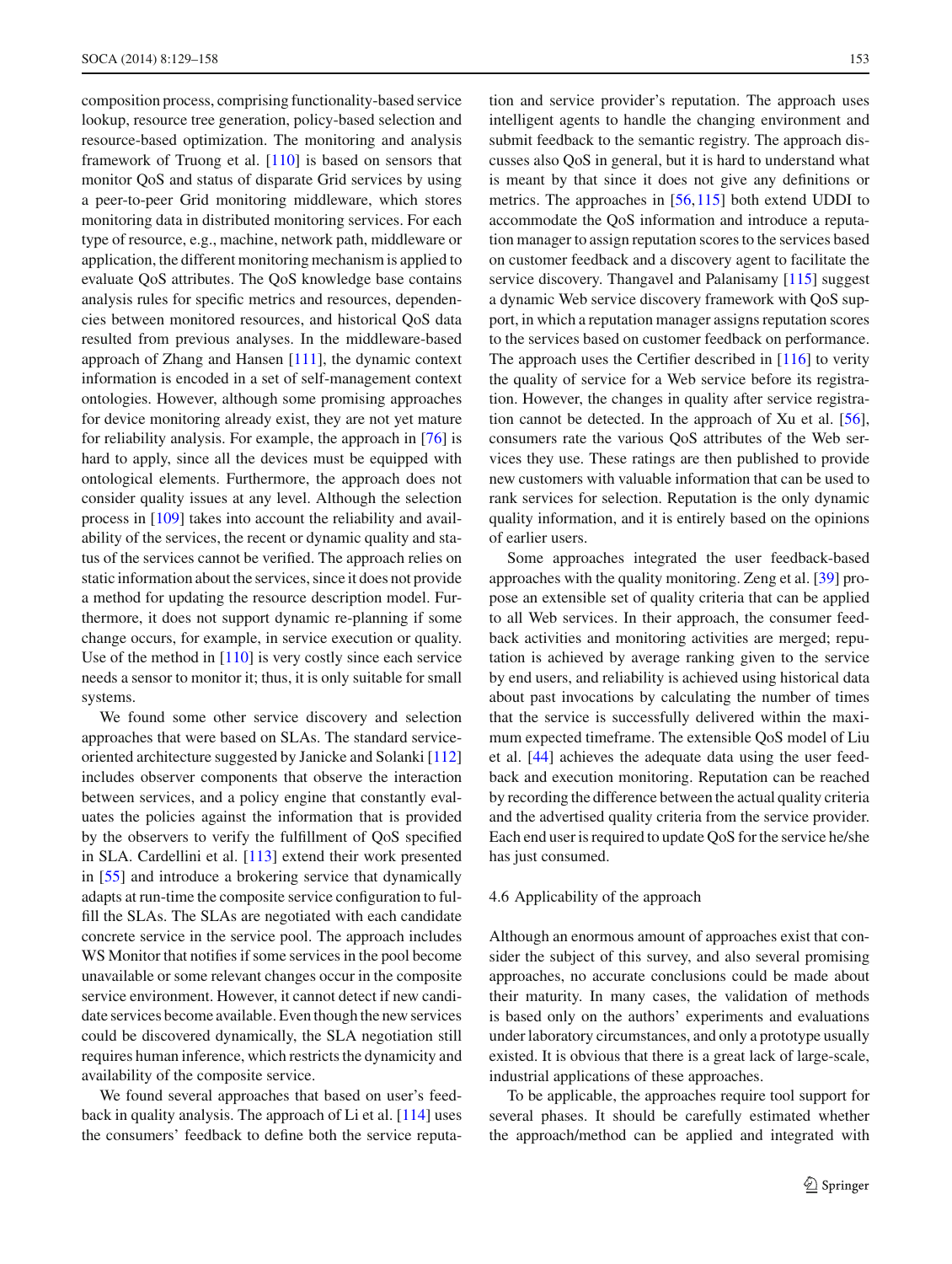the development method and tools of the composite service developer. Generally, all the approaches lacked tool support; however, some parts of the approaches could be supported by existing tools. For example, currently, there are several tools available that support at least the analysis that is based on Markov chains [\[117\]](#page-29-34). For service monitoring, some tools exist, such as Nagios [\(http://www.nagios.](http://www.nagios.com/) [com/\)](http://www.nagios.com/), which is a computer system monitor, network monitoring and infrastructure monitoring software application and Keynote system [\(http://www.keynote.com\)](http://www.keynote.com), which is a product family of tools for testing and monitoring of mobile content applications and services. Nagios is available as open source and used commonly in the industry, whereas Keynote system provides commercial third-party monitors. It is obvious that the different phases of the composite service design and run-time provide several opportunities for third parties. The third parties can assist in monitoring services, collecting feedback from users, analyzing reliability, providing data storages, providing trustworthy information about candidate services, ect.

The fact that the approaches surveyed exist only at the research level and that they lack tool support hinders their applicability in the industry. Since the publications covering industrial applications of the methods were missing, the cost estimation of using the approaches and methods could not be defined. It can be assumed that although the initial cost when introducing the approach is quite large, the cost of using the approach is small. However, introduction of the approaches requires a comprehensive change in composite service engineering, e.g., introducing monitoring architectures and quality verification methods. Furthermore, according to our knowledge, at this moment no public service registries exist where the candidate services can be searched. Some attempts to kind of sort out this problem exist, such as Xmethods [\(http://www.xmethods.com\)](http://www.xmethods.com) that lists publicly available Web services and their publishers, and Rackspace Service Registry [\(http://www.rackspace.com\)](http://www.rackspace.com) that is built in Cloud Monitoring service enabling service tracking and easy service discovery. The approaches surveyed have their own registries, or they are applicable to certain service descriptions in standard service registries, such as UDDI. More public registries, possibly maintained by third parties, are needed for service providers to advertise their services.

# <span id="page-25-0"></span>**5 Discussion**

Traditionally, a significant part of the research on achieving quality goals has been focused on software development and its internal quality attributes as in the ISO 9126-1 quality model [\[118](#page-29-35)]. In recent years, there has been increasing demand on verifying quality at service execution time. There exists a huge amount of papers in the literature considering quality-based service selection, monitoring of service execution and quality adaptation. This reveals that recently quality issues and quality verification have been seen as more and more crucial in development of service-oriented systems.

In our literature survey, we found many papers that matched with several criteria in our framework. However, the diversity of approaches highlights the importance of standardization, since at this moment, all these approaches represent stand-alone solutions. It is clear that more standardization is still required in several phases, such as in the definition of terms, requirement description, architecture modeling and reliability analysis, to enable fluent engineering of reliable composite services. For example, at this moment, there exist a multiplicity of proposed approaches for extensions of existing service description standards and several suggestions for QoS ontologies; still, it is hard to discover their applicability and usability, since they exist in the research level only. Despite the lack of standardization, other problems still remain that hinder the applicability of the approaches in industry.

In our literature survey, we found out that the early phases of composite service development were not supported well in the selected approaches. QoS ontologies were rarely used. Reliability requirements and means for achieve and manage reliability were not formally defined, and therefore, also the influence of these requirements to architecture design decision could not be detected. The service architecture was described only in few approaches in a conceptual or abstract level that supported service selection. However, all the selected approaches succeeded to perform reliability analysis. This was quite confusing, since the main purpose of the analysis is to verify that the requirements are being met, and in several cases, the requirements were missing. All approaches performed dynamic analysis, and some approaches managed to perform the analysis even when selecting services. The common problems with many approaches were that the analysis method lacks tool support, or the method cannot be used as such but require special analysis models or familiarity with mathematical models. As being mathematical and lacking tool support, the reliability analysis methods currently require much special skills and knowledge from the method user. Also, the effort for user is great as these mathematical methods may be difficult to integrate with current tools. However, the model-based analysis methods could enable the automatic transformation from service architectural description to analysis models.

Almost, all the selected approaches based their decision making on dynamic information, which enabled them to verify the actual reliability of the service. The current reliability, i.e., the reliability at the time of selection, was resolved in several approaches. The approach had different selection processes for atomic services. Almost, all of them supported quality adaptation, mainly in a form of replacing the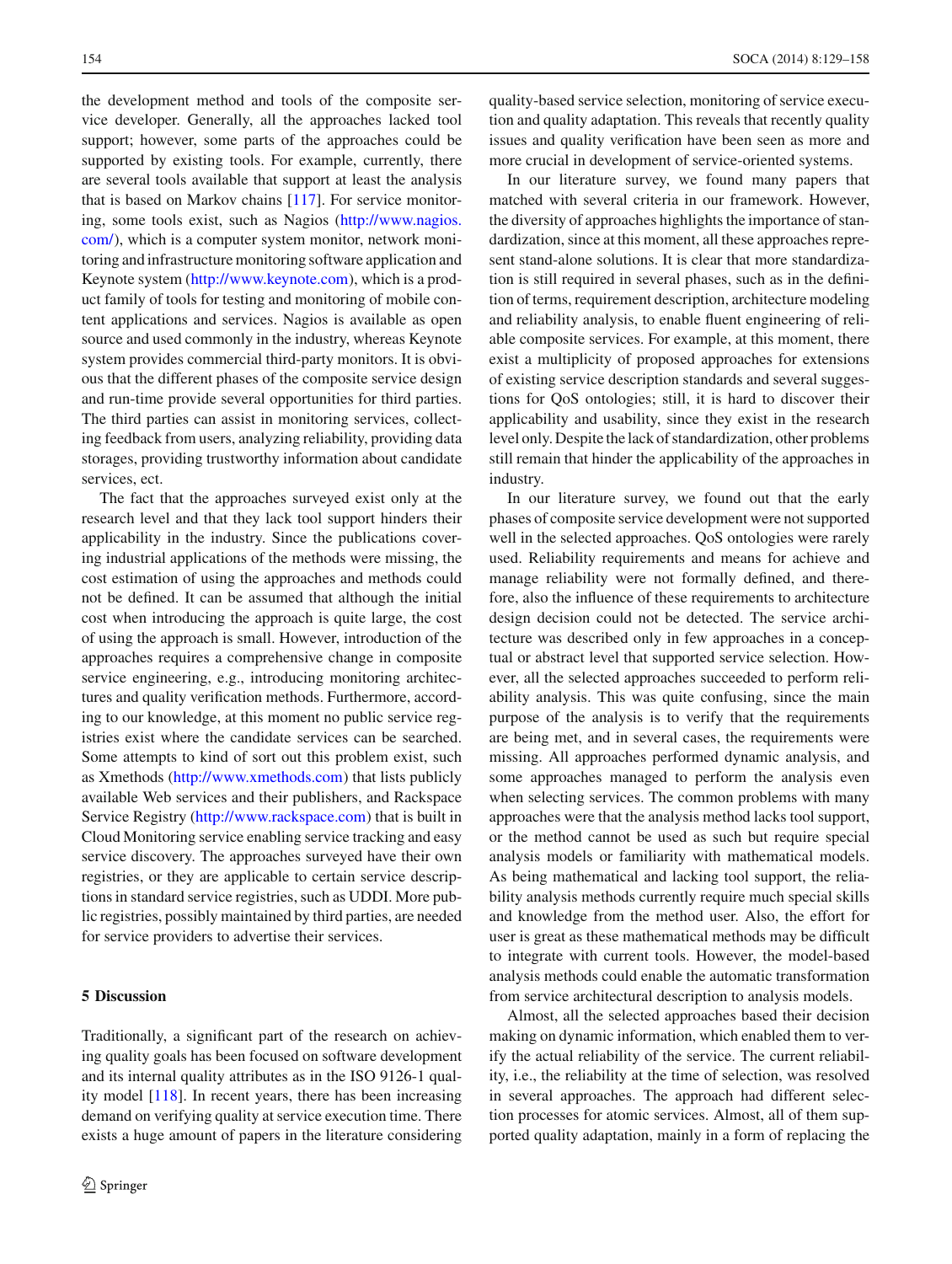failed or unreliable services. Some of the approaches enabled automatic adaptation. Most of the surveyed approaches succeeded to reach and manage reliability each in their own way. The monitoring architecture as such can be understood as a means for fault tolerance. Almost, all of the selected approaches included service monitoring function. A list or pool of candidate services existed in several approaches. Only one of the selected approaches was SLA based; the SLA monitoring was included only in this approach. The user feedback collection mechanism was included only in two approaches that were aiming at trustworthiness.

All of the approaches would be hard to apply at this moment. First of all, they denote a big change in the whole composite service RE and design processes, requiring the design of a composition and monitoring architecture and reliability analysis methods and models. The lack of tool support complicates the introduction of the approaches. Finally, the approaches are very small-scaled and restricted; some standards may be referred but the implementation is based on stand-alone solutions. The diversity of different approaches concerning service selection and monitoring, and quality adaptation reveals that the concept of how to conduct these issues is not mature. Therefore, more applied research is needed to create standard methodology and related tools for industry use.

In addition to standardization, some kind of new actors are needed, possible third parties, which facilitate the work of composite service developers by rationalizing the required activities. First of all, these third parties could maintain the public registries of available services from where everybody could search services. Reliable composite service design and execution opens other opportunities for third parties; they could provide monitoring support, information storages and analysis support. This means that the composite service developer is not obligated to implement all the issues discussed in Sect. [3.](#page-5-0) However, when using third parties, the cost and trustworthiness issues emerge as an important.

# <span id="page-26-0"></span>**6 Conclusions**

Recently, there has been an increasing demand for qualitybased service selection and verification of quality at service execution time. A large amount of research papers in the literature exist that considers service selection based on QoS, dynamic service composition, monitoring of service execution and dynamic quality adaptation. The purpose of our work was to detect the current status of the research literature aiming to reliable composite service engineering. We first defined and described the different phases and elements in reliable composite service modeling and execution. These phases are described from the composite service developer and provider viewpoints when developing and managing reliable composite service. Then, we developed and presented an evaluation framework with the criteria derived from these phases. We performed a literature survey to discover the status of research fields of the criteria. The papers that covered the criteria of our framework best were selected for further examination, and the way of how they consider the criteria was evaluated. In addition, we also discussed the status of the work in the literature and other related approaches that are applicable to certain subset of framework criteria bringing new viewpoints, thoughts or ideas.

The main purpose of our framework is to assist in revealing how the criteria are taken into account in the current approaches in the research literature. Thus, it exposes the potential and shortcomings of the approaches considering each of the criteria. The criteria of the framework are purposely high level to be applicable to different context, being therefore domain and implementation independent. The composite service developer requires means, methods and techniques for each phase of engineering reliable services. The criteria of our framework can be easily refined to more detailed level, if taken into a certain domain and technological context. Thus, the framework can also be thought as a domain and implementation independent "tool" for developers for evaluating different approaches for their own cases. The developer can utilize the framework for detecting the potential of approaches and for creating a collection of methods and a tool chain supporting the methods (or parts of them), to be applicable in his/hers domain and technological context.

Our literature survey revealed that none of the approaches fully cover all the criteria of our framework. We found out that several promising approaches exist that claim to enable reliable, fault-tolerant or self-adaptable composite service, but they still have some shortcomings. Special attention should be paid to the early phases of composite service development, since those were supported the weakest. There still exist no agreed customs of how to define reliability and reliability requirements, how to transform these requirements to design and how to verify whether they are met. Generally, the approaches surveyed did not agree on what information is required for service selection, how to achieve this information and how the services should be described to attain reliability. The service monitoring and quality adaptation, however, were supported quite well, and thus, most of the approaches succeeded to reach reliability at some level. However, the diversity of approaches highlights the importance of standardization in several phases in composite service design and run-time. Several issues restrict the applicability of the surveyed approaches in common use at this moment. The approaches are often isolated and also not compatible with the existing standards and practices. Most of all, they lack tool support. The required changes in the composite service RE and design phases also hinder the applicability of the approaches in industrial use. None of the surveyed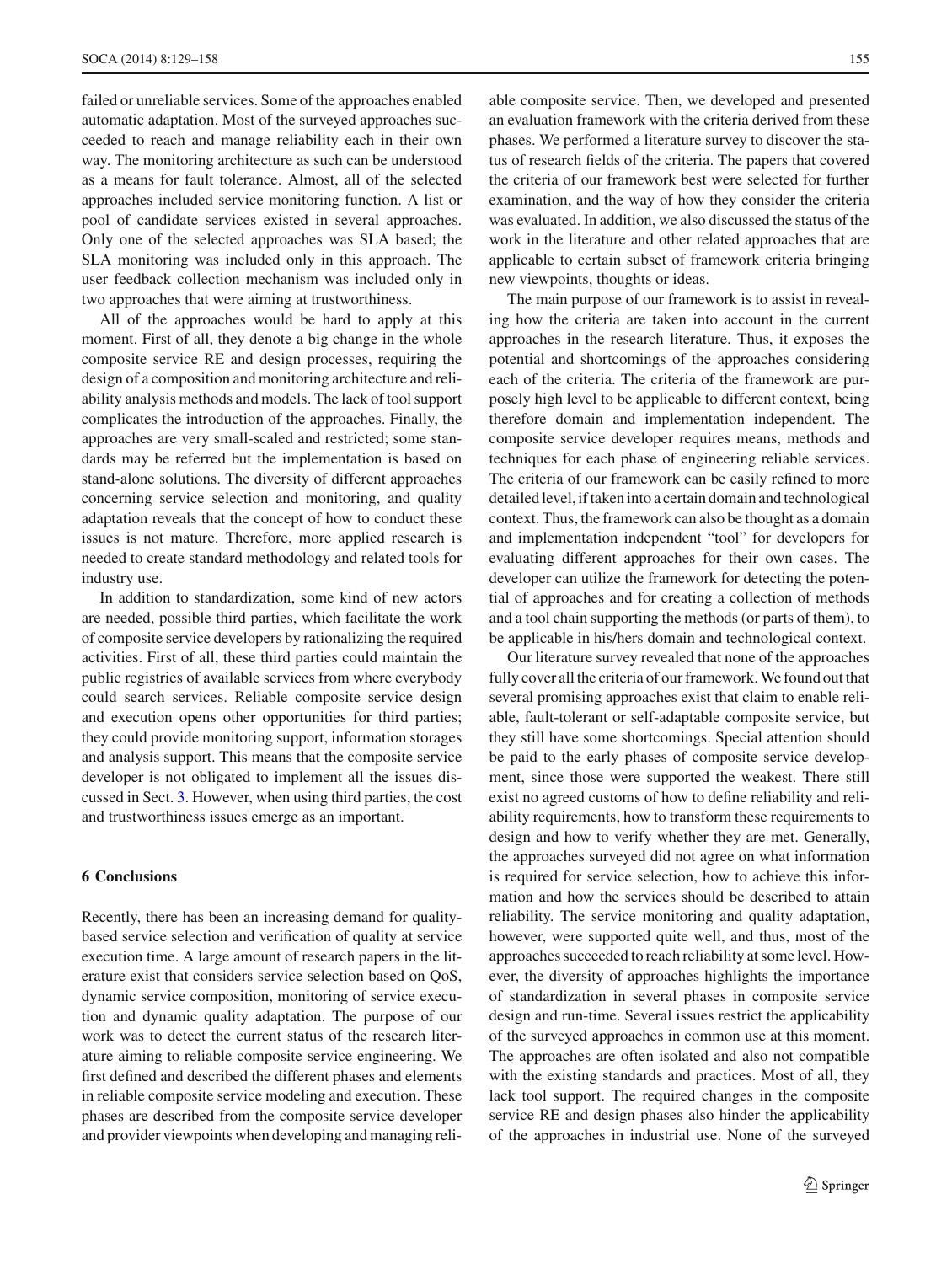approaches could provide any validation or proof about their maturity. However, the amount of research in the area of reliable service engineering reveals that common interest in the topic is high at the moment. It is obvious that the development of standard methodology and tools is inevitable to encourage industry to change their service engineering methods and practices for engineering reliable composite services.

# <span id="page-27-0"></span>**References**

- 1. OASIS (2008) Reference architecture for service oriented architecture 1.0. OASIS SOA reference model. [https://www.](https://www.oasis-open.org/) [oasis-open.org/](https://www.oasis-open.org/)
- <span id="page-27-1"></span>2. Erl T (2007) SOA principles of service design. Prentice Hall, Englewood Cliffs, NJ
- <span id="page-27-2"></span>3. Lyu MR (1996) Handbook of software reliability engineering. Mcgraw-Hill, New York, NY
- <span id="page-27-3"></span>4. Liu F, Tong J, Mao J, Bohn R, Messina J, Badger L, et al. (2011) NIST cloud computing reference architecture, recommendations of the National Institute of Standards and Technology, vol 500, p 292. NIST Special Publication. National Institute of Standards and Technology, Gaithersburg, MD
- <span id="page-27-4"></span>5. Barry DK (2003) Web services and service-oriented architectures: the savvy manager's guide. Morgan Kaufmann Publishers, San Francisco, CA
- <span id="page-27-5"></span>6. Parliamentary Office of Science and Technology (2006) Pervasive computing (postnote). No. 263. Parliamentary Office of Science and Technology, London
- <span id="page-27-6"></span>7. Thomson G, Bianco S, Mokhtar SB, Georgantas N, Issarny V (2008) Amigo aware services. In: Constructing ambient intelligence, part 7, communications in computer and information science, 1, vol 11, pp 385–390
- <span id="page-27-31"></span>8. Mokhtar SB, Georgantas N, Issarny V (2007) Cocoa: conversation-based service composition in pervasive computing environments with QoS support. J Syst Softw 12:1941–1955
- <span id="page-27-34"></span>9. Dong J, Sun Y, Yang S (2006) OWL-S ontology framework extension for dynamic web service composition. In: Proceedings of the eighteenth international conference on software engineering & knowledge, engineering (SEKE'2006), pp 544–549
- <span id="page-27-7"></span>10. Chawla H, Xu H, Zhou M (2011) A real-time reliability model for ontology-based dynamic web service composition. In: 23rd international conference on software engineering & knowledge engineering (SEKE'2011), pp 153–158. Miami Beach
- <span id="page-27-8"></span>11. Zhang L (2008) EIC editorial: introduction to the body of knowledge areas of services computing. IEEE Trans Serv Comput 1(2):62–74
- <span id="page-27-10"></span>12. Yu HQ, Reiff-Marganiec S (2008) Non-functional property-based service selection: a survey and classification of approaches. Non-Funct Prop Serv Lev Agreem Serv Oriented Comput Workshop 411:13–25
- <span id="page-27-9"></span>13. Papazoglou M, Traverso P, Dustdar S, Leymann F (2008) Serviceoriented computing: a research roadmap. Int J Coop Inf Syst 17(2):223–255
- <span id="page-27-11"></span>14. Sathya M, Swarnamugi M, Dhavachelvan P, Sureshkumar G (2011) Evaluation of QoS based web- service selection techniques for service composition. Int J Softw Eng (IJSE) 1(5):73–90
- 15. Rao J, Su X (2004) A survey of automated web service composition methods. First international workshop on semantic web services and web process composition. SWSWPC, San Diego, California, pp 43–54
- 16. Dustdar S, Schreiner W (2005) A survey on web services composition. Int J Web Grid Serv 1(1):1–20
- <span id="page-27-12"></span>17. Alamri A, Eid M, El Saddik A (2006) Classification of the stateof-the-art dynamic web services composition techniques. Int J Web Grid Serv 2(2):148–166
- <span id="page-27-13"></span>18. Urbieta A, Barrutieta G, Parra J, Uribarren A (2008) A survey of dynamic service composition approaches for ambient systems. In: Proceedings of the 2008 Ambi-Sys workshop on software organisation and MonIToring of ambient systems (SOMITAS '08). (1), 8 p
- <span id="page-27-35"></span>19. Stavropoulos TG, Vrakas D, Vlahavas I (2011) A survey of service composition in ambient intelligence environments. Artif Intel Rev, pp. 1–24
- <span id="page-27-14"></span>20. Ibrahim N, Le Mouël F (2009) A survey on service composition middleware in pervasive environments. Int J Comput Sci Issues (IJCSI) 1:1–12
- <span id="page-27-15"></span>21. Satyanarayanan M (2001) Pervasive computing: vision and challenges. IEEE Pers Commun 8(4):10–17
- <span id="page-27-16"></span>22. Weiser M (1991) The computer for the 21st century. Sci Am 256(3):94–104
- <span id="page-27-17"></span>23. ISO/IEC (2008) ISO/IEC 29341–1:2008–UPnP device architecture–part 1: UPnP device architecture version 1.0
- <span id="page-27-18"></span>24. (2003) OSGi service platform–release 3. IOS Press, Amsterdam
- <span id="page-27-19"></span>25. ISO (2008) ISO 9001:2008 quality management systems– requirements. International Organization for Standardization. <http://www.iso.org/>
- <span id="page-27-20"></span>26. Papazoglou M, Traverso P, Dustdar S, Leymann F (2007) Serviceoriented computing: state of the art and research challenges. IEEE Comput 40(11):38–45
- <span id="page-27-21"></span>27. Liu L, Yu ESK, Mei H (2009) Guest editorial: special section on requirements engineering for services - challenges and practices. IEEE Trans Serv Comput 2(4):318–319
- <span id="page-27-22"></span>28. Bucchiarone A, Cappiello C, Nitto ED, Kazhamiakin R, Mazza V, Pistore M (2009) Design for adaptation of service-based applications: main issues and requirements. In: Proceedings of ICSOC/ServiceWave workshops, pp 467–476
- <span id="page-27-23"></span>29. OMG (2003) Unified modeling language (UML) 2.0 specification. Object Management Group. <http://www.omg.org/spec/ML/2.0/>
- <span id="page-27-24"></span>30. OMG (2003) UML profile for schedulability, performance, and time specification. Object Management Group. [http://www.omg.](http://www.omg.org/spec/SPTP/) [org/spec/SPTP/](http://www.omg.org/spec/SPTP/)
- <span id="page-27-25"></span>31. Aagedal JO, de Miguel MA, Fafournoux E, Lund MS, Stolen K (2004) UML profile for modeling quality of service and fault tolerance characteristics and mechanisms, technical report 2004– 06-01. Object Management Group
- <span id="page-27-26"></span>32. Reussner RH, Schmidt HW, Poernomo IH (2003) Reliability prediction for component-based software architectures. J Syst Softw 66(3):241–252
- 33. Grassi V (2005) Architecture-based dependability prediction for service-oriented computing. In: Architecting dependable systems III, p 299. Springer, Berlin
- <span id="page-27-27"></span>34. Dai YS, Xie M, Poh KL, Liu GQ (2003) A study of service reliability and availability for distributed systems. Reliab Eng Syst Saf 79(1):103–112
- <span id="page-27-28"></span>35. Goseva-Popstojanova K, Mathur AP, Trivedi KS (2001) Comparison of architecture-based software reliability models. In: Proceedings of the 12th IEEE international symposium on software reliability engineering (ISSRE 2001), pp 22–31
- <span id="page-27-29"></span>36. Immonen A, Niemelä E (2008) Survey of reliability and availability prediction methods from the viewpoint of software architecture. Softw Syst Model 7(1):49–65
- <span id="page-27-30"></span>37. Lee K, Jeon J, Lee W, Jeong S-H (2003) QoS for web services: requirements and possible approaches. W3C notes
- <span id="page-27-32"></span>38. Zhou T, Zheng X, Song WW, Du X, Chen D (2008) Policy-based web service selection in context sensitive environment. In: IEEE congress on services 2008–part I, pp 255–260
- <span id="page-27-33"></span>39. Zeng L, Benatallah B, Dumas M, Kalagnanam J, Sheng QZ (2003) Quality driven web services composition. Proceedings of the 12th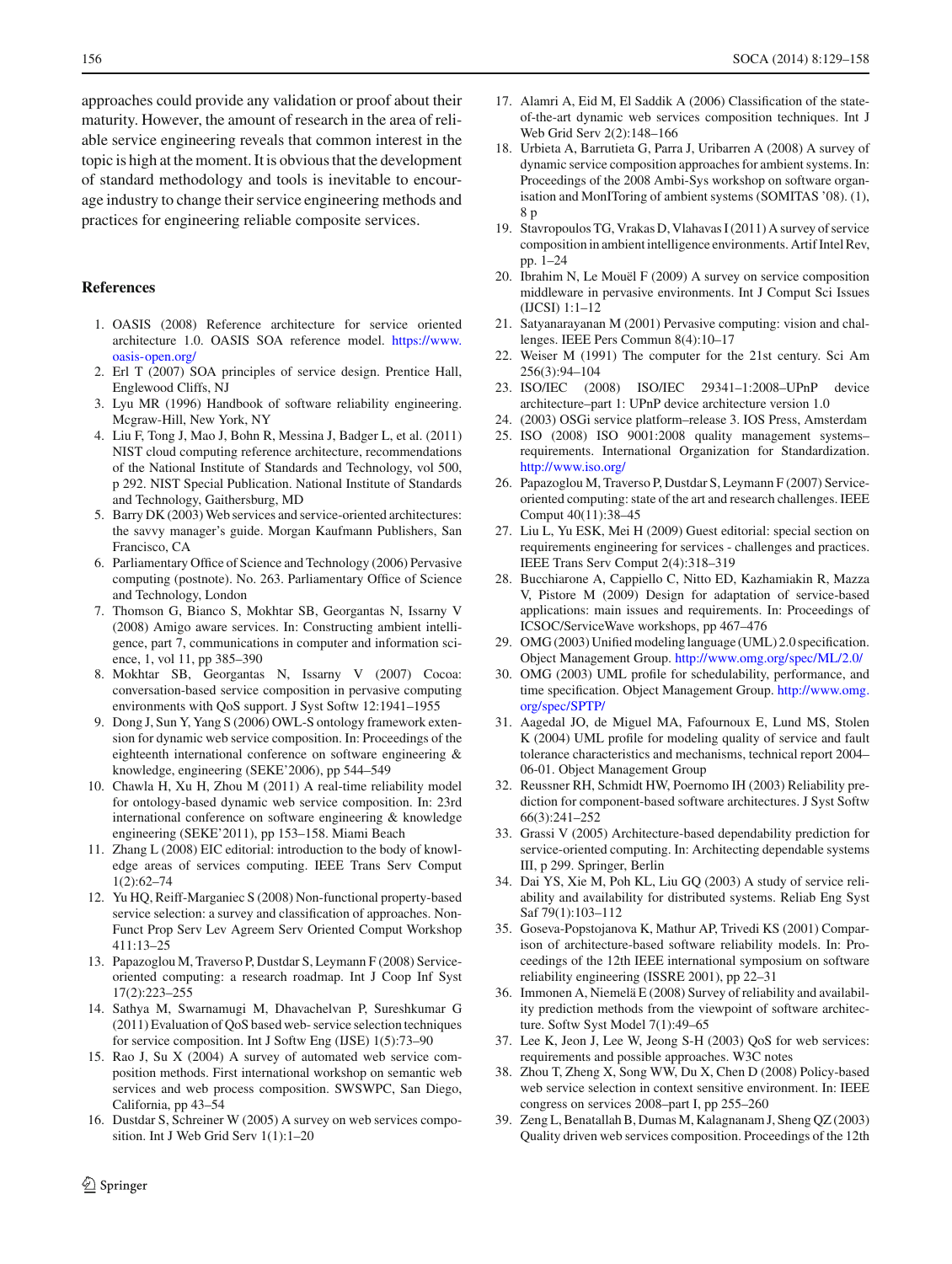international conference on World Wide Web (WWW). Budapest, Hungary, pp 411–421

- <span id="page-28-12"></span>40. Zeng L, Benatallah B, Ngu A, Dumas M, Kalagnanam J, Chang H (2004) QoS-aware middleware for web services composition. IEEE Trans Softw Eng 30(5):311–327
- <span id="page-28-1"></span>41. Maximilien EM, Singh M (2004) A framework and ontology for dynamic web services selection. IEEE Internet Comput 8(5):84– 93
- <span id="page-28-2"></span>42. Mani A, Nagarajan A (2002) Understanding quality of service for web services. IBM white paper
- <span id="page-28-0"></span>43. Garcia D, Toledo M (2006) Semantics-enriched QoS policies for web service interactions. WebMedia 06:35–44
- <span id="page-28-3"></span>44. Liu Y, Ngu AHH, Zeng L (2004) QoS computation and policing in dynamic web service selection. In: Proceedings of the 13th international conference on World Wide Web (WWW), pp 66–73
- <span id="page-28-4"></span>45. Amoroso E, Watson J, Marietta M, Weiss J (1994) A processoriented methodology for assessing and improving software trustworthiness. In: Proceedings of the 2nd ACM conference on computer and communications, security, pp 39–50
- <span id="page-28-5"></span>46. Jøsang A, Ismail R, Boyd C (2007) A survey of trust and reputation systems for online service provision. Decis Support Syst 43(2):618–644
- <span id="page-28-6"></span>47. Horn P (2001) Autonomic computing: IBM's perspective on the state of information technology. Technical report. IBM Corporation, NY, USA
- <span id="page-28-7"></span>48. Avizienis A, Laprie J, Randell B, Landwehr C (2004) Basic concepts and taxonomy of dependable and secure computing. IEEE Trans Dependable Secur Comput 1(1):11–33
- <span id="page-28-8"></span>49. Salehie M, Tahvildari L (2009) Self-adaptive software: landscape and research challenges. ACM Trans Auton Adapt Syst 4(2): 1–42
- <span id="page-28-9"></span>50. Yau SS, An HG (2011) Software engineering meets services and cloud computing. Computer 44(10):47–53
- <span id="page-28-10"></span>51. OASIS (2005) Web services distributed management (WSDM). <http://www.oasis-open.org/committees/wsdm>
- <span id="page-28-11"></span>52. Delgado N, Gates AQ, Roach S (2004) A taxonomy and catalog of runtime software-fault monitoring tools. IEEE Trans Softw Eng 30(12):859–872
- <span id="page-28-13"></span>53. Wang L, Bai X, Zhou L, Chen Y (2009) A hierarchical reliability model of service-based software system. In: 33rd annual IEEE international computer software and applications conference, vol 1, pp 199–208
- <span id="page-28-14"></span>54. Keller A, Ludwig H (2003) The WSLA framework: specifying and monitoring service level agreements for web services. J Netw Syst Manag 11(1):57–81
- <span id="page-28-15"></span>55. Cardellini V, Casalicchio E, Grassi V, Lo Presti F, Mirandola R (2009) QoS-driven runtime adaptation of service oriented architectures. ESEC/SIGSOFT FSE, pp 131–140
- <span id="page-28-16"></span>56. Xu Z, Martin P, Powley W, Zulkernine F (2007) Reputationenhanced QoS-based web services discovery. In: IEEE international conference on web services (ICWS), pp 249–256
- <span id="page-28-17"></span>57. Maximilien EM, Singh MP (2004) Toward autonomic web services trust and selection. In: Proceedings of the 2nd international conference on service oriented, computing, pp 212–221
- <span id="page-28-18"></span>58. Wang Y, Vassileva J (2007) Toward trust and reputation based web service selection: a survey. Trans Syst Sci Appl 3(2):118–132
- <span id="page-28-19"></span>59. Manikrao US, Prabhakar TV (2005) Dynamic selection of web services with recommendation system. In: International conference on next generation web services practices, p 117. Seoul, Korea
- <span id="page-28-20"></span>60. Vu L, Hauswirth M, Aberer K (2005) QoS-based service selection and ranking with trust and reputation management. In: Meersman R, Tari Z (eds) CoopIS/DOA/ODBASE 2005 LNCS, vol 3761. Springer, Heidelberg, pp 466–483
- <span id="page-28-21"></span>61. Tsai WT, Jin Z, Wang P, Wu B (2007) Requirement engineering in service-oriented system engineering. In: Proceedings of the IEEE

international conference on e-business engineering (ICEBE '07), pp 661–668

- <span id="page-28-22"></span>62. Roman M, Campbell RH (2002) A user-centric, resource-aware, context-sensitive, multi-device application framework for ubiquitous computing environments. No. UIUCDCSR-2002-2282
- <span id="page-28-23"></span>63. Maamar Z, Mostefaoui SK, Yahyaoui H (2005) Toward an agentbased and context-oriented approach for web services composition. IEEE Trans Knowl Data Eng 17(5):686–697
- <span id="page-28-24"></span>64. Tari K, Amirat Y, Chibani A, Yachir A, Mellouk A (2010) Contextaware dynamic service composition in ubiquitous environment. In: IEEE international conference on communications (ICC), pp 1–6. Cape Town
- <span id="page-28-25"></span>65. Cortellessa V, Grassi V (2007) Reliability modeling and analysis of service-oriented architectures. In: Test and analysis of web services, pp 339–362
- <span id="page-28-26"></span>66. Hwang S, Lim E, Lee C, Chen C (2008) Dynamic web service selection for reliable web service composition. IEEE Trans Serv Comput 1(2):104–116
- <span id="page-28-27"></span>67. Ma J, Chen H (2008) A reliability evaluation framework on composite web service. In: IEEE international symposium on serviceoriented system, engineering, pp 123–128
- <span id="page-28-28"></span>68. Wang X, Li B, Liao L, Xie C (2011) Ontology-based reliability evaluation for web service. In: IEEE 35th annual computer software and applications conference (COMPSAC), pp 348–349
- <span id="page-28-29"></span>69. Zhou J, Ovaska E, Evesti A, Immonen A (2011) OntoArch reliability-aware software architecture design and experience. In: Dogru A, Bicer V (eds) Modern software engineering concepts and practices: advanced approaches. IGI Global, USA, pp 48–74
- <span id="page-28-30"></span>70. Wang X, Vitvar T, Kerrigan M, Toma I (2006) A QoS-aware selection model for semantic web services. Service-oriented computing ICSOC 2006:390–401
- 71. Zhou C, Chia L, Lee B (2004) DAML-QoS ontology for web services. In: Proceedings of the IEEE international conference on web services, pp. 472–479
- <span id="page-28-31"></span>72. Chaari S, Badr Y, Biennier F (2008) Enhancing web service selection by QoS-based ontology and WS-policy. In: 23rd ACM symposium on applied computing (SAC 2008). Ceará, pp 2426–2431
- <span id="page-28-32"></span>73. Galizia S, Gugliotta A, Domingue J (2007) A trust based methodology for web service selection. In: Proceedings of international conference on semantic, computing, pp 193–200
- 74. Dobson G, Lock R, Sommerville I (2005) QoSOnt: a QoS ontology for service-centric systems. In: EUROMICRO-SEAA, pp 80– 87
- <span id="page-28-33"></span>75. Yu C, Junyi S, Yang Y, Zhizhong L (2009) A QoS ontology for semantic service discovery. In: International conference on networking and digital society, pp 108–111
- <span id="page-28-34"></span>76. Togias K, Goumopoulos C, Kameas A (2010) Ontology-based representation of UPnP devices and services for dynamic contextaware ubiquitous computing applications. In: Third international conference on communication theory, reliability, and quality of service, pp 220–225
- 77. Bandara A, Payne T, de Roure D, Clemo G (2004) An ontological framework for semantic description of devices. In: International semantic web conference (ISWC). Hiroshima, 2 p
- 78. W3C (2004) Composite capability/preference profiles (CC/PP): structure and vocabularies 1.0. [http://www.w3.org/TR/2004/](http://www.w3.org/TR/2004/REC-CCPP-struct-vocab-20040115/) [REC-CCPP-struct-vocab-20040115/](http://www.w3.org/TR/2004/REC-CCPP-struct-vocab-20040115/)
- 79. Foundation for Intelligent Physical Agents (2002) FIPA device ontology. Foundation for Intelligent Physical Agents, Geneva, Switzerland. <http://www.fipa.org/>
- <span id="page-28-35"></span>80. Driscoll D, Mensch A (2009) Devices profile for web services (DPWS).OASIS standard. <https://www.oasis-open.org/standards>
- <span id="page-28-36"></span>81. Lichtenstein S, Nguyen L, Hunter A (2005) Issues in IT service-oriented requirements engineering. Australas J Inf Syst 13(1):176–191